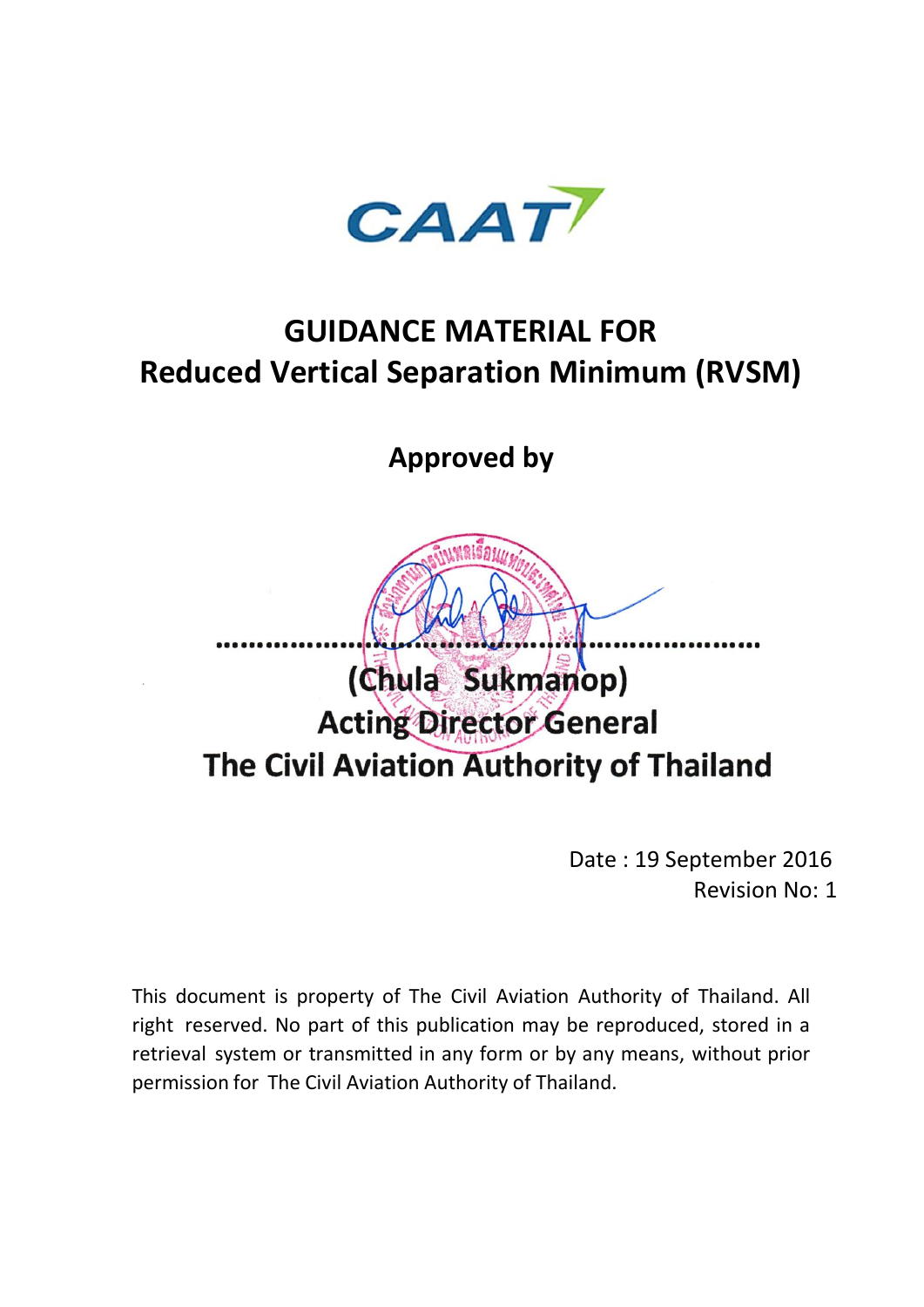

### **GUIDANCE MATERIAL FOR RVSM**

### **ISSUE APPROVAL**

This Guidance Material (GM) Contains the standards, policies, procedures and guidelines concerning the Thai Air Operator Requirement (AOCR) and is published for use by The Civil Aviation Authority of Thailand (CAAT) personnel delegated with the responsibility of certifying Air Operators shall comply with all provisions in this GM during the certification process

In addition, this GM contain instruction in respect of certification to be eligible to conduct by Air Operators for guidance to reach the CAAAT requirement.

Amendments to this GM will be notified through www.caat.or.th.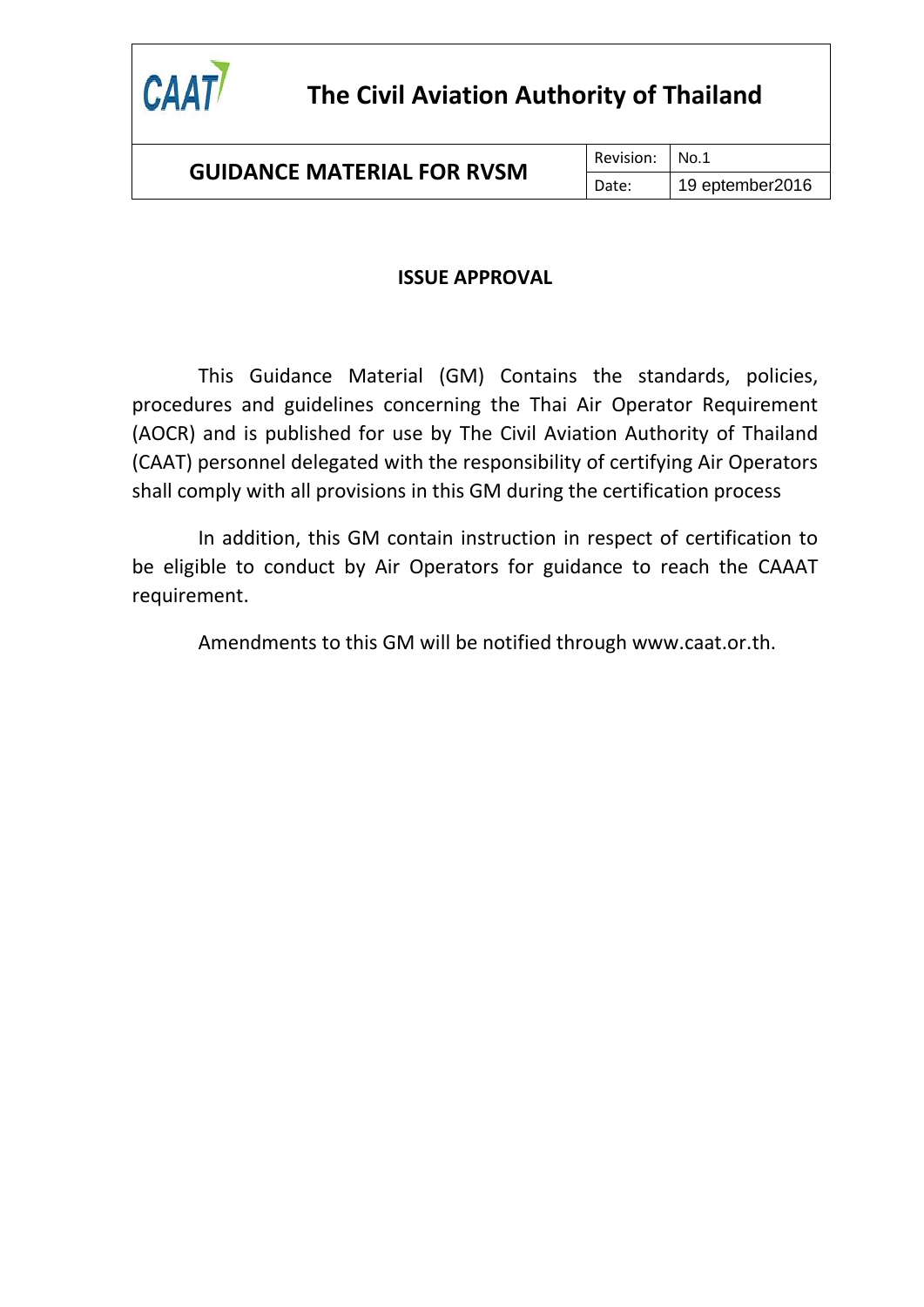

### **GUIDANCE MATERIAL FOR RVSM**

### **TABLE OF CONTENTS**

| <b>Guidance Material for RVSM</b> |  |
|-----------------------------------|--|
|                                   |  |
|                                   |  |
|                                   |  |
|                                   |  |
|                                   |  |
|                                   |  |
|                                   |  |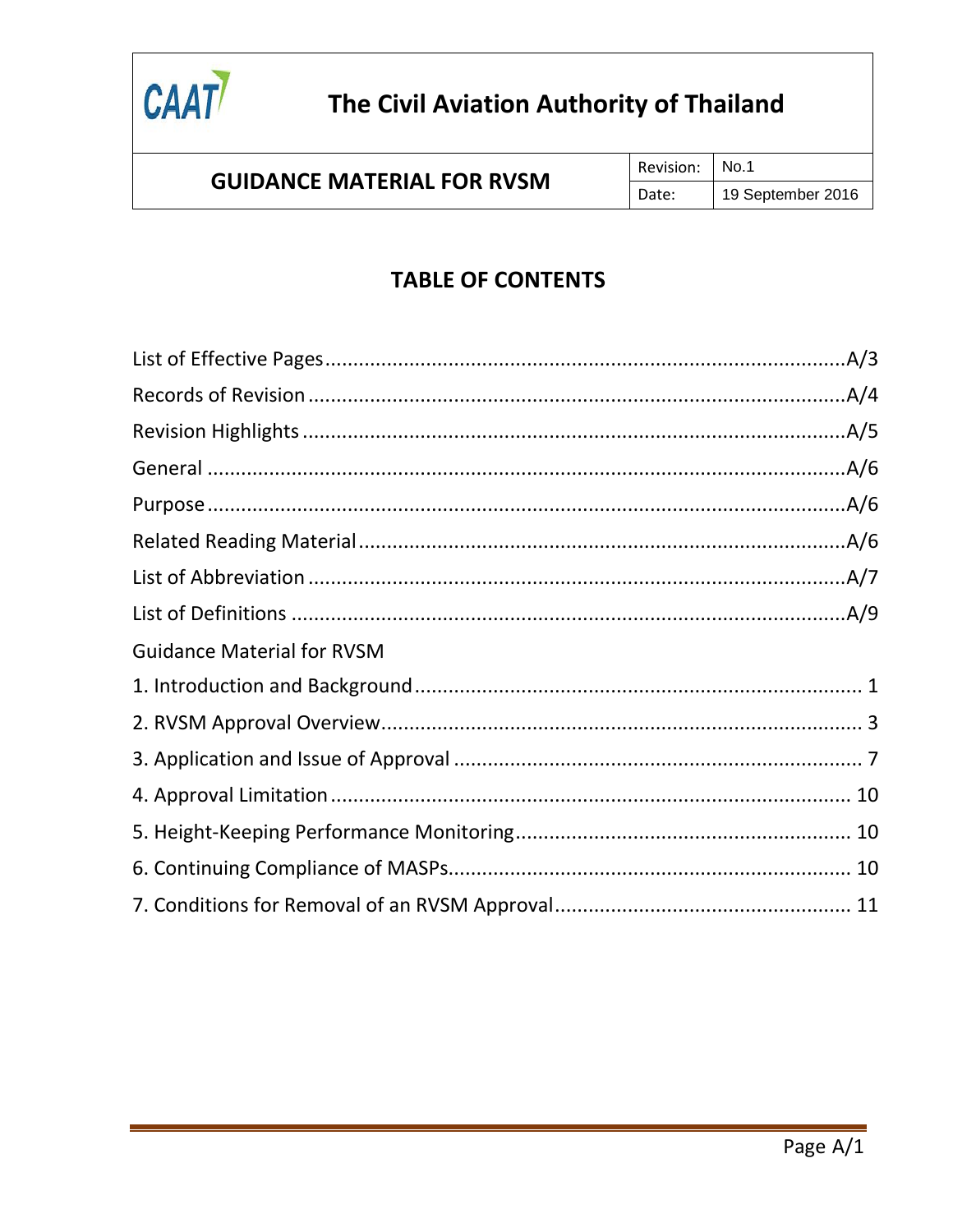

#### **GUIDANCE MATERIAL FOR RVSM** Revision: No.1 Date: | 19 September 2016

| APPENDIX 1: RVSM Continued Airworthiness (Maintenance Requirements)  12 |  |
|-------------------------------------------------------------------------|--|
|                                                                         |  |
|                                                                         |  |
|                                                                         |  |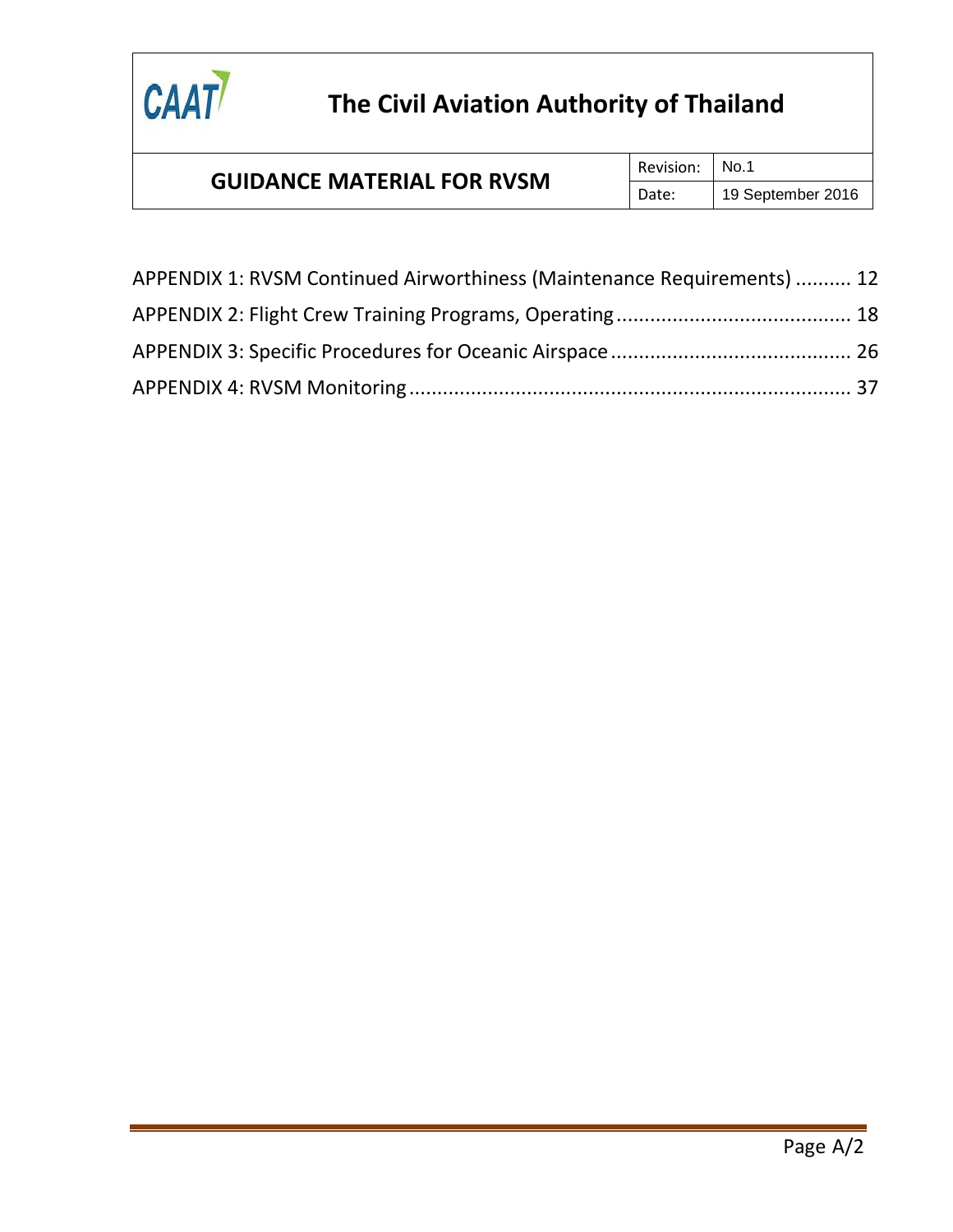

Revision: | No.1

### **LIST OF EFFECTIVE PAGES**

| <b>Title</b>                      | Page      | Rev.     | <b>Date</b>       |
|-----------------------------------|-----------|----------|-------------------|
| <b>Table of Contents</b>          | $A/1-2$   | Original | 19 September 2016 |
| List of Effective Pages           | A/3       | Original | 19 September 2016 |
| <b>Records of Revision</b>        | A/4       | Original | 19 September 2016 |
| <b>Revision Highlights</b>        | A/5       | Original | 19 September 2016 |
| General                           | A/6       | Original | 19 September 2016 |
| Purpose                           | A/6       | Original | 19 September 2016 |
| <b>Related Reading Material</b>   | A/6       | Original | 19 September 2016 |
| List of Abbreviation              | A/7       | Original | 19 September 2016 |
| List of Definitions               | $A/9-11$  | Original | 19 September 2016 |
| <b>Guidance Material for RVSM</b> | $1 - 11$  | Original | 19 September 2016 |
| Appendix 1                        | $12 - 17$ | Original | 19 September 2016 |
| Appendix 2                        | 18-25     | Original | 19 September 2016 |
| Appendix 3                        | $26 - 36$ | Original | 19 September 2016 |
| Appendix 4                        | $37 - 42$ | Original | 19 September 2016 |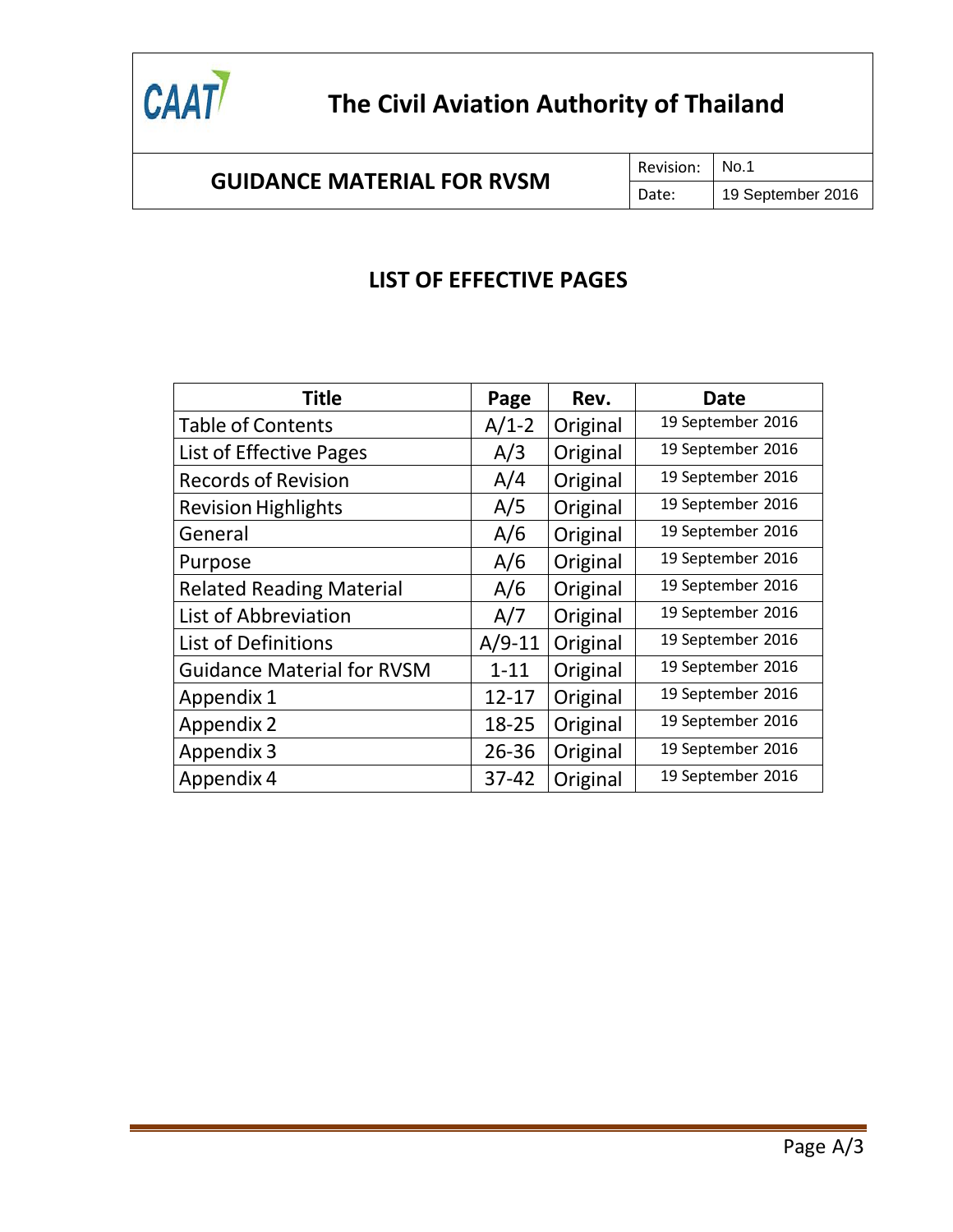

Revision: | No.1

Date: | 19 September 2016

### **RECORDS OF REVISION**

| <b>Revision No.</b> | <b>Issue Date</b> | <b>Date Inserted</b> | Inserted by |
|---------------------|-------------------|----------------------|-------------|
| Original            | 31 August 2015    | 31 August 2015       | <b>DCA</b>  |
| 1                   | 19 September 2016 | 19 September 2016    | <b>OPS</b>  |
|                     |                   |                      |             |
|                     |                   |                      |             |
|                     |                   |                      |             |
|                     |                   |                      |             |
|                     |                   |                      |             |
|                     |                   |                      |             |
|                     |                   |                      |             |
|                     |                   |                      |             |
|                     |                   |                      |             |
|                     |                   |                      |             |
|                     |                   |                      |             |
|                     |                   |                      |             |
|                     |                   |                      |             |
|                     |                   |                      |             |
|                     |                   |                      |             |
|                     |                   |                      |             |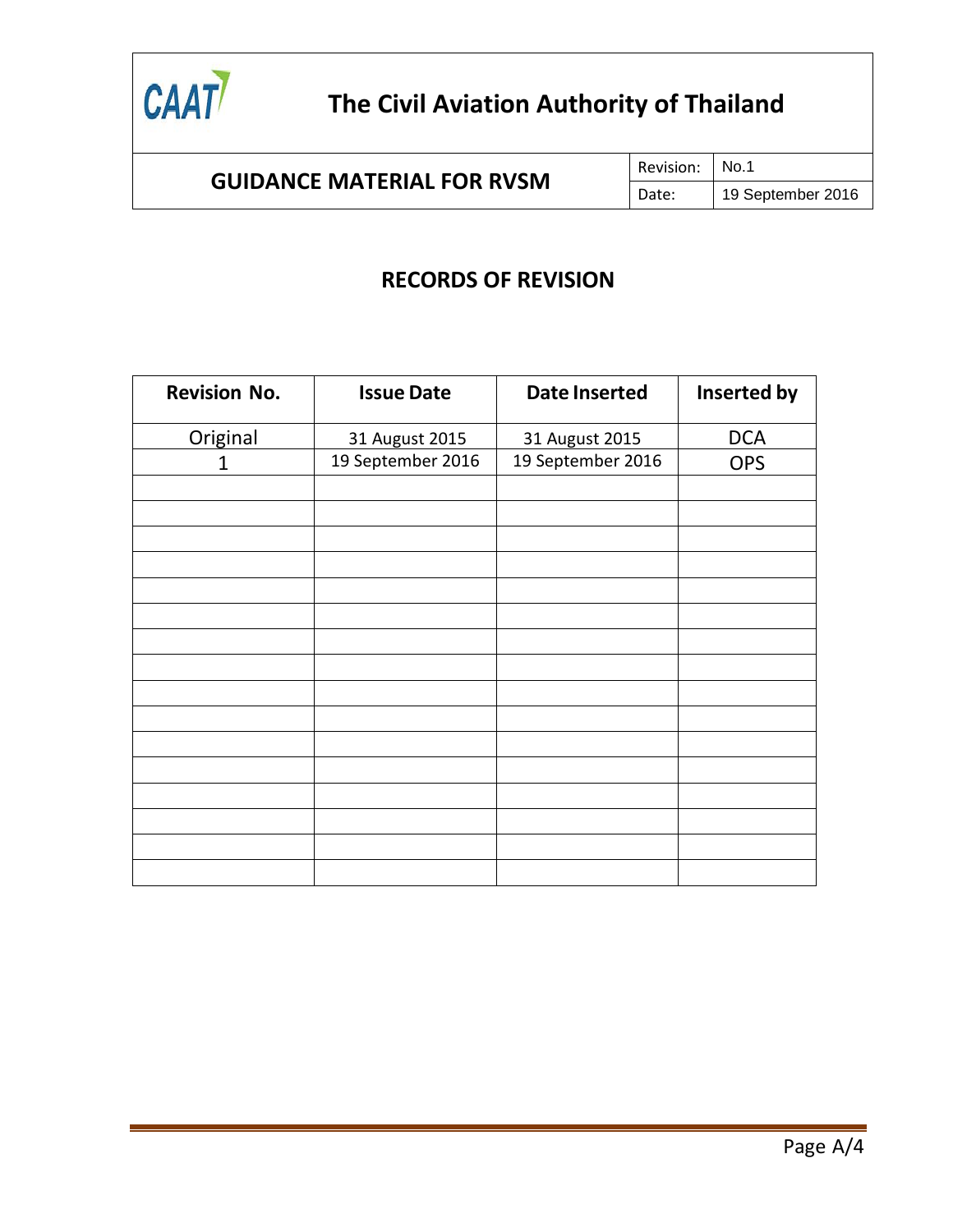

Revision: | No.1

Date: | 19 September 2016

### **REVISION HIGHLIGHTS**

| 19 September 2016<br><b>Revision No:</b><br>Date: |
|---------------------------------------------------|
|---------------------------------------------------|

| <b>Chapter/Section</b> | <b>Description of Change</b> |
|------------------------|------------------------------|
| All                    | New issue                    |
| 1                      | Change name from DCA to CAAT |
|                        |                              |
|                        |                              |
|                        |                              |
|                        |                              |
|                        |                              |
|                        |                              |
|                        |                              |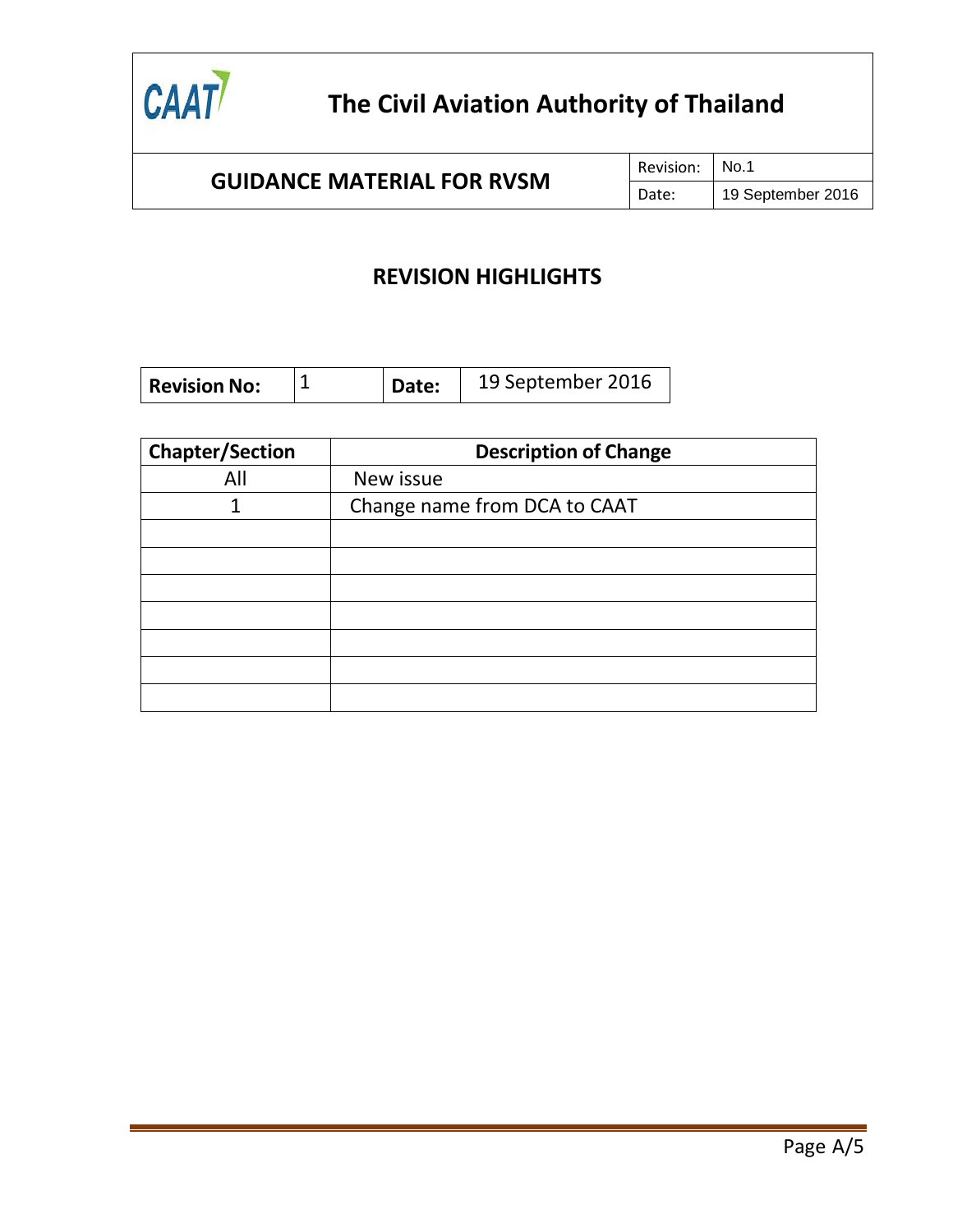

| <b>GUIDANCE MATERIAL FOR RVSM</b> | Revision: No.1 |                   |
|-----------------------------------|----------------|-------------------|
|                                   | Date:          | 19 September 2016 |

#### <span id="page-7-0"></span>**GENERAL**

Guidance Material (GM) are issued by The Civil Aviation Authority of Thailand (CAAT) and contain information about standards, practices and procedures acceptable to the Authority. The revision number of the GM is indicated in parenthesis in the suffix of the GM number.

#### <span id="page-7-1"></span>**PURPOSE**

The intention of this is This Guidance Material (GM) to provide:

- (a) Information on the approvals process
- (b) Guidance on the arrangements and need for monitoring.

### <span id="page-7-2"></span>**RELATED READING MATERIAL**

(a) International Civil Aviation Organization (ICAO) Document 4444, Procedures for Air Navigation Services, Air Traffic Management.

(b) FAA AC91-85 Authorization of Aircraft and Operators for Flight in Reduced Vertical Separation Minimum Airspace.

(c) ICAO Annex 6, Operation of Aircraft. Part I–International Commercial Air Transport– Aeroplanes and Part II–International General Aviation–Aeroplanes.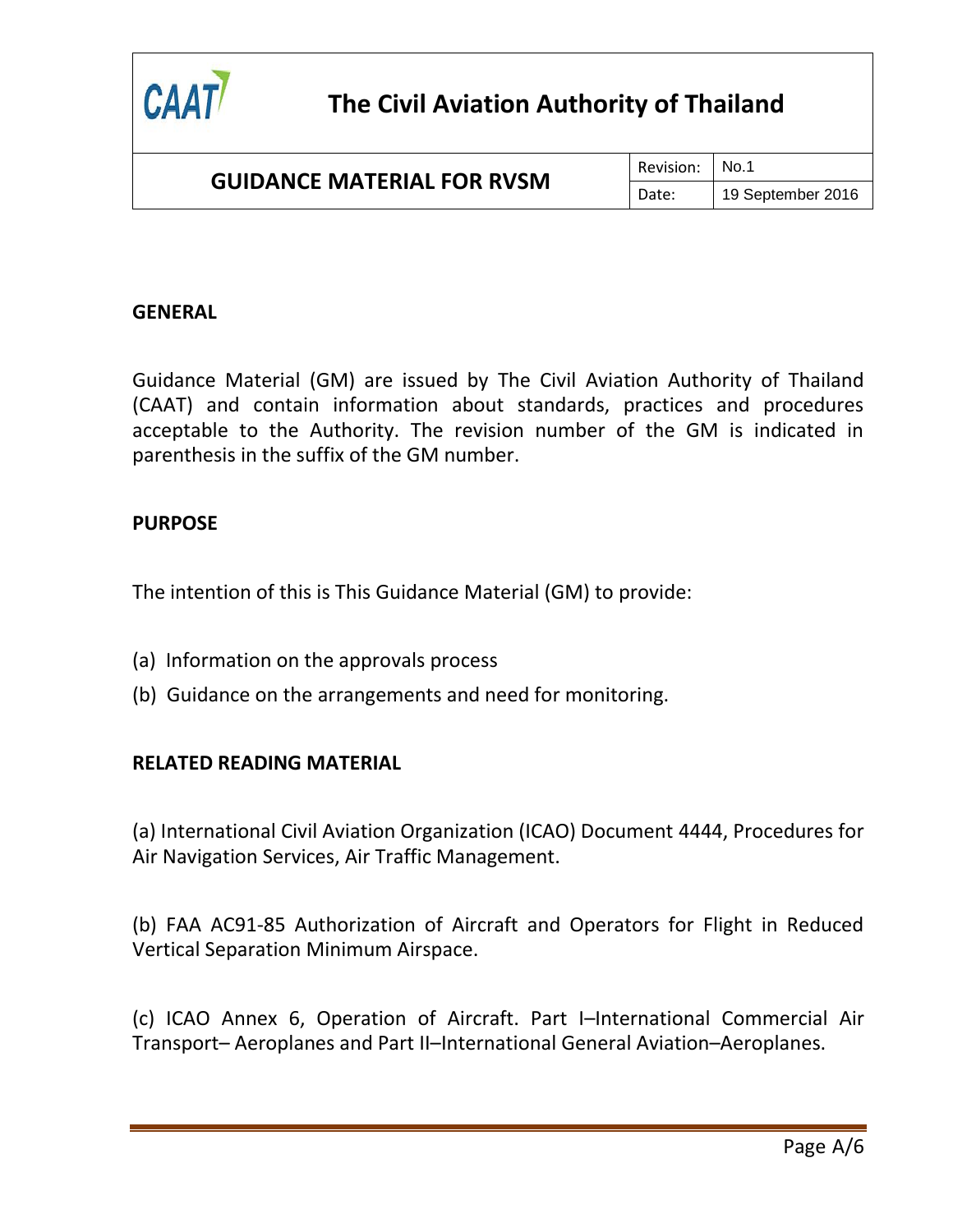

(d) ICAO Document 7030, Regional Supplementary Procedures.

(e) ICAO Document 9574, Manual on Implementation of a 300 m (1,000 ft) Vertical Separation Minimum Between FL 290 and FL 410 Inclusive.

### <span id="page-8-0"></span>**LIST OF ABBREVIATION**

| AAD         | Assigned altitude deviation                    |
|-------------|------------------------------------------------|
| AC          | Advisory circular                              |
| ACAS        | Airborne collision avoidance system            |
| ACU         | <b>Aircraft Certification Unit</b>             |
| ADC         | Air data computer                              |
| AFM         | Airplane flight manual                         |
| ADS-B       | Automatic dependent surveillance - broadcast   |
| AGHMEs      | Aircraft geometric height measurement elements |
| AHMS        | ADS-B height monitoring system                 |
| ASE         | Altimetry system error                         |
| ATC         | Air traffic control                            |
| <b>BITE</b> | Built-in test equipment                        |
| <b>CFL</b>  | Cleared flight level                           |
| CAAT        | The Civil Aviation Authority of Thailand       |
| FAA         | <b>Federal Aviation Administration</b>         |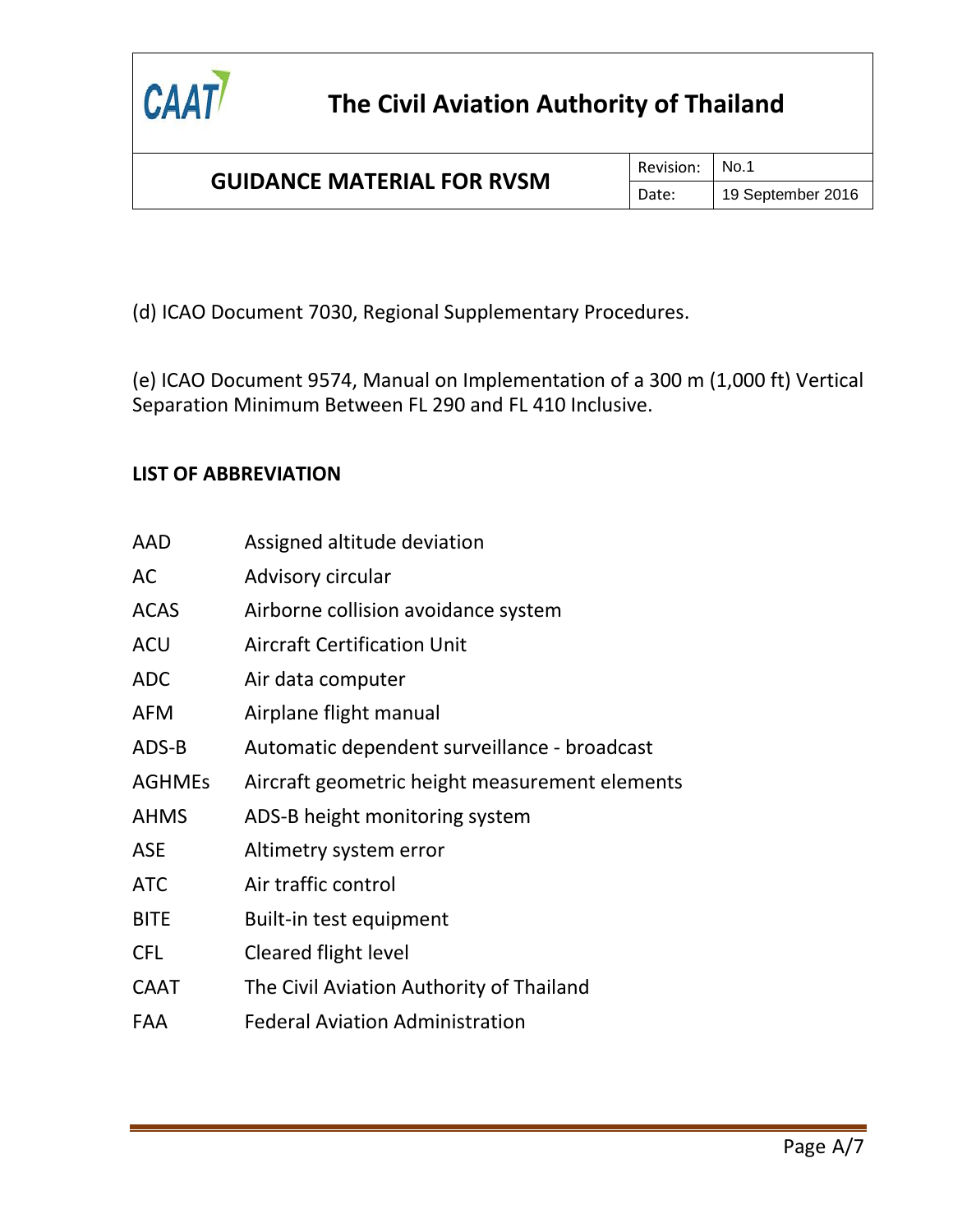

### **GUIDANCE MATERIAL FOR RVSM**

Revision: No.1

Date: | 19 September 2016

| FL            | Flight level                                                                    |
|---------------|---------------------------------------------------------------------------------|
| GMU           | Global positioning system monitoring unit                                       |
| GPS           | Global positioning system                                                       |
| HME           | Height monitoring element                                                       |
| HMU           | Height monitoring unit                                                          |
| <b>IATA</b>   | <b>International Air Transport Association</b>                                  |
| <b>ICA</b>    | Instructions for continued airworthiness                                        |
| <b>ICAO</b>   | <b>International Civil Aviation Organization</b>                                |
| <b>IFALPA</b> | <b>International Federation of Airline Pilots Associations</b>                  |
| <b>IFATCA</b> | <b>International Federation of Air Traffic Controllers Associations</b>         |
| <b>MAAR</b>   | Monitoring Agency for Asia Region                                               |
| <b>MASPS</b>  | Minimum aircraft system performance specification                               |
| <b>MEL</b>    | Minimum equipment list                                                          |
| <b>MNPS</b>   | Minimum navigation performance specification                                    |
| <b>NM</b>     | <b>Nautical mile</b>                                                            |
| PEC           | Position correction error                                                       |
| <b>PIC</b>    | Pilot in command                                                                |
| QFE           | Atmospheric pressure at aerodrome elevation (or at runway threshold)            |
| QNH           | Altimeter sub-scale setting to obtain elevation when on the ground              |
| <b>RGCSP</b>  | Review of the general concept of separation panel                               |
| <b>RMA</b>    | Regional monitoring agency                                                      |
| <b>RVSM</b>   | Reduced vertical separation minimum of (300m) 1,000 ft between<br>flight levels |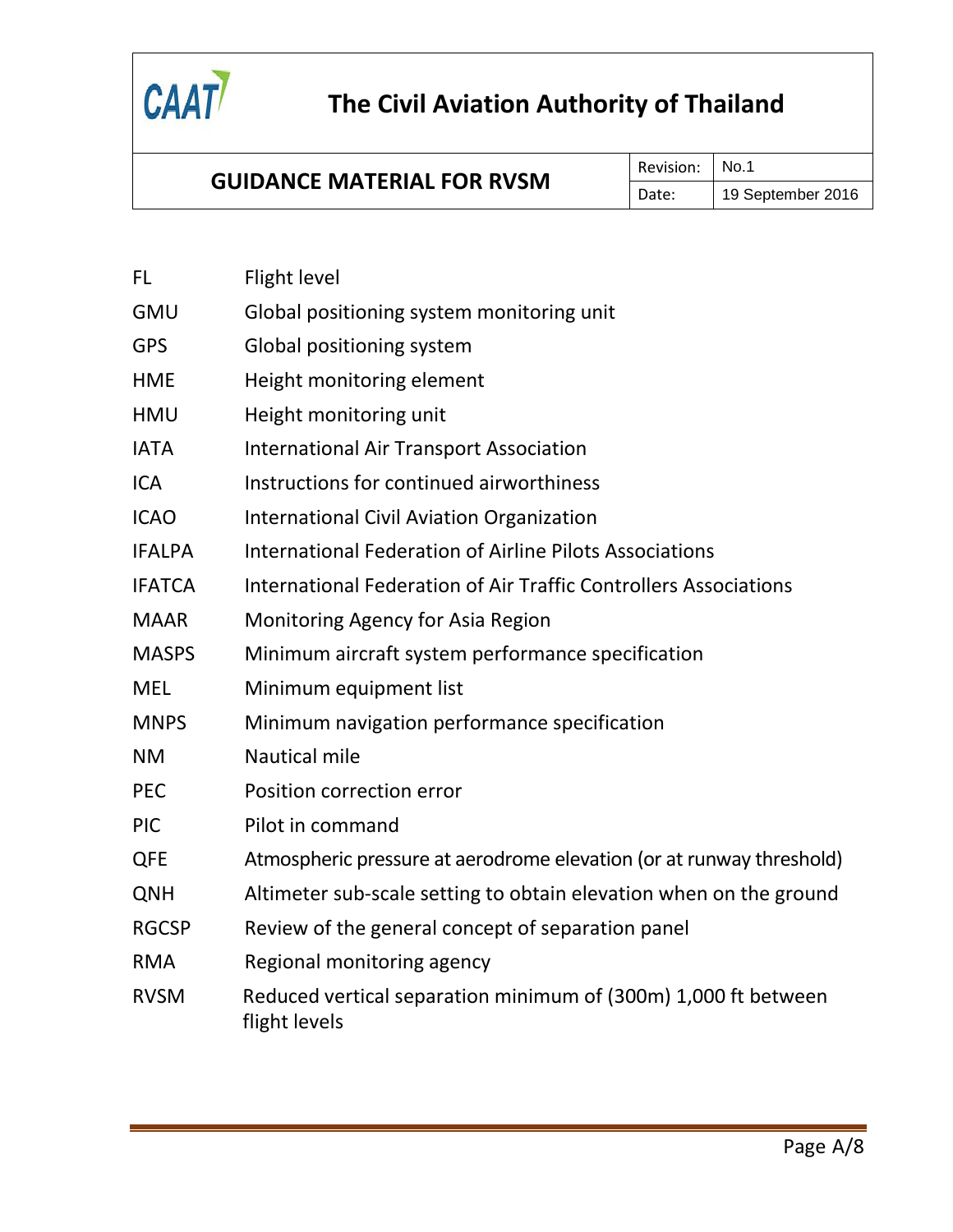

### **GUIDANCE MATERIAL FOR RVSM**

Revision: No.1

Date: | 19 September 2016

| SB          | Service bulletin                             |
|-------------|----------------------------------------------|
| SL          | Service letter                               |
| <b>SLOP</b> | Strategic lateral offset procedures          |
| SSEC        | Static source correction error               |
| SSR         | Secondary surveillance radar                 |
| <b>STC</b>  | Supplemental type certificate                |
| <b>TCAS</b> | Traffic alert and collision avoidance system |
| <b>TCDS</b> | Type certificate data sheet                  |
| <b>TLS</b>  | Target level of safety                       |
| TMU         | Total vertical error monitoring unit         |
| <b>TVE</b>  | <b>Total vertical error</b>                  |
| VHF         | Very high frequency                          |
| VSM         | Vertical separation minimum                  |

### <span id="page-10-0"></span>**LIST OF DEFINITIONS**

The following definitions are intended to clarify certain specialized terms used in this guidance material (GM).

### **Automatic dependent surveillance – broadcast (ADS-B)**:

ADS-B is an on-board surveillance application that periodically transmits aircraft parameters, such as identification, pressure altitude, position and position integrity, via a broadcast data link that is available to any receiver, either airborne or ground-based, within range of the transmitter.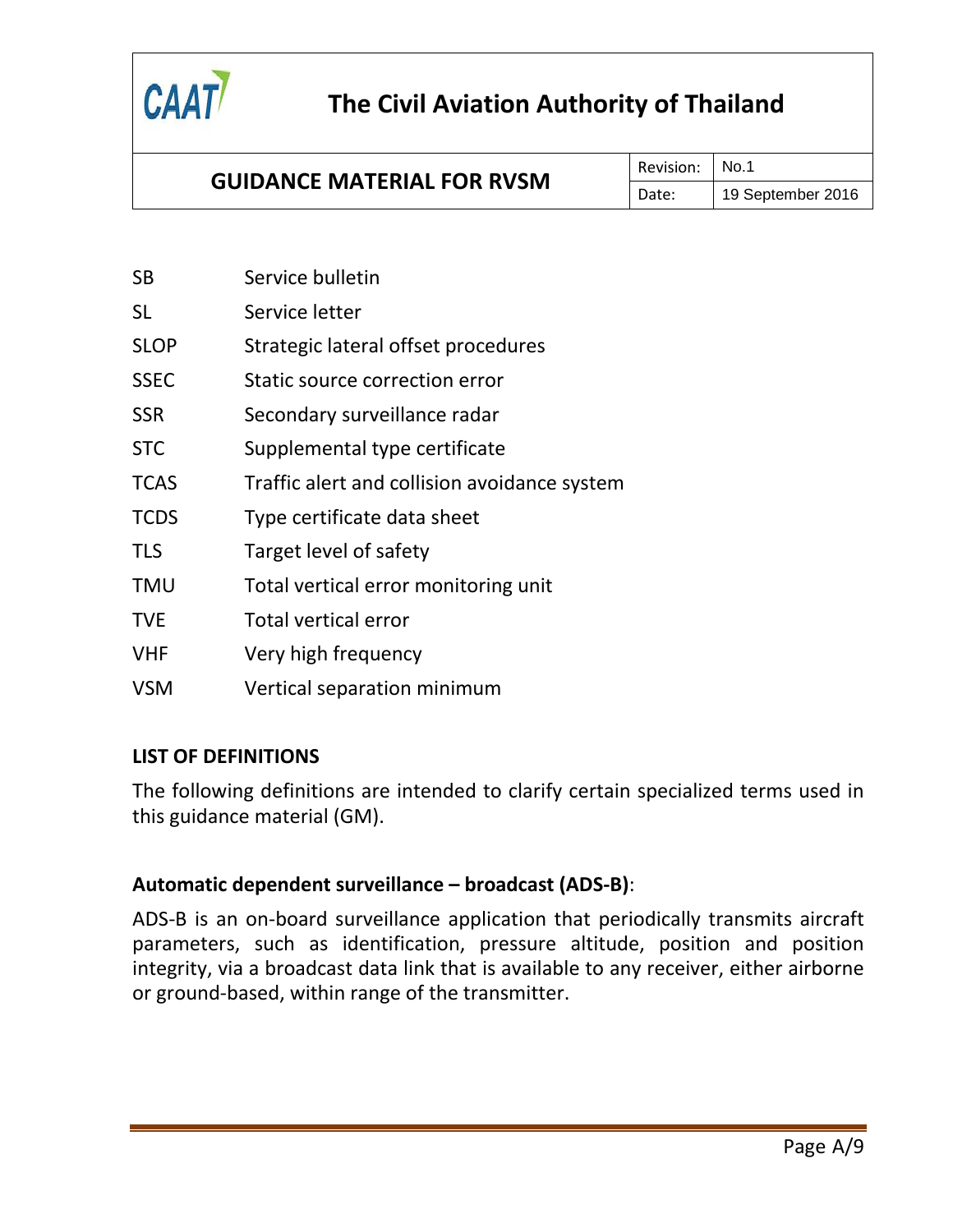

### **GUIDANCE MATERIAL FOR RVSM**

Revision: No.1

Date: | 19 September 2016

### **Aircraft type groupings:**

Aircraft are considered to be members of the same group if they are designed and assembled by one manufacturer and are of nominally identical design and build with respect to all details which could influence the accuracy of height-keeping performance.

#### **Altimetry system error (ASE):**

The difference between the altitude indicated by the altimeter display (assuming a correct altimeter barometric setting) and the pressure altitude corresponding to the undisturbed ambient pressure.

#### **Assigned altitude deviation (AAD):**

The difference between the transponded altitude and the assigned altitude/flight level.

#### **Non-compliant aircraft:**

An aircraft whose true absolute TVE, ASE or AAD is greater than the maximum acceptable value for RVSM-approved aircraft.

#### **RVSM approval:**

The term used to describe the successful completion of the airworthiness approval and operational approval.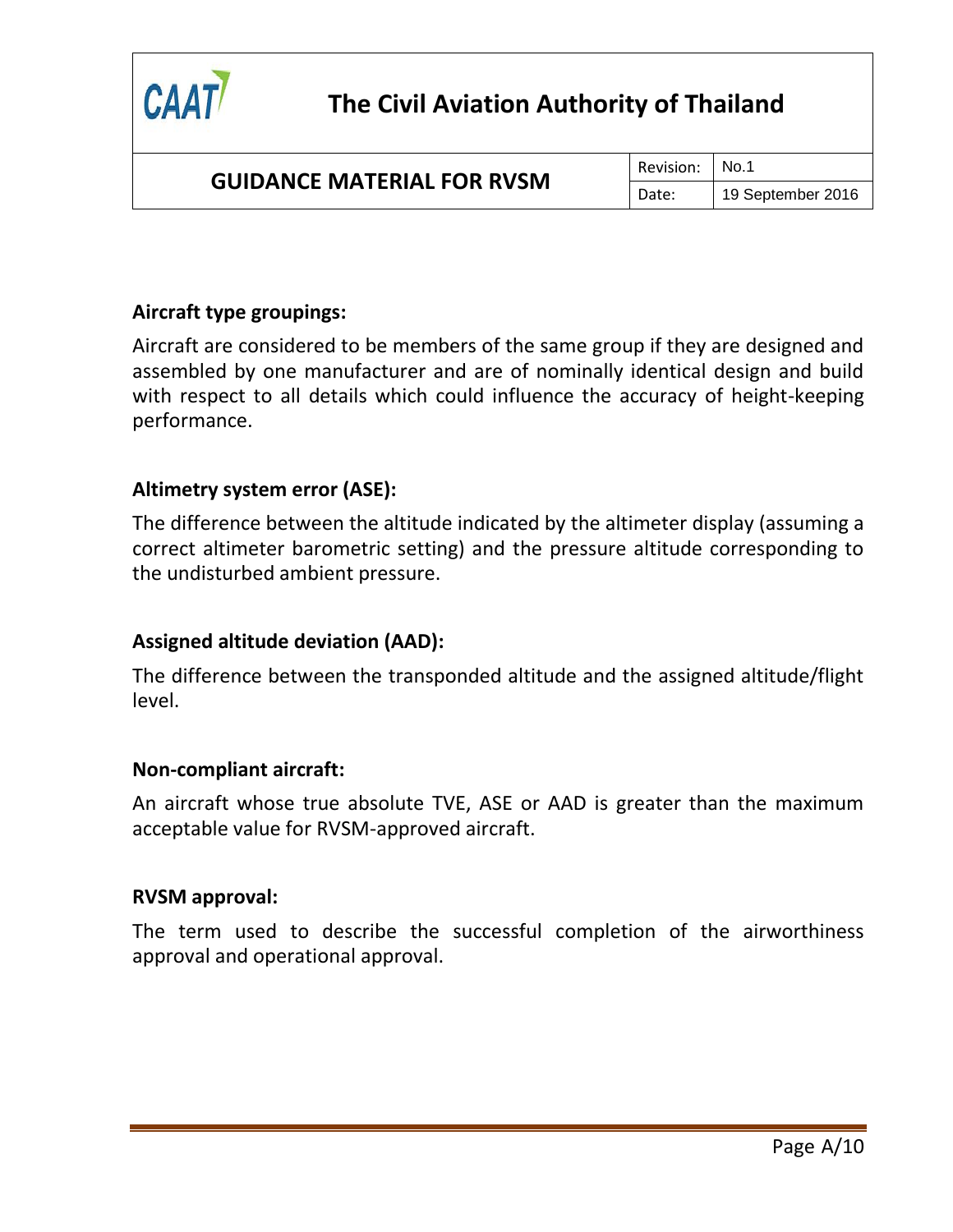

### **GUIDANCE MATERIAL FOR RVSM**

Revision: | No.1

Date: | 19 September 2016

### **Target level of safety (TLS):**

A generic term representing the level of risk which is considered acceptable in particular circumstances.

### **Total vertical error (TVE):**

The vertical geometric difference between the actual pressure altitude flown by an aircraft and its assigned pressure altitude (flight level).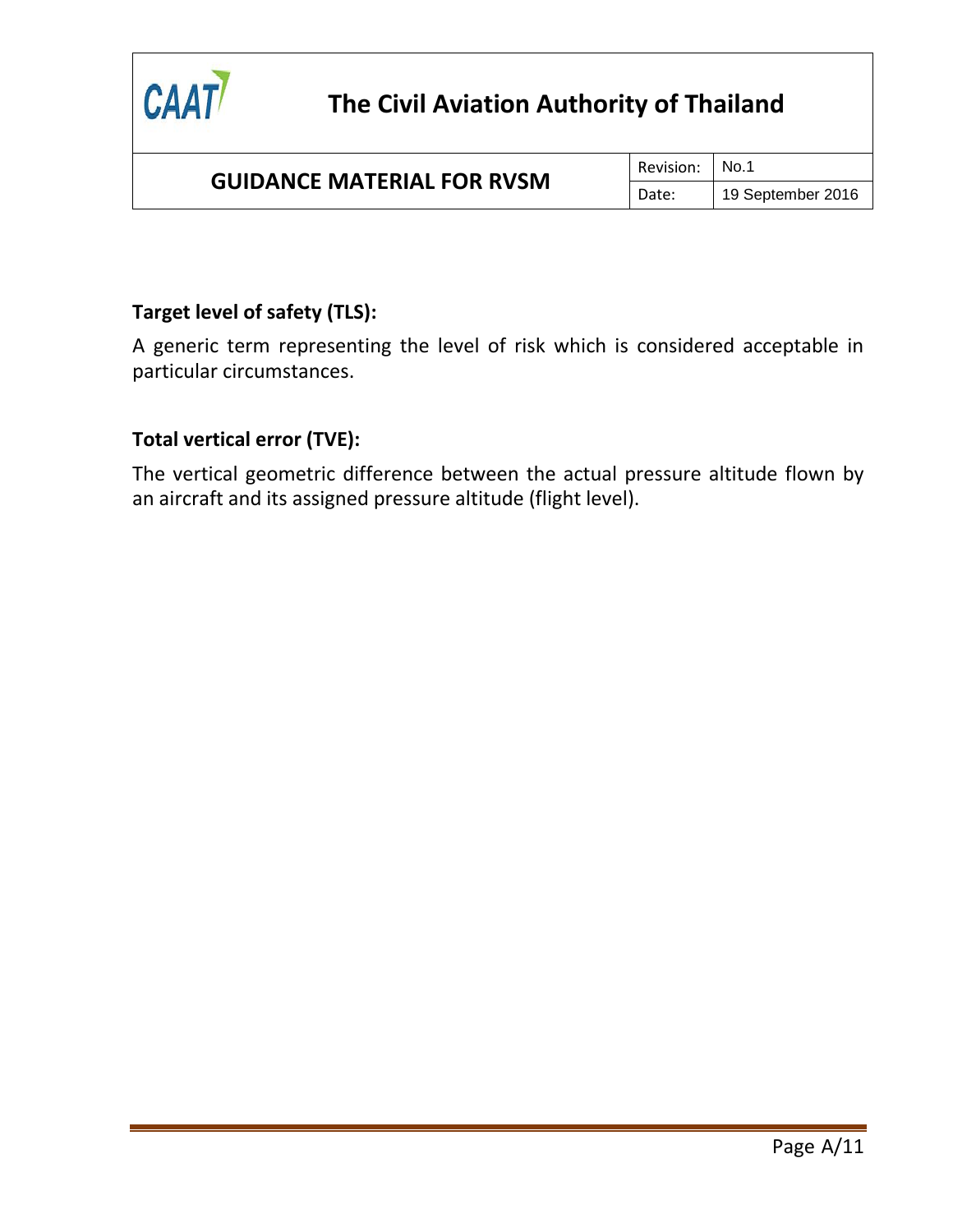

Revision: No.1 Date: | 19 September 2016

### **GUIDANCE MATERIAL FOR RVSM**

### <span id="page-13-0"></span>**1. Introduction and background**

### **1.1 Introduction**

RVSM airspace is any airspace or route where aircraft are separated by 1,000 ft vertically, between FL 290 and FL 410, inclusive. Generally, aircraft and operators that have not been authorized to conduct RVSM operations cannot operate at flight levels where RVSM is applied. Exceptions to this rule are published by individual air traffic service providers.

RVSM was first implemented in the North Atlantic in March 1997. Since that time, it has been implemented in most regions of the world, and RVSM approval is required for flight operations conducted between FL 290 and FL 410; although in some locations it is only required between FL 310 and FL 390.

The intention of this Guidance Material is to provide:

- (a) information on the approvals process
- (b) guidance on the arrangements and need for monitoring.

### **1.2 Background**

In 1982 the ICAO initiated a series of world-wide studies to assess the feasibility of a reduction of the VSM above FL 290 from 2,000 ft to 1,000 ft. The studies were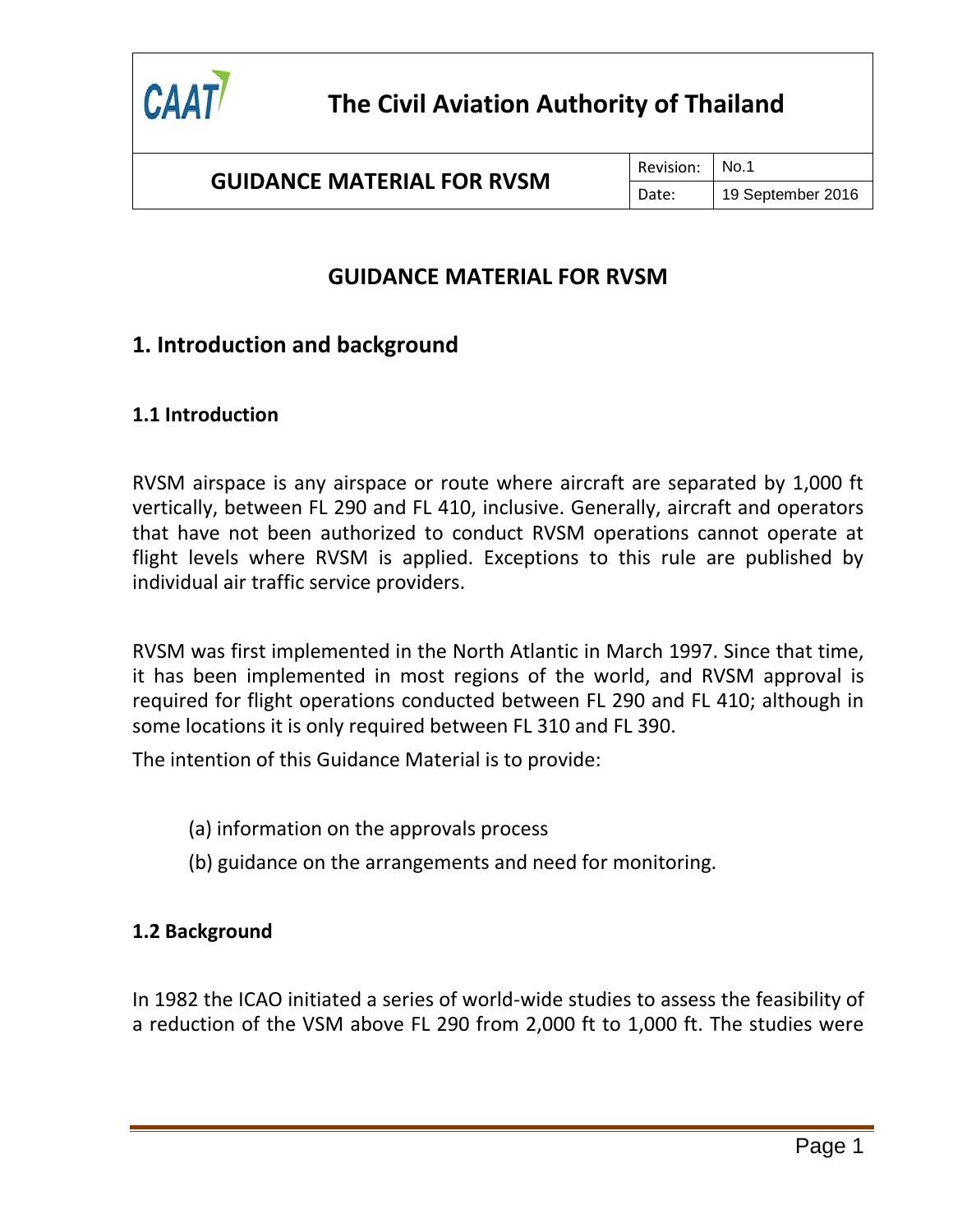

### **GUIDANCE MATERIAL FOR RVSM**

Revision: No.1

Date: | 19 September 2016

co-ordinated by the review RGCSP which included representation from the IATA, IFALPA and the IFATCA. The principal benefits which the implementation of the reduced VSM were expected to provide were:

(a) a theoretical doubling of the airspace capacity between FL 290 and FL 410

(b) the opportunity for aircraft to operate at/closer to their optimum flight levels, with resulting fuel economy.

Studies and data collections were conducted in Canada, Japan, USA, USSR and four member states of Euro control: France, Germany, Netherlands and United Kingdom. These studies were essentially intended to determine the following:

(a) the height keeping accuracy of the current aircraft population at/above FL 290

(b) the causes of height deviations greater than 300 ft and to define corrective measures

(c) the basis of the MASPS to support the use of a 1,000 ft vertical separation above FL 290.

As a result, the RGCSP concluded that a 1,000 ft VSM between FL 290 and FL 410 was technically feasible without imposing unreasonably demanding technical or operational requirements. The ICAO Air Navigation Commission endorsed these findings in 1990.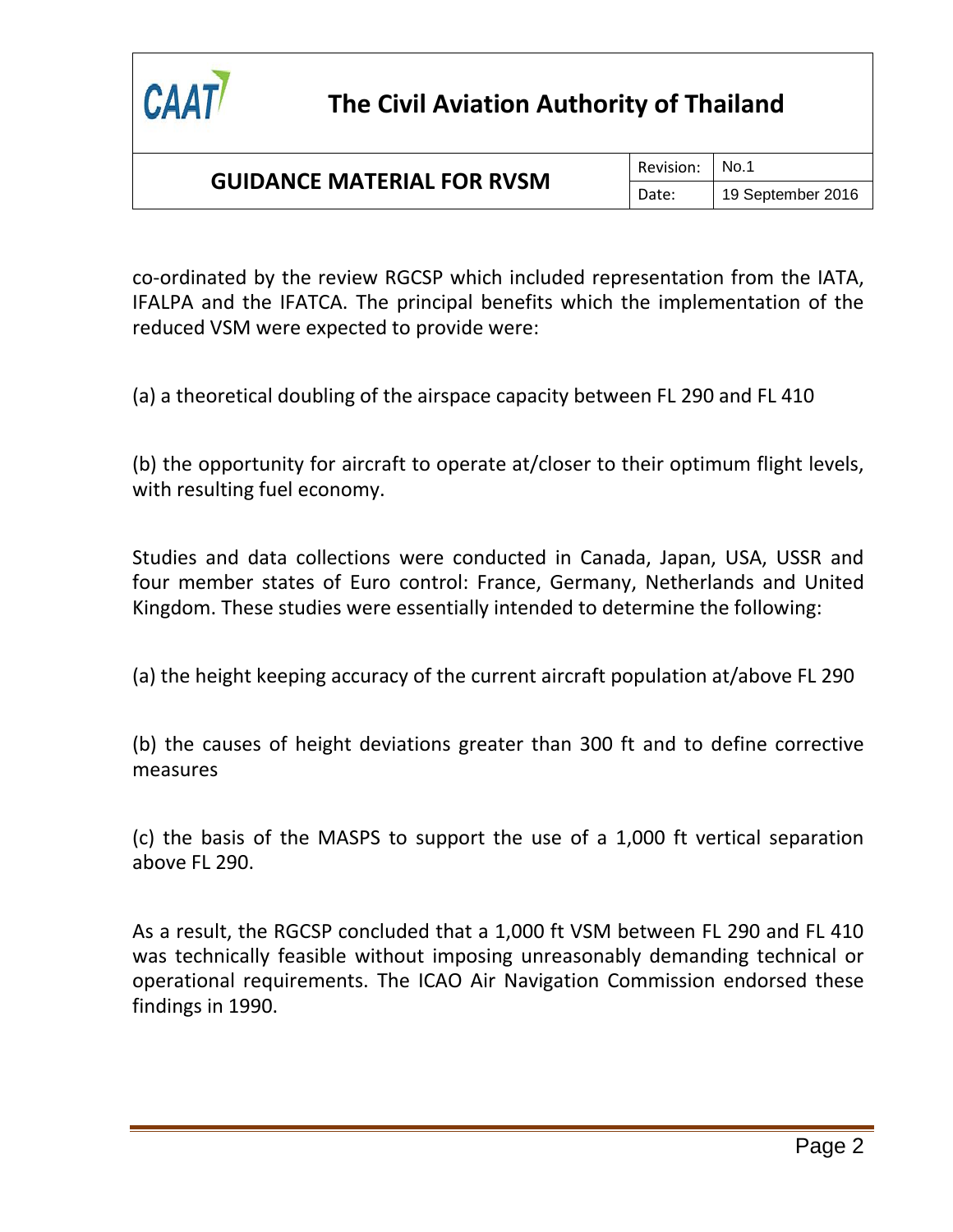

### **GUIDANCE MATERIAL FOR RVSM**

Revision: No.1

Date: | 19 September 2016

With the exception of a small number of states, RVSM was progressively introduced globally between 1997 and 2011, and operation within this airspace is prohibited unless the operator has RVSM approval for the aircraft being flown, or an exception has been granted for a specific flight.

### <span id="page-15-0"></span>**2. RVSM Approval Overview**

#### **2.1 General**

Prior to the granting of an RVSM approval the aircraft and operator must satisfy the following requirements:

(a) the aircraft must be eligible for RVSM (i.e. must satisfy the vertical navigation performance)

(b) the operator has instituted appropriate procedures in respect of continued airworthiness (maintenance and repair) practices and programs

(c) the operator has instituted appropriate flight crew procedures and training for operations in RVSM airspace

(d) the operator has instituted RVSM monitoring programs.

The RVSM approval process consists of two discrete approvals, an airworthiness approval and an operational approval.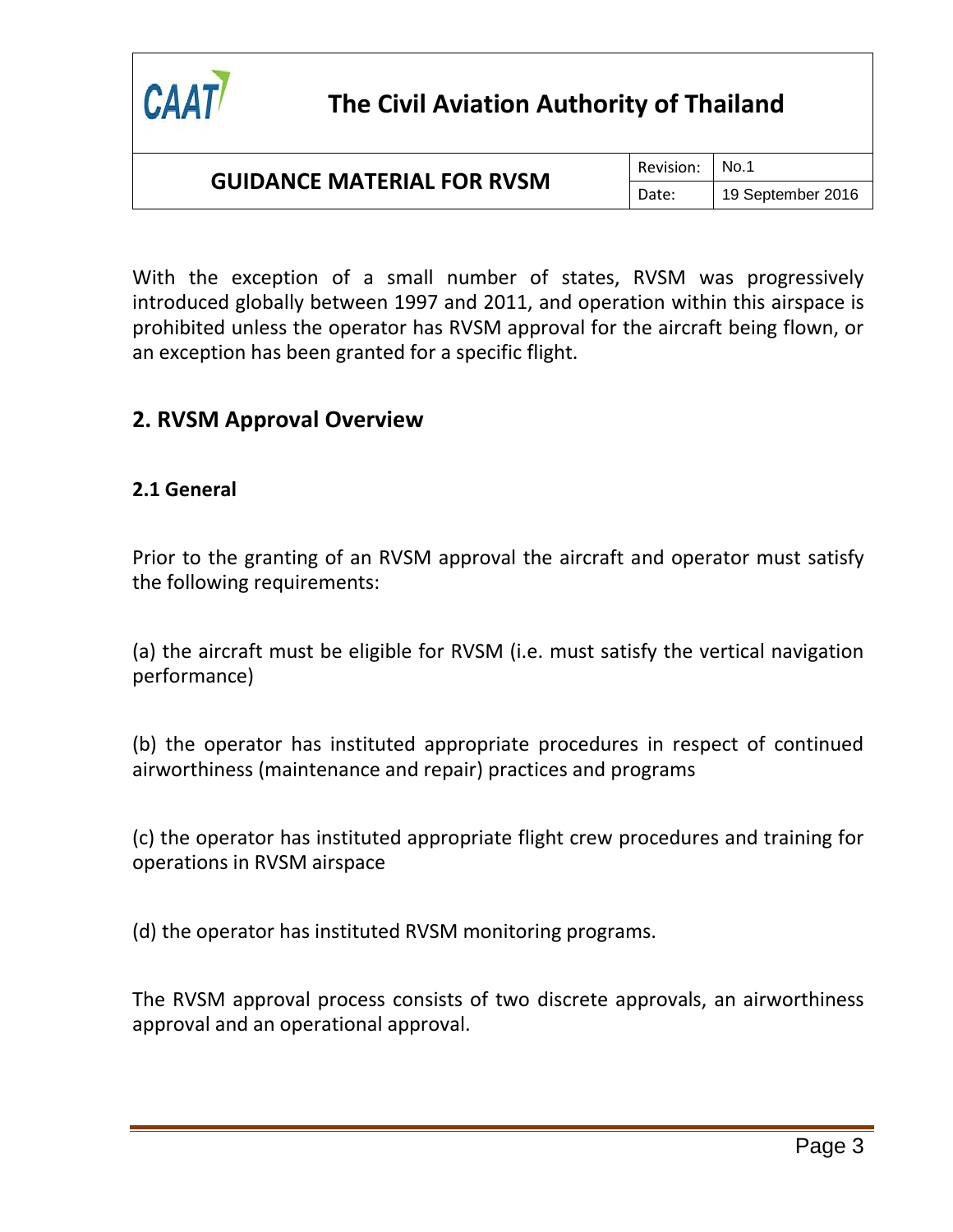

### **2.2 Airworthiness approval (including continued airworthiness)**

The RVSM airworthiness approval ensures that the aircraft is eligible to operate in RVSM airspace. During the RVSM airworthiness approval process the CAAT will determine whether the operator's aircraft is eligible for RVSM, this includes the aircrafts instructions for continued airworthiness (ICA) (i.e. maintenance program, maintenance manuals and maintenance training). Aircraft compliance will be conducted through one of three broad categories.

(a) Existing RVSM compliance by manufacturer. For aircraft manufactured in an RVSM compliant condition, the CAAT will determine that the AFM or TCDS contains an appropriate statement of RVSM eligibility and that approval of the RVSM eligibility was made by an authority acceptable to the Director. For aircraft that qualify for this approach, validation height monitoring will typically be conducted after an RVSM approval is granted.

(b) Existing RVSM compliance by inspection/modification. This approach is suitable for aircraft that are brought up to RVSM-compliant condition in accordance with SB, SL, or STC, which have had the RVSM eligibility approved by an authority acceptable to the Director. These documents contain requirements that are specific to individual aircraft types or aircraft type groups and generally require inspections and/or hardware or software modifications. The operator must submit documents to the CAAT to show that the required actions have been completed for each airframe that will operate in RVSM airspace. For aircraft that qualify for this approach, validation height monitoring will typically be conducted after an RVSM approval is granted.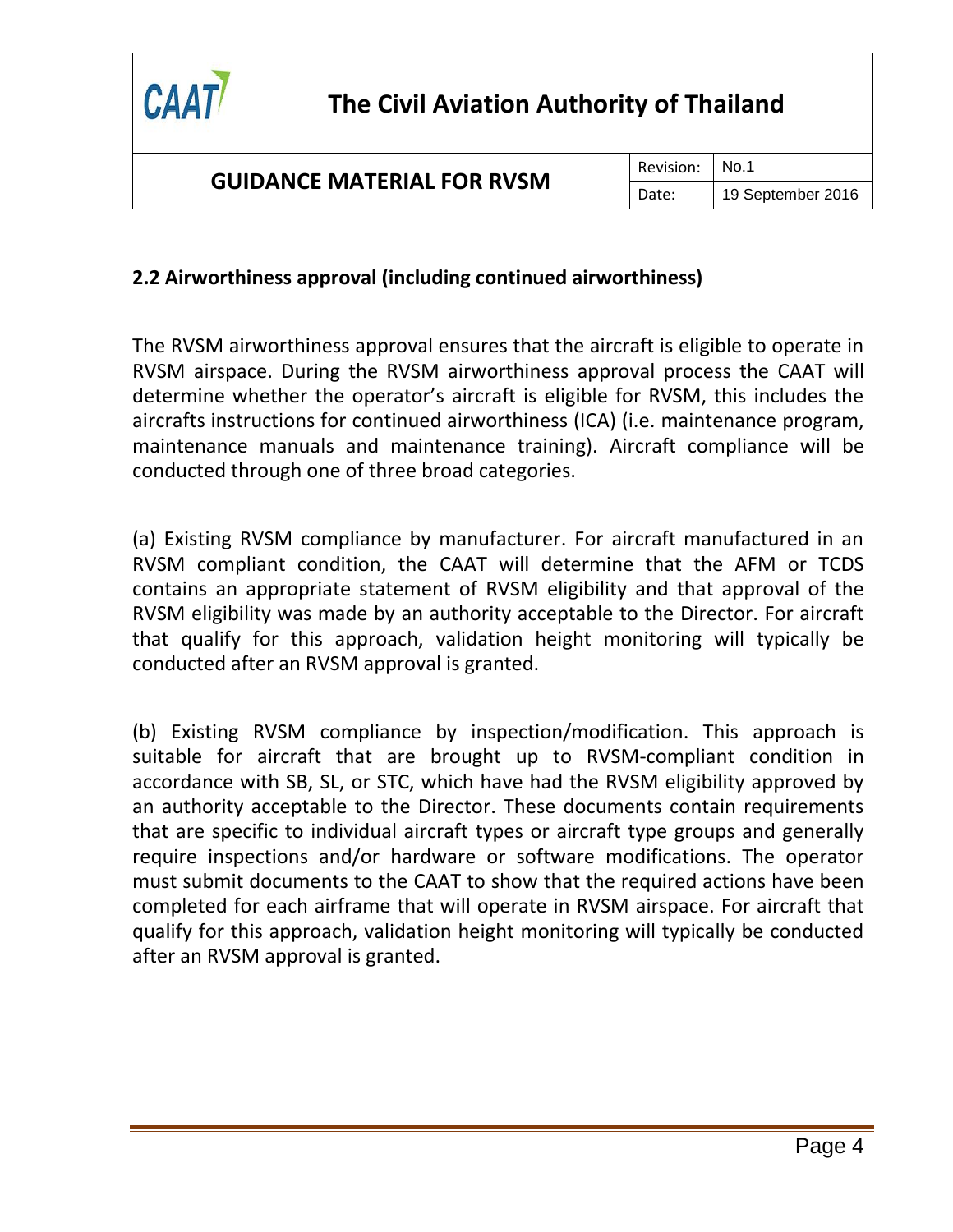

### **GUIDANCE MATERIAL FOR RVSM**

Revision: No.1

Date: | 19 September 2016

(c) Bespoke RVSM compliance by inspection/modification. This approach will be undertaken where an operator intends to gain RVSM approval for aircraft of a type or aircraft type group which have not previously gained the RVSM airworthiness approval of the RVSM approval. In this case the CAAT, in consultation with the applicant, will tailor an airworthiness approval process in order to demonstrate compliance. Further detail regarding performance requirements and means of demonstrating RVSM airworthiness can be found in *FAA advisory circular AC91-85 Authorization of Aircraft and Operators for Flight in Reduced Vertical Separation Minimum Airspace, and ICAO document 9574 Manual on Implementation of a 300m (,1,000 ft) Vertical Separation Minimum Between FL 290 and FL 410 Inclusive*. For aircraft which require this approach, validation monitoring will typically be conducted prior to an RVSM approval being granted.

In all cases, the operator is to provide the CAAT with supporting documentation to demonstrate RVSM airworthiness compliance (including continued airworthiness compliance) of all the aircraft they intend to operate in RVSM airspace. Dependent upon the specific situation, relevant documents might include the following.

(a) AFM or AFMS

(b) TCDS

(c) SB or STC

(d) MEL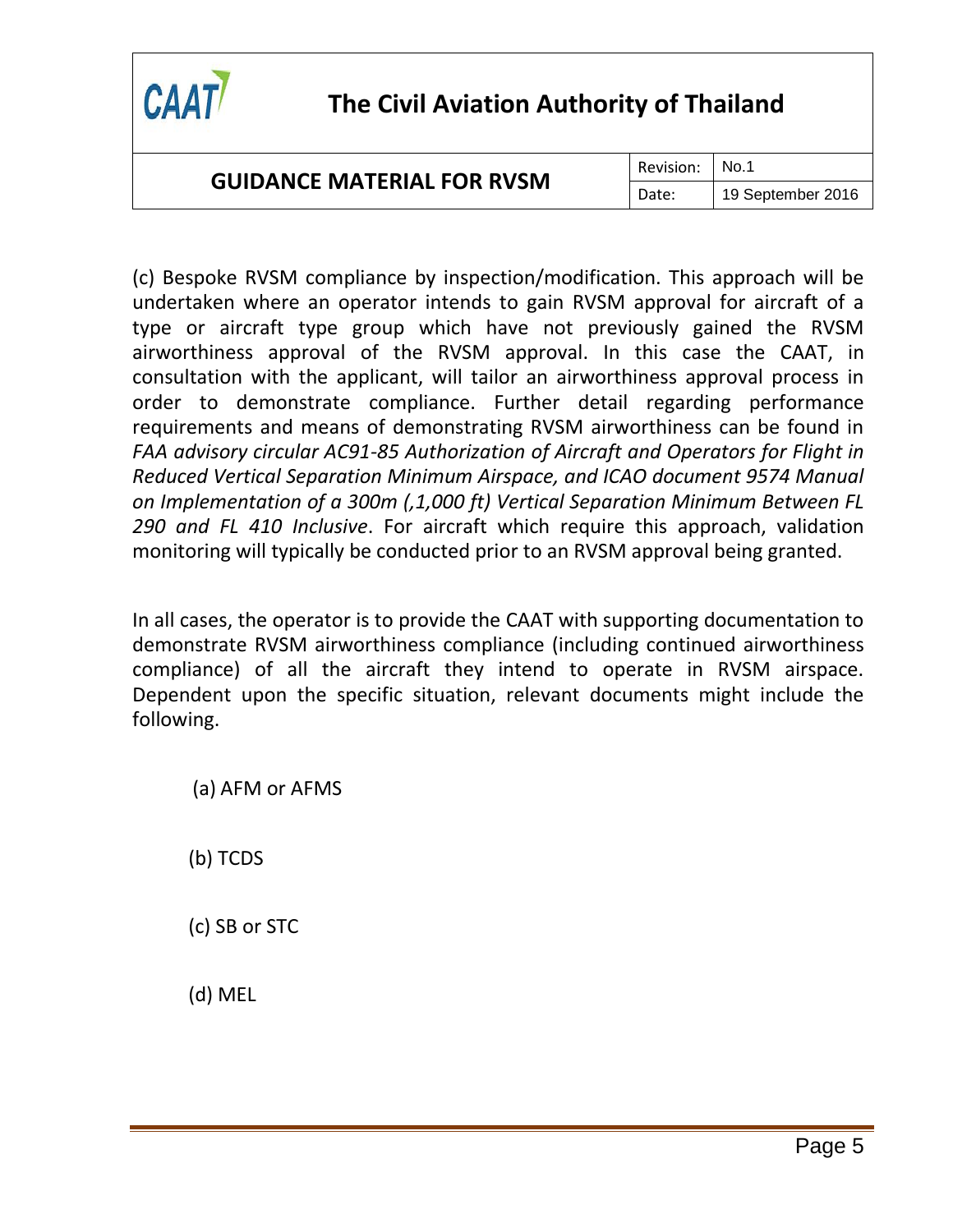

(e) Initial height validation monitoring plan.

(f) Instructions for RVSM Continued Airworthiness (for example: maintenance manuals).

*Note: As part of the RVSM airworthiness approval the aircrafts height performance is to be validated. Initial height validation monitoring requirements will be determined during the initial application phase; Appendix 4 provides more detail on initial height validation monitoring. It is recommended that applicants contact the DCA to discuss monitoring requirements and acceptable methods available at the time of application.*

### **2.3 Operational approval**

The RVSM operational approval ensures that the operator can maintain the RVSM integrity of each aircraft that is to be operated in RVSM airspace. During the RVSM operational approval process CAAT will assess the operator's flight crew procedures, maintenance procedures, training programs and RVSM continued height monitoring program for each aircraft type. Operators are to provide supporting documentation to demonstrate RVSM operational compliance, relevant documents include:

(a) operations manual (RVSM flight operations)

(b) maintenance program (RVSM continued airworthiness)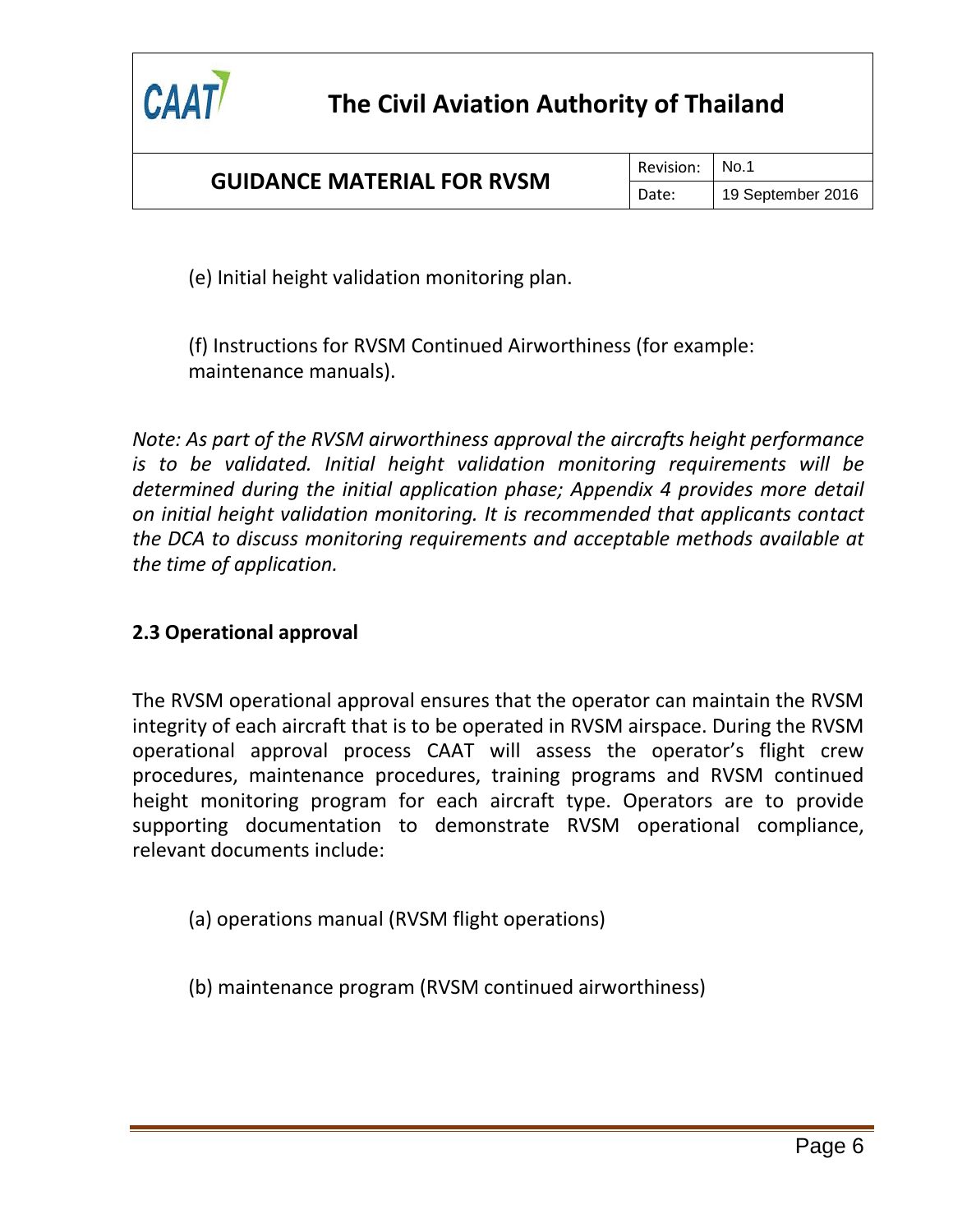

Revision: No.1

Date: | 19 September 2016

(c) RVSM continued height monitoring plan

(d) RVSM training programs:

- (i) maintenance training
- (ii) flight crew training.

*Note: In 2010 ICAO identified the requirement for continued height-keeping performance monitoring of RVSM capable aircraft in order to ensure continued RVSM suitability; Appendix 4 provides more detail on continued height monitoring. The operator is to have a program in place to ensure that their RVSM approved aircraft are involved in a continued RVSM height monitoring program.*

Appendix 1 provides detailed information on RVSM continued airworthiness (maintenance requirements). Appendix 2 provides detailed information on flight crew training programs, operating practices and procedures. Appendix 3 provides detailed information on RVSM specific procedures for oceanic airspace and Appendix 4 provides detailed information on RVSM monitoring.

### <span id="page-19-0"></span>**3. Application and Issue of Approval**

An application for an RVSM approval shall be submitted on the form CAAT Operational Approval Application, with a covering letter requesting RVSM approval and any pertinent information pertaining to the application, including:

(a) operator details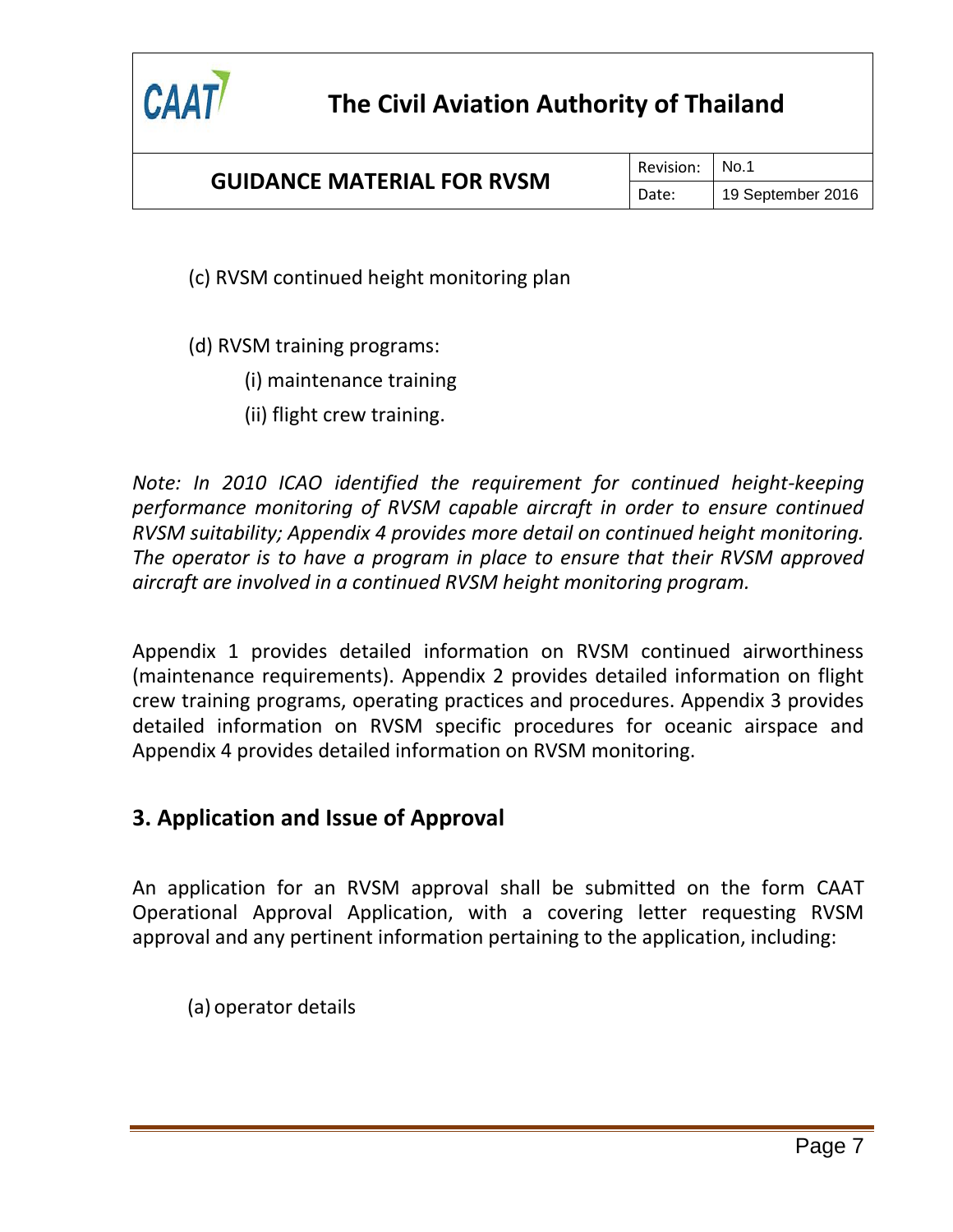

### **GUIDANCE MATERIAL FOR RVSM**

Revision: No.1

Date: | 19 September 2016

(b) aircraft type and series

(c) registration number

(d) manufacturer's serial number

(e) aircraft mode S address code in hexadecimal format

(f) sufficient documentation demonstrating RVSM compliance as detailed in this guidance material.

*Note: In the case of aircraft manufactured to the same aircraft type group, only one application is required. Aircraft are considered to be members of the same group if they are designed and assembled by one manufacturer and are of nominally identical design and build with respect to all details which could influence the accuracy of height-keeping performance. In all other cases an application for each aircraft is required.*

Forms of Application for Approval or Revision of a Minimum Equipment List and Application for Approval/Amendment of a Maintenance Program are also to be submitted as part of the application.

When all the requirements of the airworthiness approval and operational approval have been assessed as satisfactory, CAAT will issue a letter of notification of approval and the operator's air operator certificate – operations specifications will be updated to reflect the RVSM approval. An RVSM approval issued by the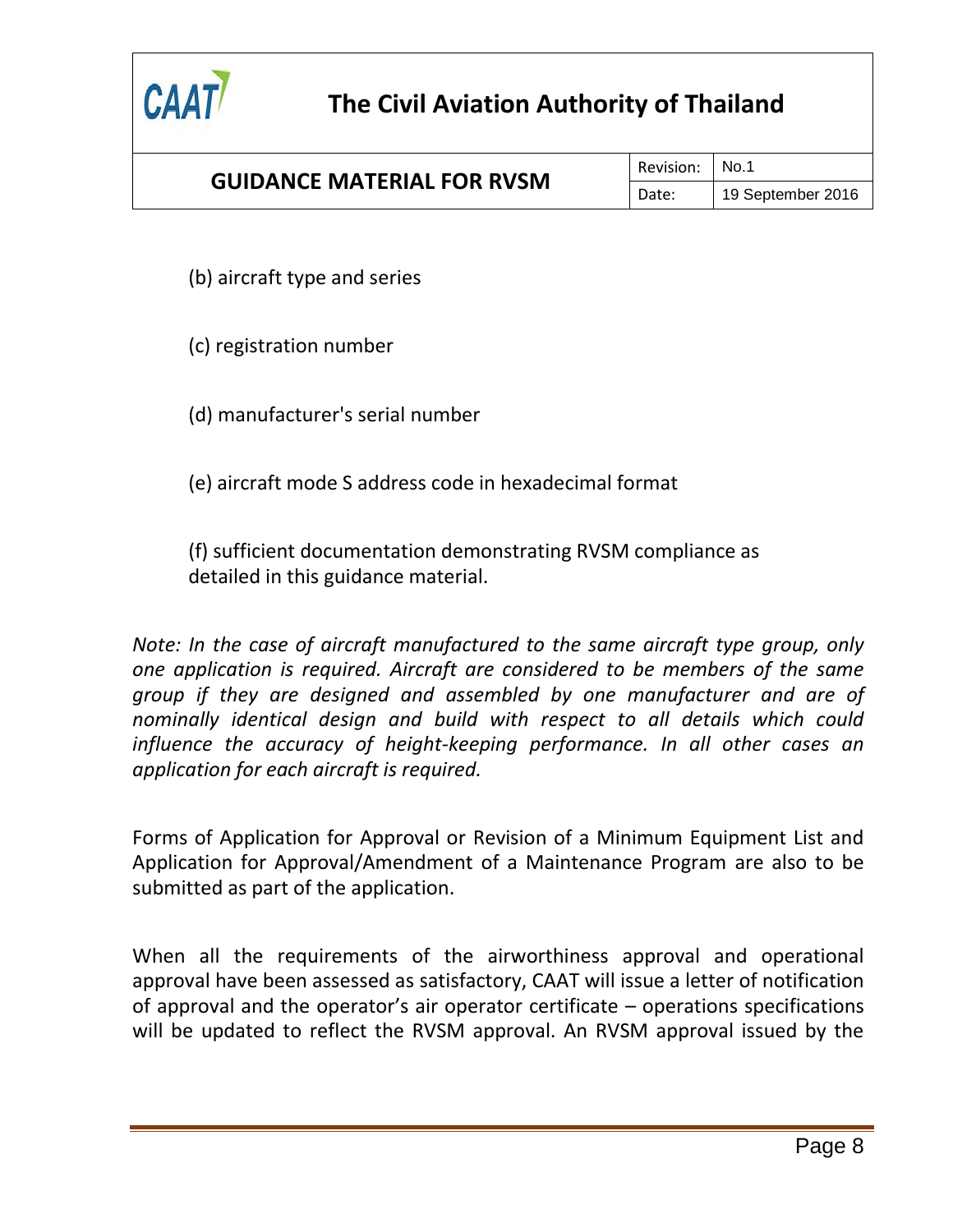

CAAT is valid for all regions operating RVSM airspace provided specific restrictions have not been imposed on the operator by CAAT.

Subject to completeness and timeliness of documents submission the processing of RVSM Operational approval would require 30 working days.

Once an RVSM approval has been granted, the CAAT will notify MAAR. The notification will include:

- (a) state of registry of the aircraft
- (b) name of the operator
- (c) state of the operator
- (d) aircraft type
- (e) aircraft series
- (f) aircraft serial number(s)
- (g) registration mark
- (h) Mode S address code(s)
- (i) date of RVSM airworthiness approval
- (j) date of RVSM approval.

*Note: The date of airworthiness approval issued by the CAAT should be the actual date that the modifications/inspections were completed for each airframe.*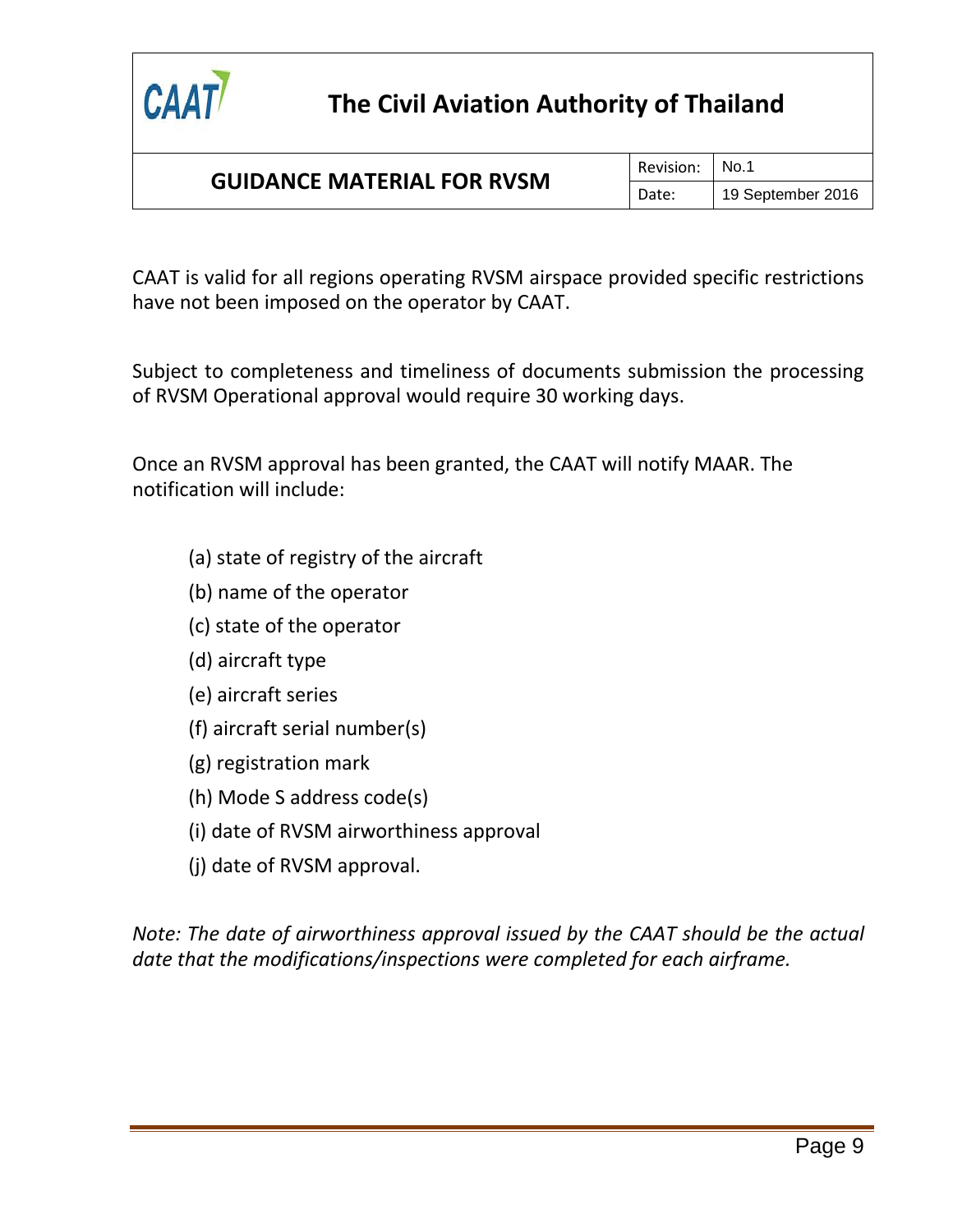

### <span id="page-22-0"></span>**4. APPROVAL LIMITATION**

RVSM operational approval is aircraft and operator specific; any changes to the identity of the aircraft or operator shall render the RVSM operational approval invalid and the Authority shall be informed of such changes without delay.

Subject to compliance with ICAO Document 7030, Regional Supplementary Procedures, and State AIPs, the RVSM operational approval is valid worldwide.

### <span id="page-22-1"></span>**5. HEIGHT-KEEPING PERFORMANCE MONITORING**

Once the operational approval to conduct RVSM operations is granted by DCA, the operator will complete a MAAR Form F2 (USC Form 2 for EUROCONTROL User Support Cell) for the Authority to submit to the RMA (Regional Monitoring Agency), MAAR for Asia region, for conduct of Aircraft Height-Keeping Performance Monitoring flight.

This Height-Keeping Performance monitoring flight must be conducted within 6 months of the RVSM operational approval.

### <span id="page-22-2"></span>**6. CONTINUING COMPLIANCE OF MASPs**

The operator shall set in place a program to ensure that a minimum of two aeroplanes of each aeroplane-type grouping undergo height-keeping performance monitoring at least once every two years or within intervals of 1000 flight hours per aeroplane, whichever period is the longer.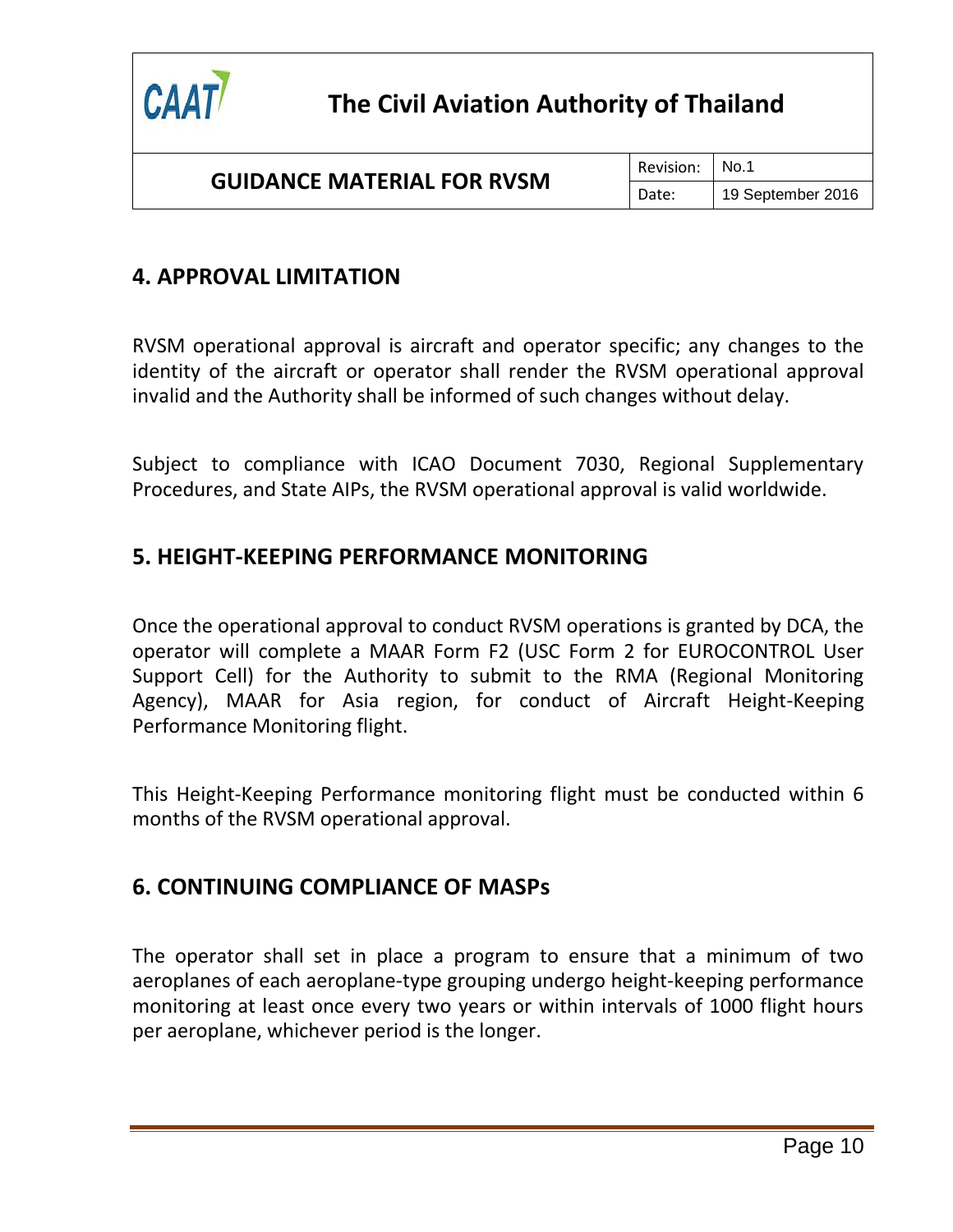

Revision: No.1

Date: | 19 September 2016

If the operator's aeroplane-type grouping consists of a single aeroplane, the height-keeping monitoring of that aeroplane shall be accomplished within the specified period.

### <span id="page-23-0"></span>**7. Conditions for Removal of an RVSM Approval**

The incidence of height-keeping errors that can be tolerated in an RVSM environment is very small. It is incumbent upon each operator to take immediate action to rectify the conditions that caused the error. The operator should also report the event to the CAAT within 72 hours with initial analysis of causal factors and measures to prevent further events. CAAT will determine the requirement for follow up reports. Errors which should be reported and investigated are: TVE equal to or greater than  $\pm 300$  ft ( $\pm 90$  m), ASE equal to or greater than  $\pm 245$  ft ( $\pm 75$ m), and AAD equal to or greater than ±300 ft (±90 m).

Height-keeping errors fall into two broad categories:

- (a) errors caused by malfunction of aircraft equipment
- (b) operational errors.

An operator who consistently commits errors of either variety may be required to forfeit authority for RVSM operations. If a problem is identified that is related to one specific aircraft type, then RVSM approval may be removed for the operator for that specific type. Another condition for the removal of RVSM approval is the change of ownership of RVSM approved aircraft. As part of the RVSM approval, CAAT assesses the operator to ensure that they have implemented the required programs and procedures to ensure that the integrity of RVSM is maintained – this cannot be transferred with the aircraft.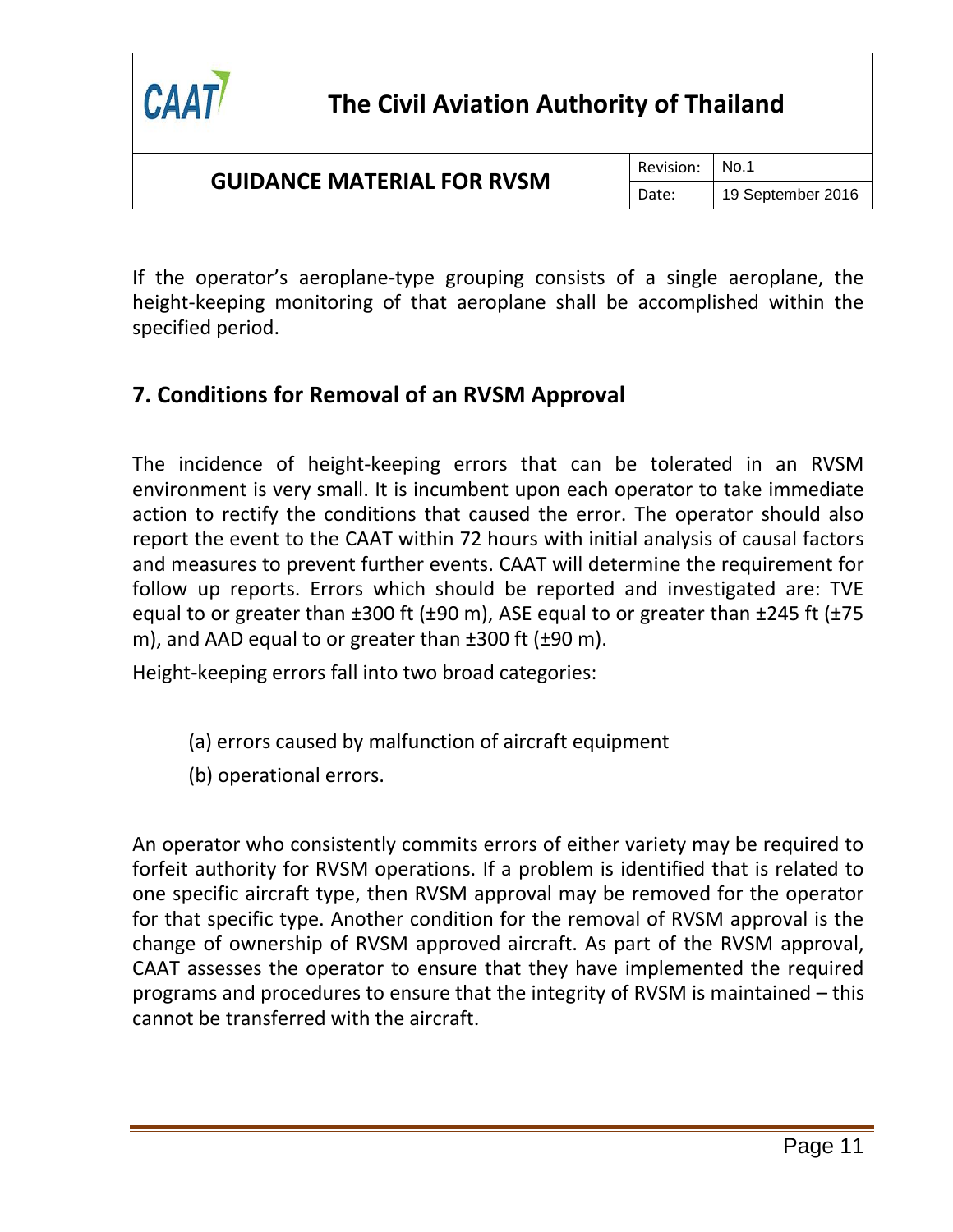

Revision: No.1 Date: | 19 September 2016

### **APPENDIX 1: RVSM CONTINUED AIRWORTHINESS (MAINTENANCE REQUIREMENTS)**

<span id="page-24-0"></span>Instructions for continued airworthiness verify the integrity of the design features necessary to ensure that altimetry systems continue to meet RVSM standards through scheduled tests and/or inspections in conjunction with an approved maintenance program. The operator should review its maintenance procedures and address all aspects of continuing airworthiness affected by RVSM requirements. Each person or operator should demonstrate that the maintenance facility is adequate to ensure continued compliance with the RVSM maintenance requirements.

### **A1.1 Maintenance program approval requirements**

Each operator requesting an RVSM operational approval should submit a maintenance and inspection program that includes any maintenance requirements defined in the airworthiness approval.

### **A1.2 Maintenance document review requirements**

Review the following items as appropriate for an RVSM operational approval:

- (a) maintenance manuals
- (b) structural repair manuals
- (c) standards practices manuals
- (d) illustrated parts catalogues
- (e) maintenance schedule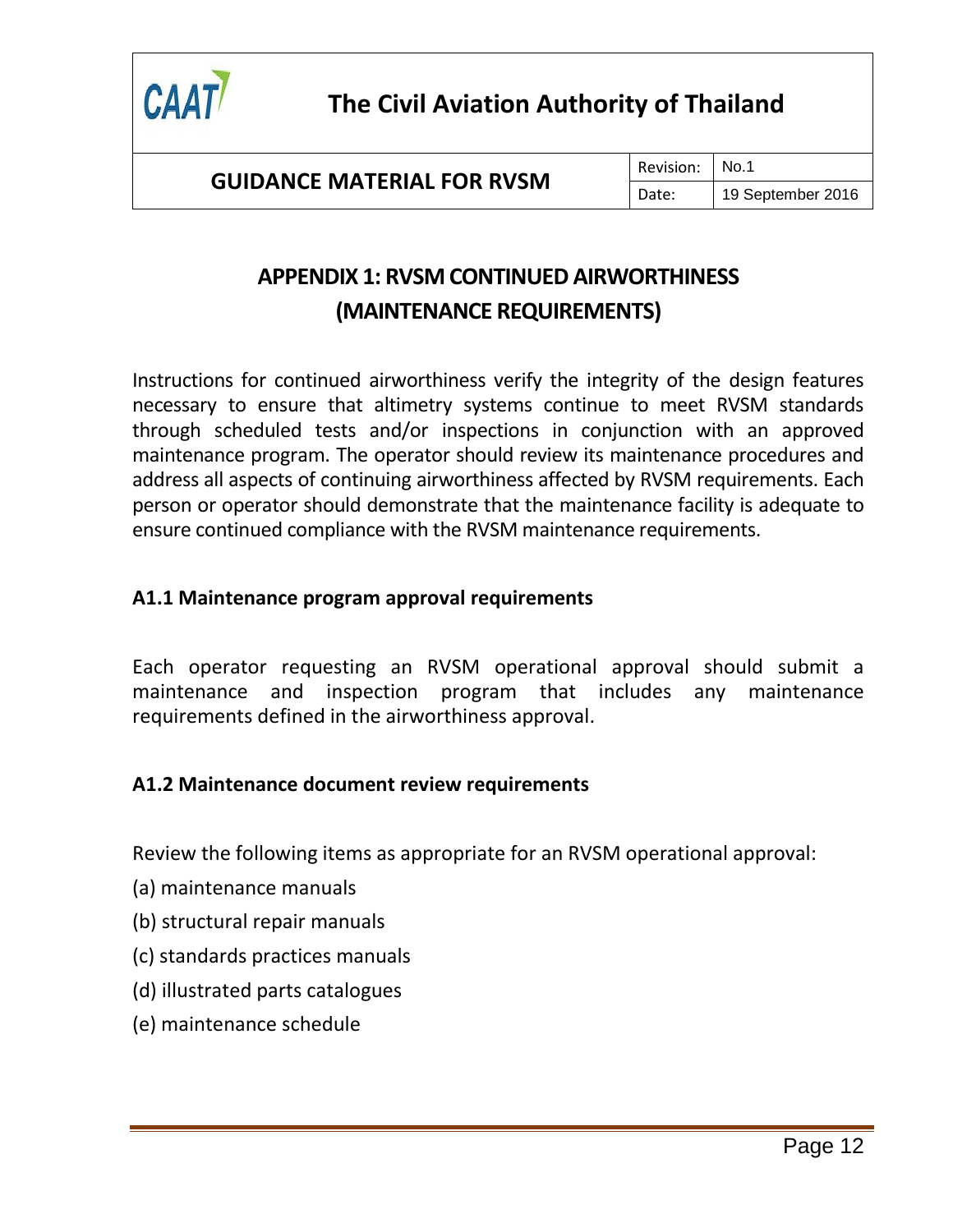

### **GUIDANCE MATERIAL FOR RVSM**

Revision: No.1

Date: | 19 September 2016

### (f) MMEL / MEL.

### **A1.3 Maintenance practices**

If the operator's aircraft are subject to an approved maintenance program, that program should contain the maintenance practices outlined in the applicable aircraft and component manufacturer's maintenance manuals for each aircraft type. Review the following items for compliance for RVSM approval. If the operator's aircraft is not subject to an approved maintenance program, the following items should be followed.

(a) Maintain all RVSM equipment in accordance with the component manufacturer's maintenance requirements.

(b) Any modification, repair, or design change that in any way alters the initial RVSM approval should be subject to a design review by persons approved by the approving authority.

(c) Refer any maintenance practices that may affect the continuing RVSM approval integrity (for example: the alignment of pilot/static probes, dents, or deformation around static plates) to the approving authority or persons delegated by the authority.

(d) BITE testing is not an acceptable basis for system calibrations, (unless it is shown to be acceptable by the airframe manufacturer with the approval authority's agreement) and should only be used for fault isolation and troubleshooting purposes.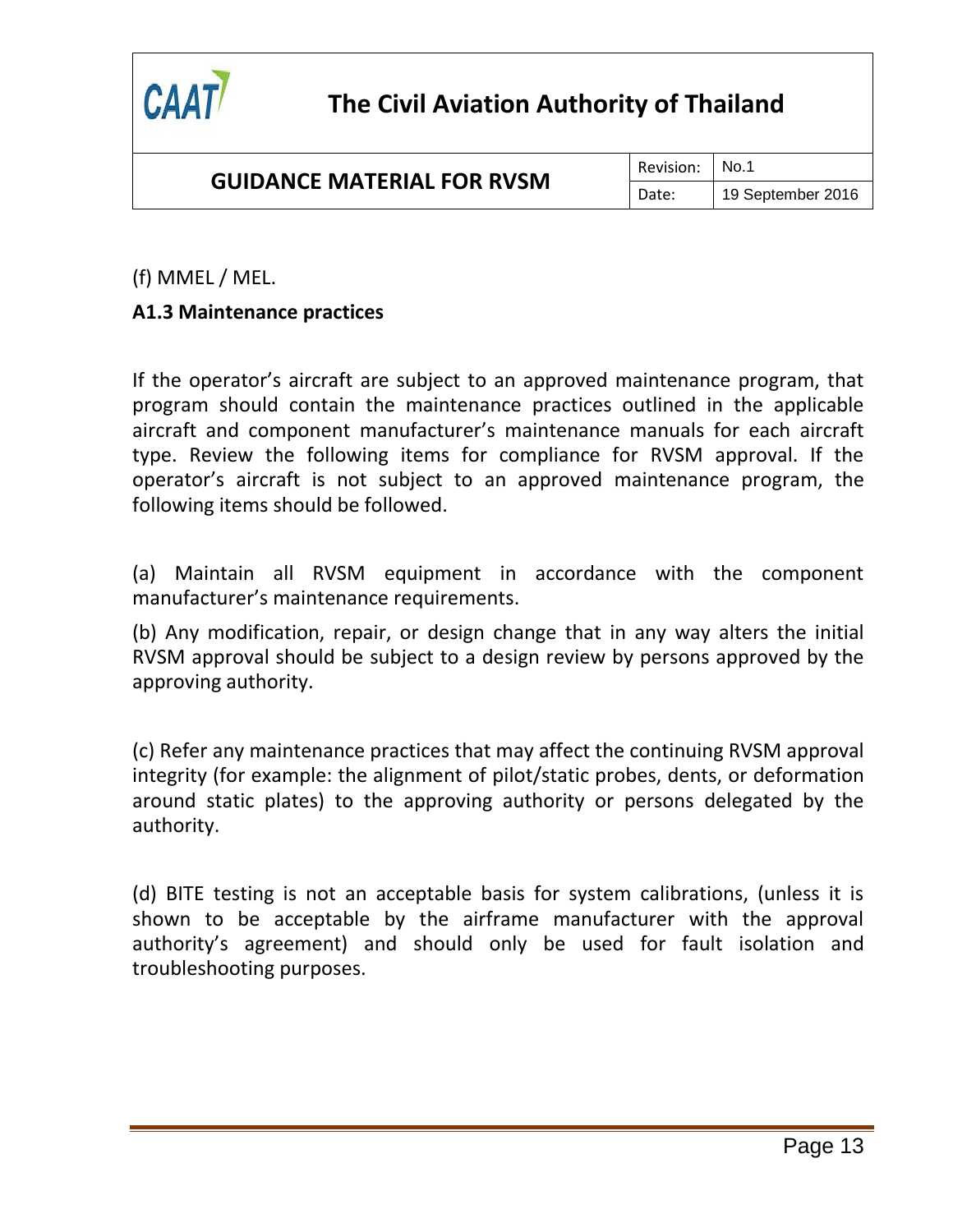

### **GUIDANCE MATERIAL FOR RVSM**

Revision: No.1

Date: | 19 September 2016

(e) Some aircraft manufacturers have determined that the removal and replacement of components utilizing quick disconnects and associated fittings, when properly connected, will not require a leak check. While this approach may allow the aircraft to meet static system certification standards when properly connected, it does not always ensure the integrity of the fittings and connectors, nor does it confirm system integrity during component replacement and reconnections. Therefore, a system leak check or visual inspection should be accomplished any time a quick disconnect static line is broken.

*Note: If both quick disconnects are broken for any reason, a leak-check must be done.*

(f) Maintain airframe and static systems in accordance with the airframe manufacturer's inspection standards and procedures.

(g) If necessary, to ensure the proper maintenance of airframe geometry for proper surface contours and the mitigation of altimetry system error, surface measurements or skin waviness checks should be made to ensure adherence to the airframe manufacturer's RVSM tolerances. Perform these tests and inspections as established by the airframe manufacturer. Perform these checks following repairs, or alterations that affect RVSM by having an effect on airframe surface and airflow.

(h) The maintenance and inspection program for the autopilot should ensure continued accuracy and integrity of the automatic altitude control system to meet the height-keeping standards for RVSM operations. This requirement will typically be satisfied with equipment inspections to ensure the equipment is serviceable.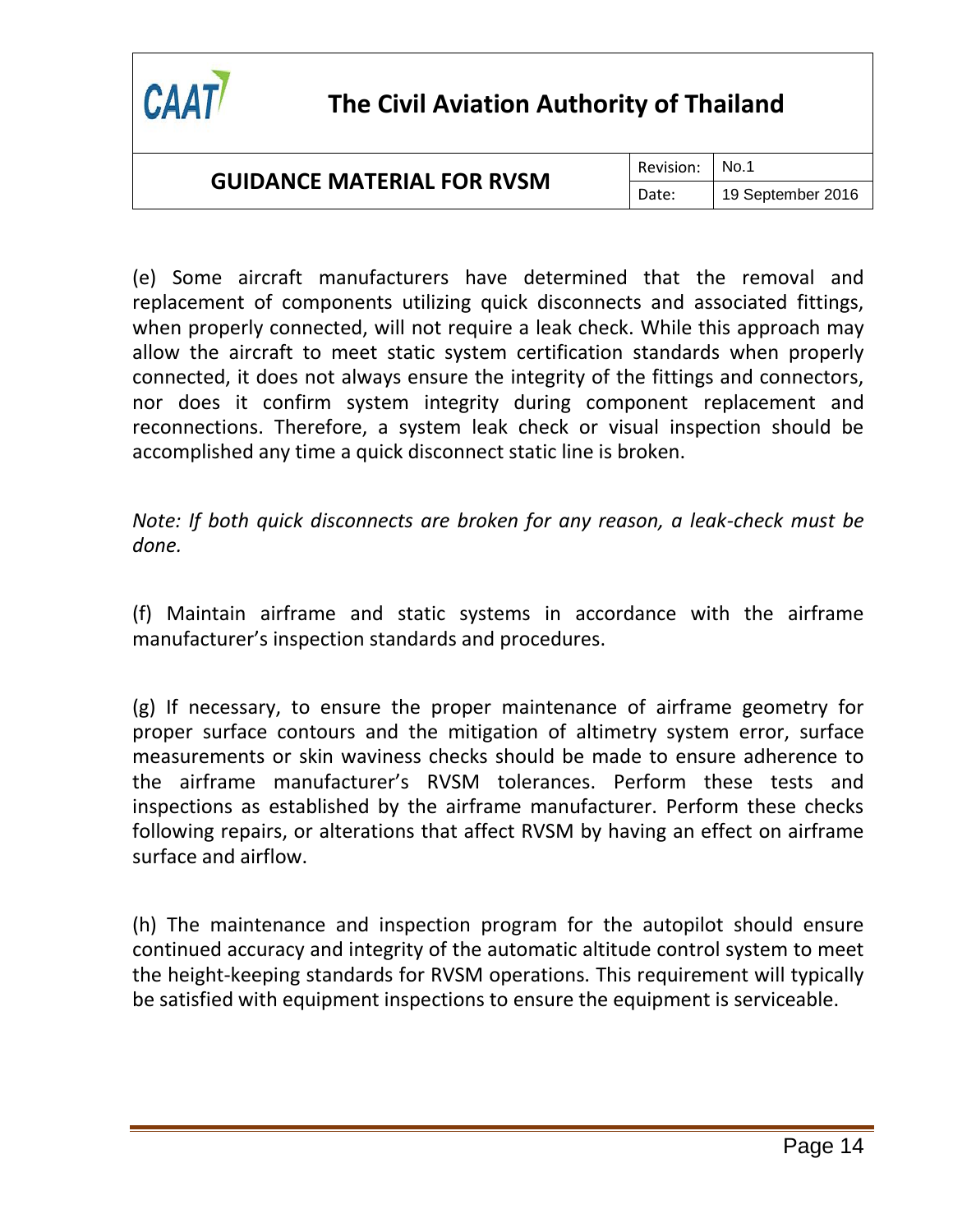

### **GUIDANCE MATERIAL FOR RVSM**

Revision: No.1

Date: | 19 September 2016

(i) Where the applicant demonstrates the performance of existing equipment is satisfactory for RVSM approval, CAAT should verify that the existing maintenance practices are also consistent with continued RVSM approval integrity. Examples include:

(a) altitude alert

- (b) automatic altitude control system
- (c) ATC altitude reporting equipment
- (d) altimetry systems.
- A1.4 Maintenance practices for noncompliant aircraft

Those aircraft positively identified as exhibiting height-keeping performance errors which require investigation as specified under section 8 should not be operated under an RVSM approval in airspace where RVSM is applied until the following actions have been taken:

(a) the failure or malfunction is confirmed and isolated by maintenance action

(b) corrective action is carried out and verified to ensure RVSM approval integrity.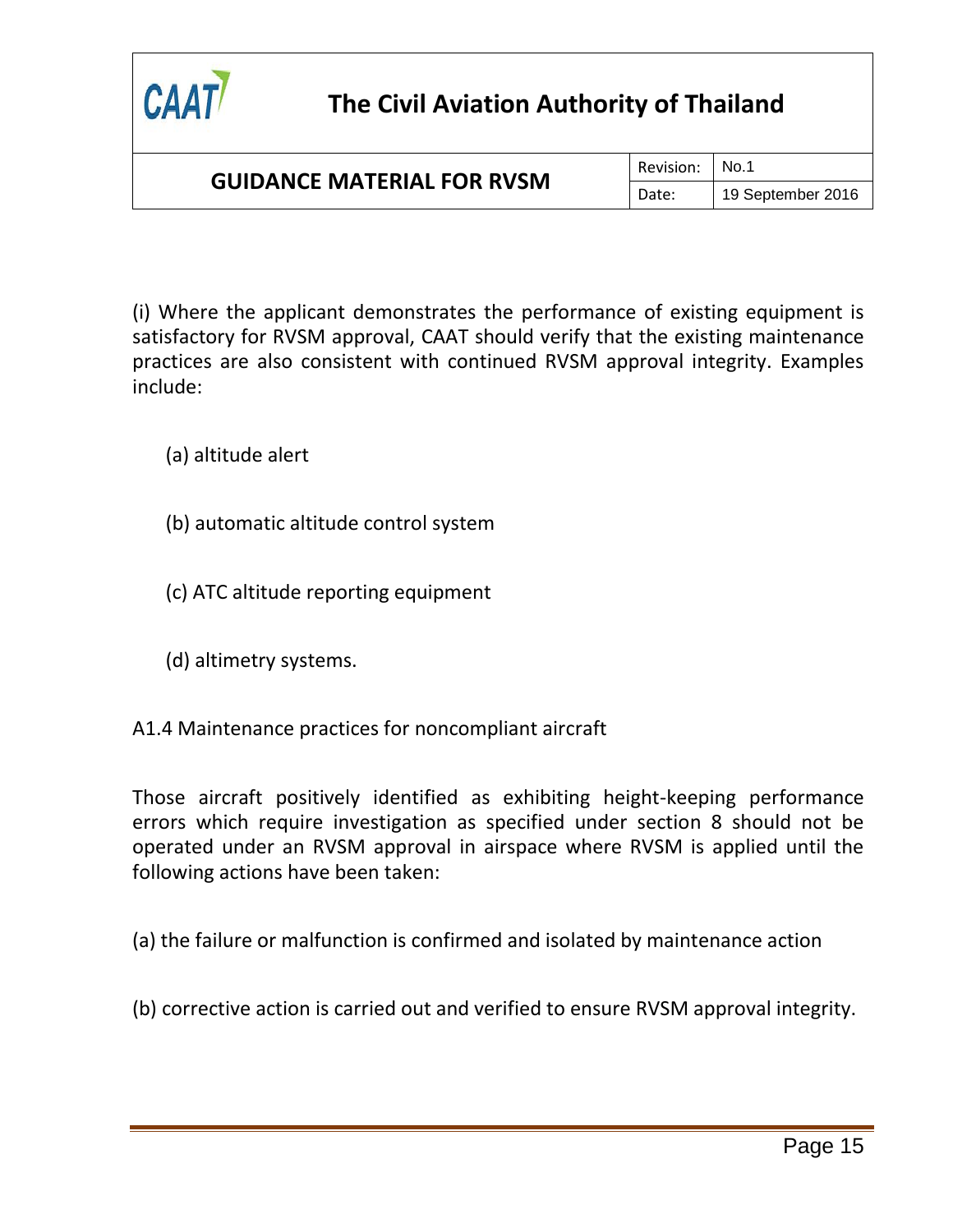

### **GUIDANCE MATERIAL FOR RVSM**

Revision: No.1 Date: | 19 September 2016

A1.5 Maintenance training requirements

The RVSM approval process should include a review of the operator's maintenance training program as it relates to the equipment required for RVSM operations. Emphasize the following curriculum segments for initial and recurrent training of shop and line personnel:

(a) aircraft geometric inspection techniques

- (b) test equipment calibration/usage techniques
- (c) any special documentation or procedures introduced by RVSM approval.

A1.6 Test equipment

The test equipment should have the capability to demonstrate continuing compliance with the parameters established for RVSM approval in the initial data package or as approved by the approving authority.

Test equipment should be calibrated using approved reference standards traceable to the national standard. Calibrate at periodic intervals as agreed by the approving authority. The approved maintenance program should incorporate effective quality control measures including the following.

(a) Definition of required test equipment accuracy.

(b) Regular calibrations of test equipment traceable to the approved standard.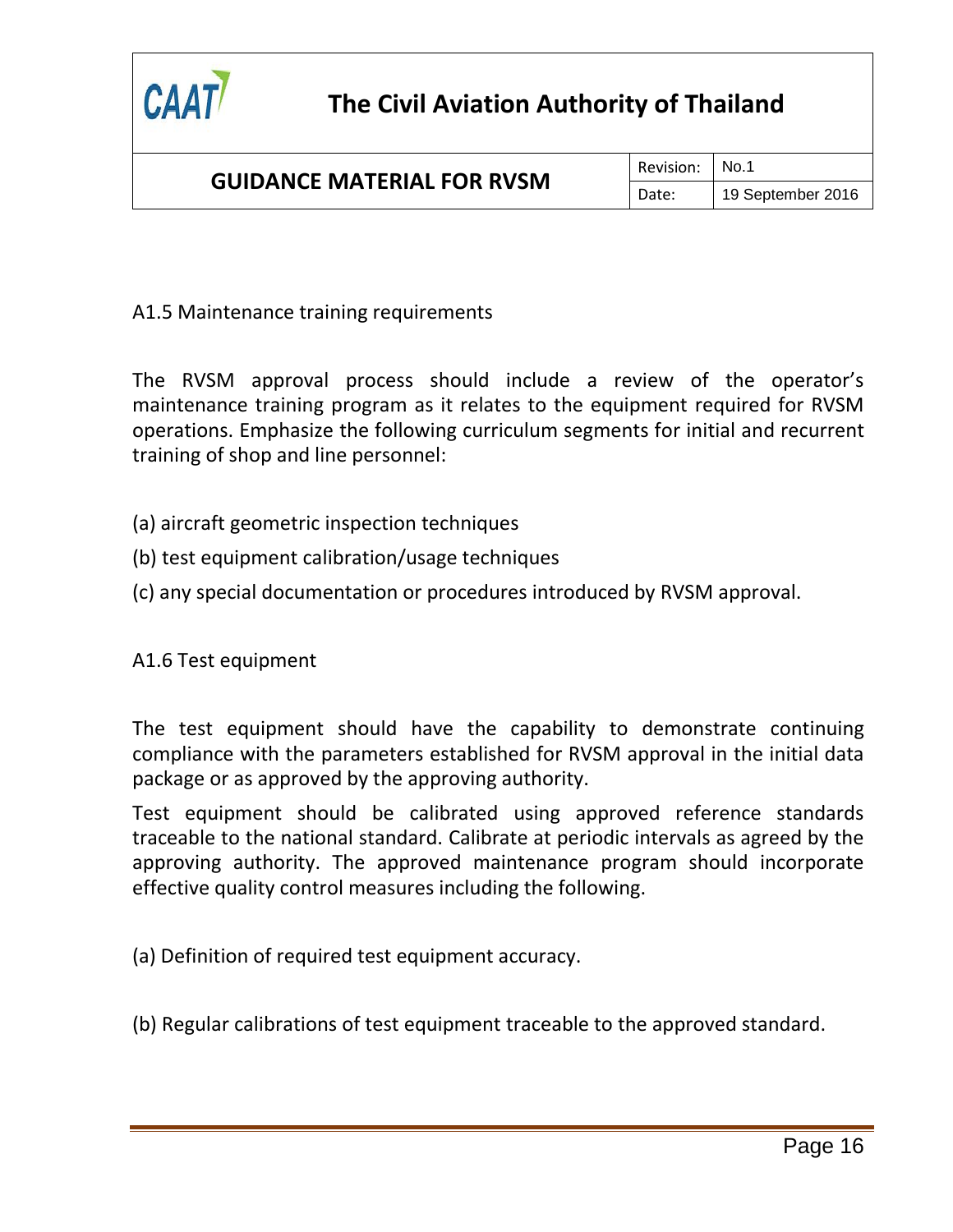

### **GUIDANCE MATERIAL FOR RVSM**

Revision: | No.1

Date: | 19 September 2016

*Note: Determination of calibration interval should be a function of the stability of the test equipment. Establish the calibration interval based on historical data so that degradation is small in relation to the required accuracy.*

(c) Procedures to ensure conducting of regular audits of calibration facilities both in-house and outside.

(d) Adherence to acceptable shop and line maintenance practices.

(e) Procedures for controlling operator errors and unusual environmental conditions that may affect calibration accuracy.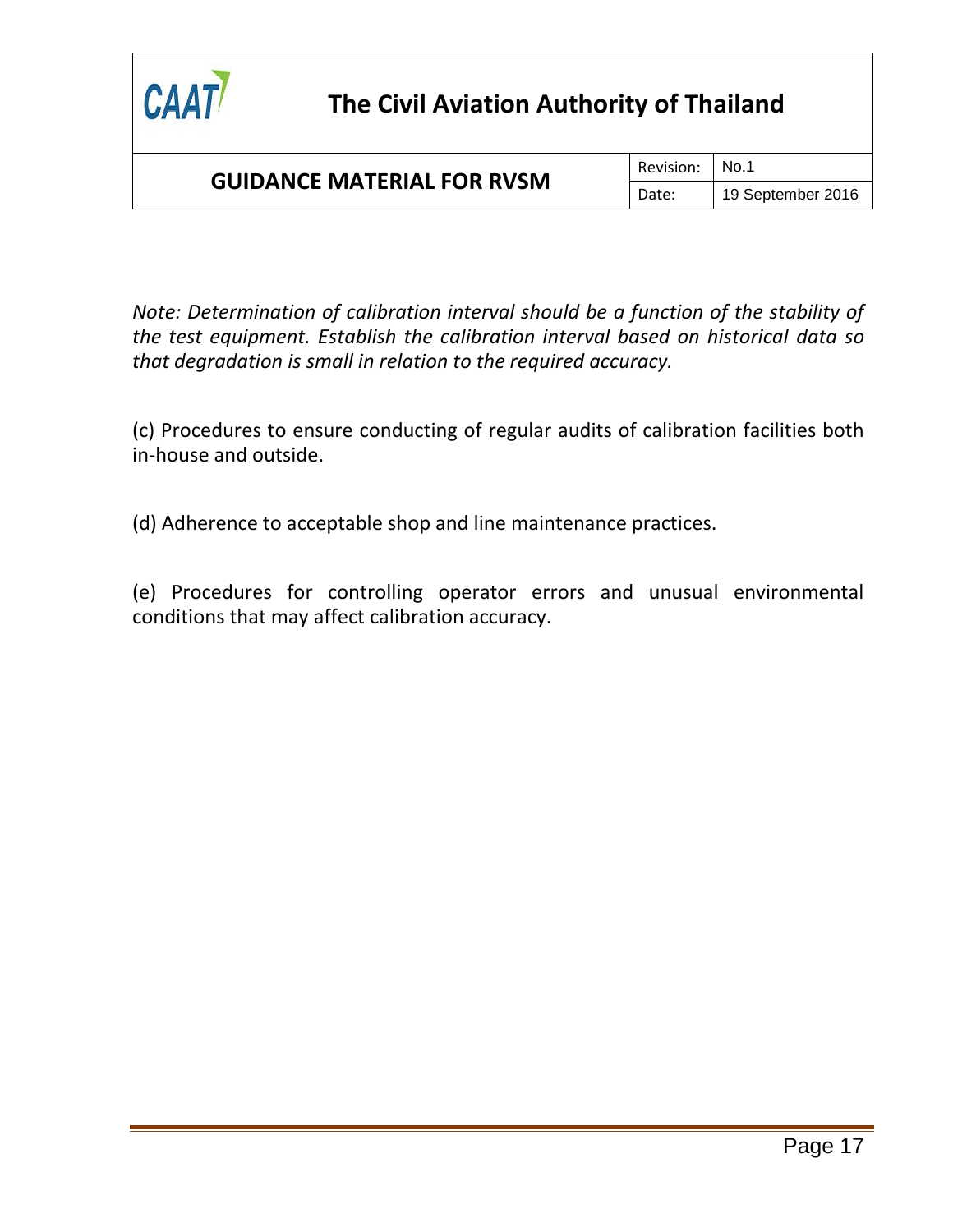

Revision: No.1 Date: | 19 September 2016

### **APPENDIX 2: FLIGHT CREW TRAINING PROGRAMS, OPERATING PRACTICES AND PROCEDURES**

<span id="page-30-0"></span>The following items (detailed in A2.2 to A2.8) should be standardized and incorporated into training program and operating practices and procedures. Certain items may already be adequately standardized in existing operator programs and procedures. New technologies may also eliminate the need for certain crew actions. If this is the case, then the intent of this guidance can be considered to be met.

### **A2.1 Flight planning**

During flight planning, the flight crew and dispatchers, if applicable, should pay particular attention to conditions which may affect operation in RVSM airspace. These include, but may not be limited to:

(a) verifying that the aircraft is approved for RVSM operations

(b) block 10 (equipment) of the ICAO flight plan should be annotated with the letter W for filing in RVSM airspace

(c) reported and forecast weather conditions on the route of flight

(d) minimum equipment requirements pertaining to height-keeping systems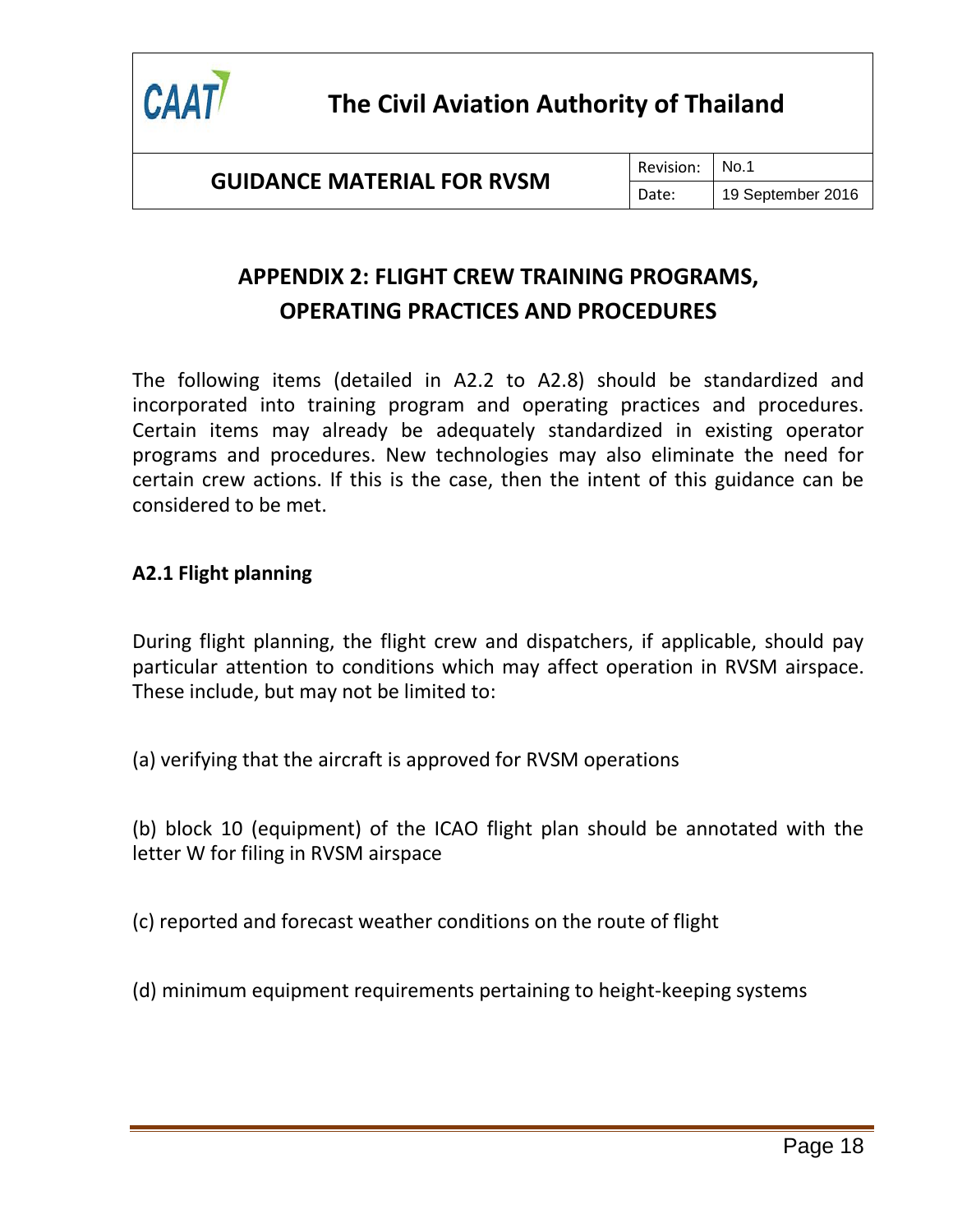

Date: | 19 September 2016

(e) if required for the specific aircraft group; accounting for any aircraft operating restrictions related to RVSM airworthiness approval.

### **A2.2 Pre-flight procedures**

Accomplish the following actions during pre-flight.

(a) Review maintenance logs and forms to ascertain the condition of equipment required for flight in the RVSM airspace. Ensure that maintenance action has been taken to correct defects to required equipment and that minimum equipment requirements pertaining to height-keeping systems are met.

(b) During the external inspection of aircraft, pay particular attention to the condition of static sources and the condition of the fuselage skin near each static source and any other component that affects altimetry system accuracy. (A qualified and authorized person other than the pilot, for example: a flight engineer or maintenance personnel may perform this check).

(c) Before take-off, the aircraft altimeters should be set to the local altimeter atmospheric pressure at nautical height (QNH) setting and should display a known elevation (for example: field elevation) within the limits specified in aircraft operating manuals. The difference between the known elevation and the elevation displayed on the altimeters should not exceed 75 ft. The two primary altimeters should also agree within limits specified by the aircraft operating manual. An alternative procedure using atmospheric pressure at field elevation (QFE) may also be used.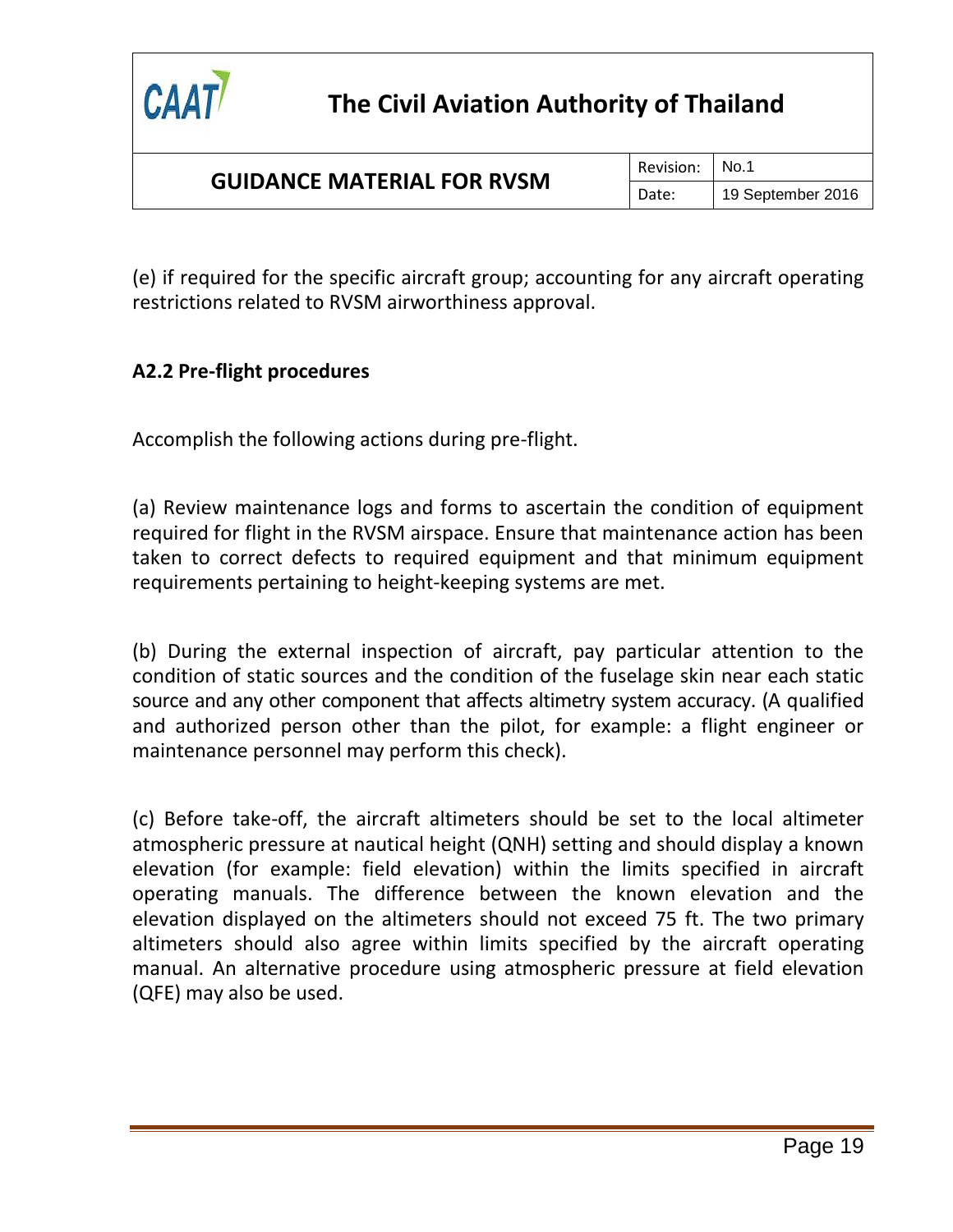

Revision: No.1

Date: | 19 September 2016

(d) Before take-off, equipment required for flight in RVSM airspace should be operational, and indications of malfunction should be resolved.

### **A2.3 Procedures before RVSM airspace entry**

If any of the required equipment fails prior to the aircraft entering RVSM airspace, the pilot should request a new clearance so as to avoid flight in this airspace. The following equipment should be operating normally at entry into RVSM airspace:

- (a) two serviceable independent primary altitude measurement systems
- (b) one automatic altitude-control system
- (c) one altitude-alerting device.

Note: Single source dependency following ADC failure does not meet the criteria for RVSM operation. The operator should ascertain the requirement for an operational transponder in each RVSM area where operations are intended.

### **A2.4 In-flight procedures**

Incorporate the following policies into flight crew training and procedures.

(a) Flight crews should comply with aircraft operating restrictions (if required for the specific aircraft group) related to RVSM airworthiness approval.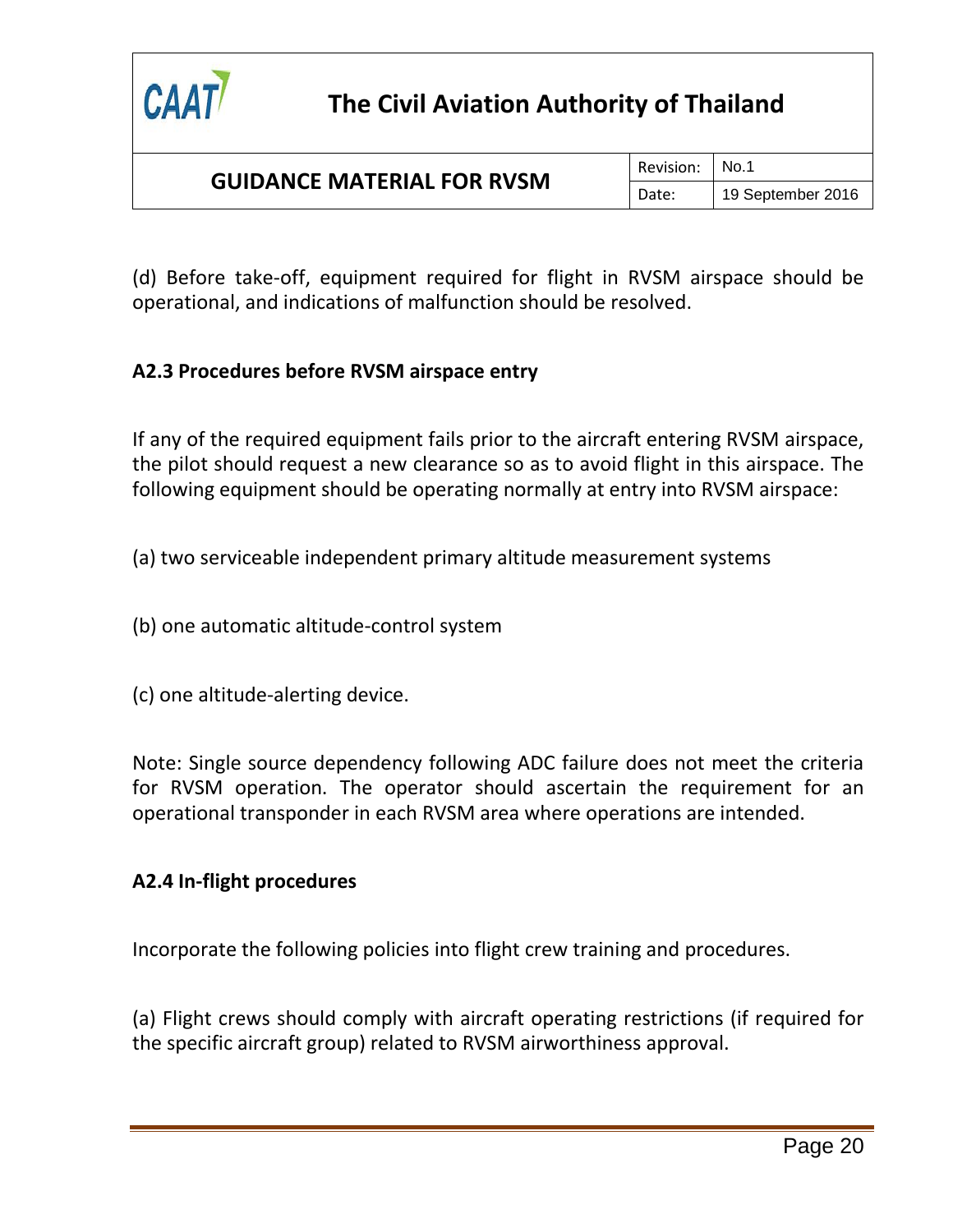

### **GUIDANCE MATERIAL FOR RVSM**

Revision: No.1

Date: | 19 September 2016

(b) Place emphasis on promptly setting the sub-scale on all primary and standby altimeters to 29.92 in.Hg/1013.2 (hPa) when passing the transition altitude and rechecking for proper altimeter setting when reaching the initial cleared flight level (CFL).

(c) In level cruise, it is essential that the aircraft is flown at the CFL. This requires that particular care is taken to ensure that ATC clearances are fully understood and followed. Except in contingency or emergency situations, the aircraft should not intentionally depart from CFL without a positive clearance from ATC.

(d) During cleared transition between levels, the aircraft should not be allowed to overshoot or undershoot the CFL by more than 150 ft (45 m).

Note: It is recommended that the level off be accomplished using the altitude capture feature of the automatic altitude-control system, if installed.

High rates of climb or descent may result in nuisance TCAS alerts on older TCAS equipment (TCAS 7.0) when in vicinity of other traffic or in areas of high traffic density. For this reason it may be advisable to reduce the rate of climb/descent to less than 1,000 ft/min within 1,000 ft of the cleared flight level.

(e) An automatic altitude-control system should be operative and engaged during level cruise, except when circumstances such as the need to re-trim the aircraft or turbulence require disengagement. In any event, adherence to cruise altitude should be done by reference to one of the two primary altimeters.

(f) The altitude-alerting system should be operational.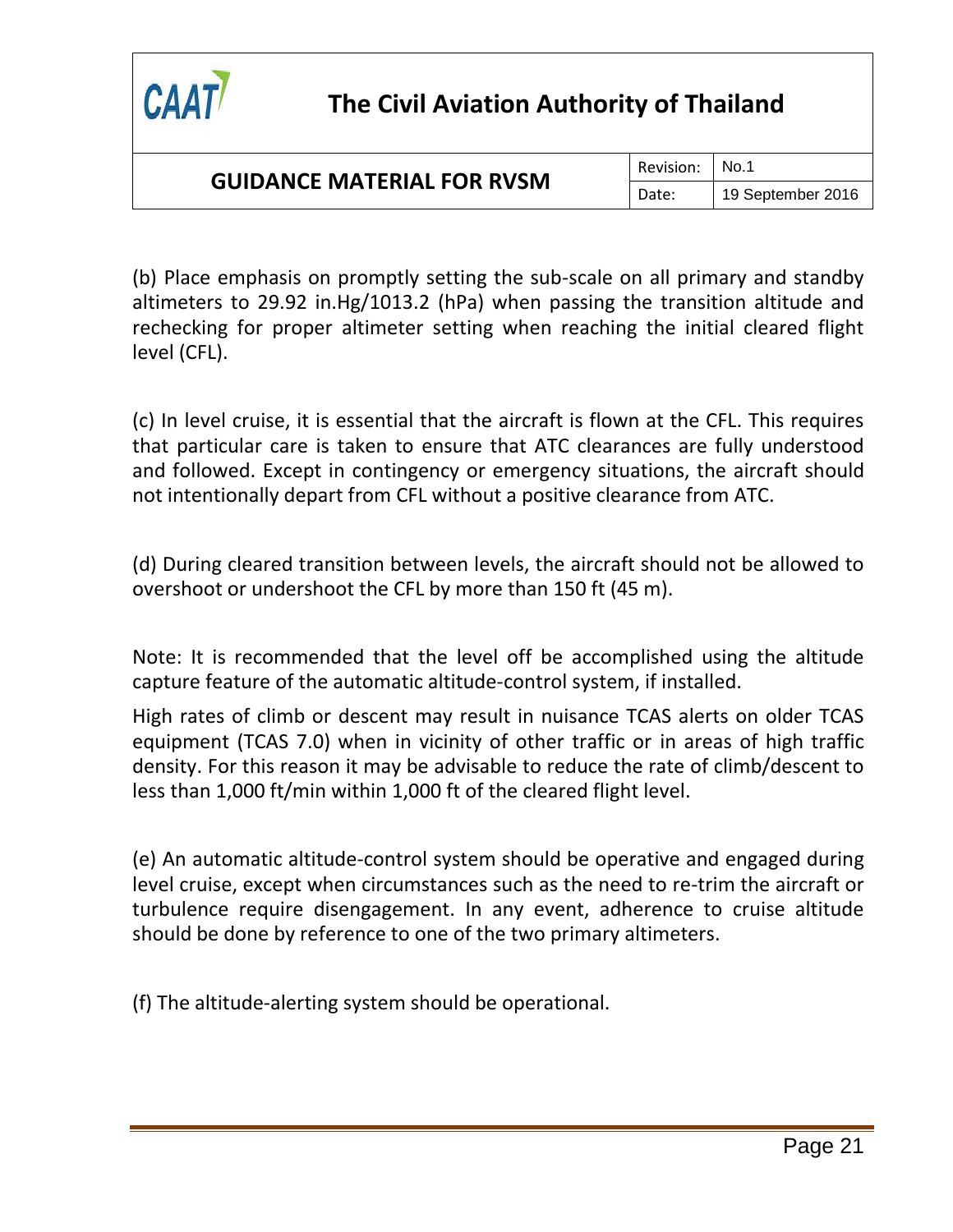

### **GUIDANCE MATERIAL FOR RVSM**

Revision: No.1

Date: | 19 September 2016

(g) At intervals of approximately one hour, make cross-checks between the primary altimeters and the stand-by altimeter. A minimum of two primary altimeters should agree within 200 ft (60 m) or a lesser value if specified in the aircraft operating manual. (Failure to meet this condition will require that the altimetry system be reported as defective and notified to ATC). Note the difference between the primary and stand-by altimeters for use in contingency situations.

(i) The normal pilot scan of cockpit instruments should suffice for altimeter crosschecking on most flights.

(ii) When operating under positive radar control, the initial altimeter cross-check should be performed after level off. On Class II navigation legs, a cross-check should be performed and recorded in the vicinity of the point where Class II navigation is begun (for example: on coast out). The readings of the primary and standby altimeters should be recorded and available for use in contingency situations.

(iii) Some aircraft have automatic comparators that compare the two primary altimetry systems. The comparators include a monitoring, warning, and fault function. The faults may be recorded automatically by the system but a record of the differences in the primary altimetry systems may not be easily derived.

*Note: Future systems may make use of automatic altimeter comparators in lieu of cross-checks by the crew.*

(h) Crew should ensure the autopilot used and the transponder selected use the same air data source for altitude information.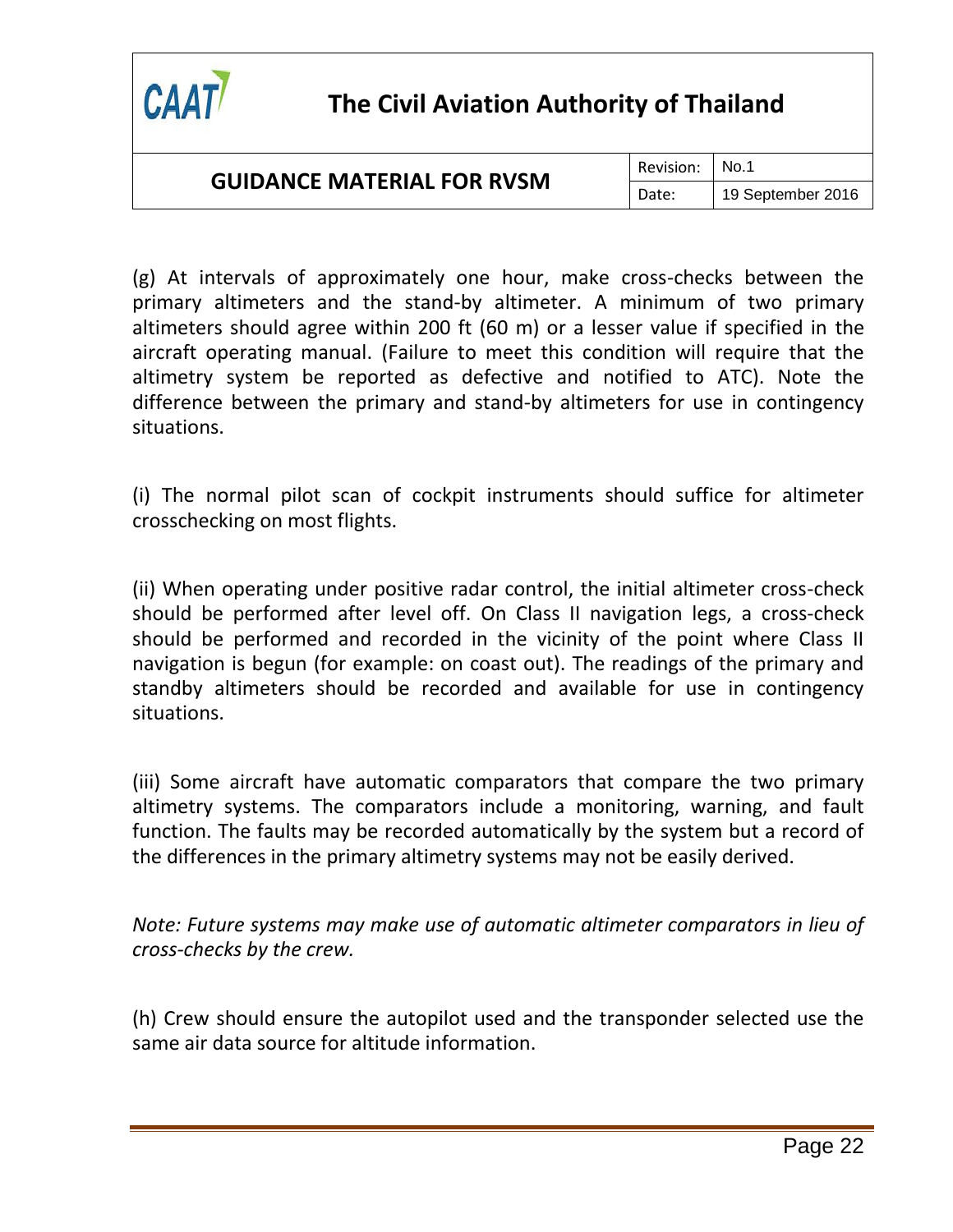

### **GUIDANCE MATERIAL FOR RVSM**

Date: | 19 September 2016

(i) If ATC notifies the pilot of an AAD error that equals or exceeds 300 ft (90 m) then the pilot should take action to return to CFL as quickly as possible.

(j) Contingency procedures after entering RVSM airspace. The pilot should notify ATC of contingencies (aircraft system failures, weather conditions) which affect the ability to maintain the CFL and coordinate a plan of action.

### **A2.5 Equipment failures**

ATC shall be informed as soon as practicable of the following equipment failures:

- (a) loss of one or more primary altimetry systems
- (b) failure of any relevant altitude control systems.

### **A2.6 Post flight**

In making maintenance logbook entries against malfunctions in height-keeping systems, the pilot should provide sufficient detail to enable maintenance to effectively troubleshoot and repair the system. The pilot should detail the actual defect and the crew action taken to try to isolate and rectify the fault. Note the following information when appropriate:

(a) primary and standby altimeter readings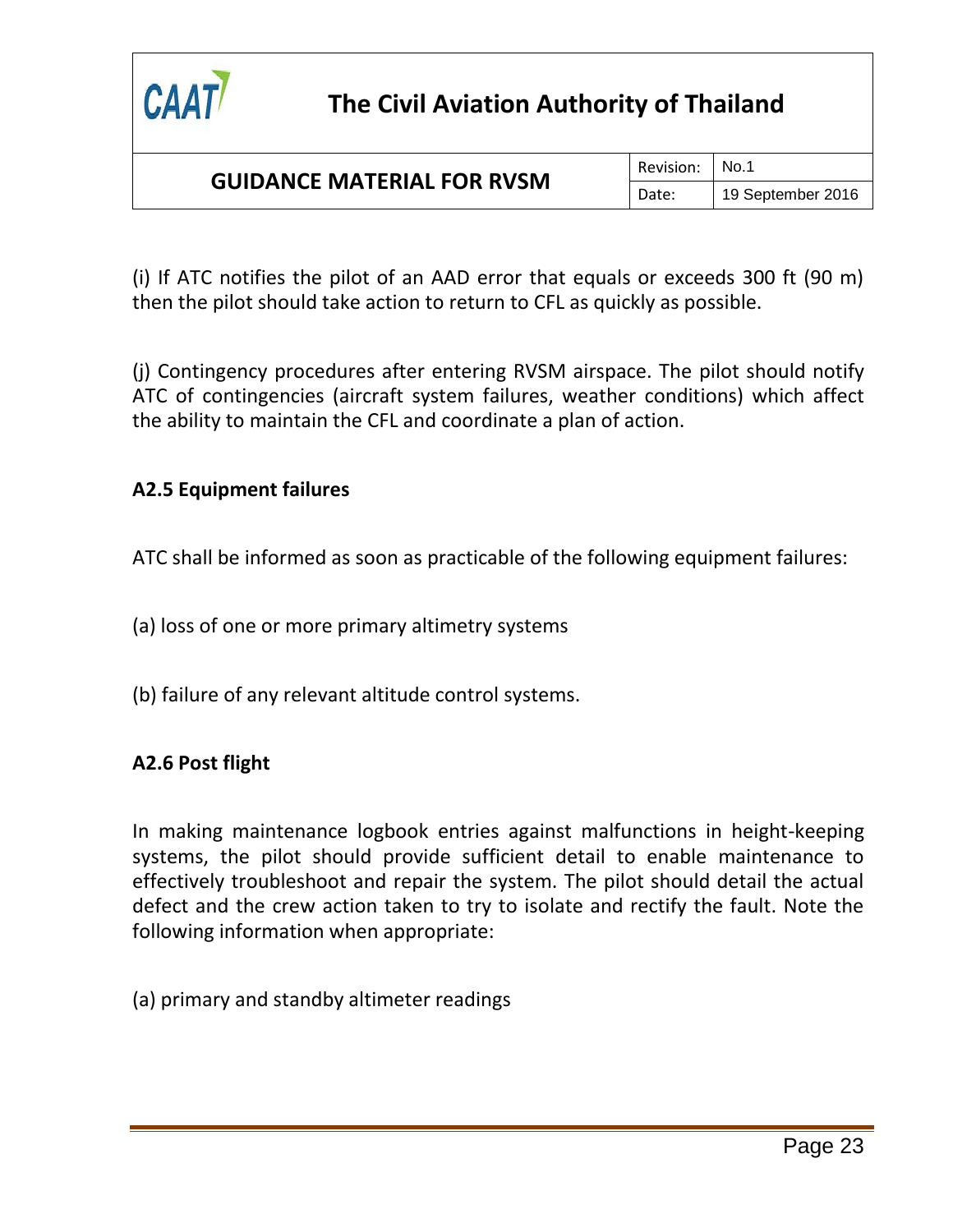

### **GUIDANCE MATERIAL FOR RVSM**

Revision: No.1

Date: | 19 September 2016

(b) altitude selector setting

(c) subscale setting on altimeter

(d) autopilot used to control the airplane and any differences when the alternate system was selected

(e) differences in altimeter readings if alternate static ports selected

(f) use of air data computer selector for fault diagnosis procedure

(g) transponder selected to provide altitude information to ATC and any difference if alternate transponder or altitude source is manually selected.

### **A2.7 Special emphasis items: flight crew training**

The following items should also be included in flight crew training programs.

(a) Area of operations specific policy and procedures including standard ATC phraseology.

(b) Importance of crew members cross checking each other to ensure that ATC clearances are promptly and correctly complied with.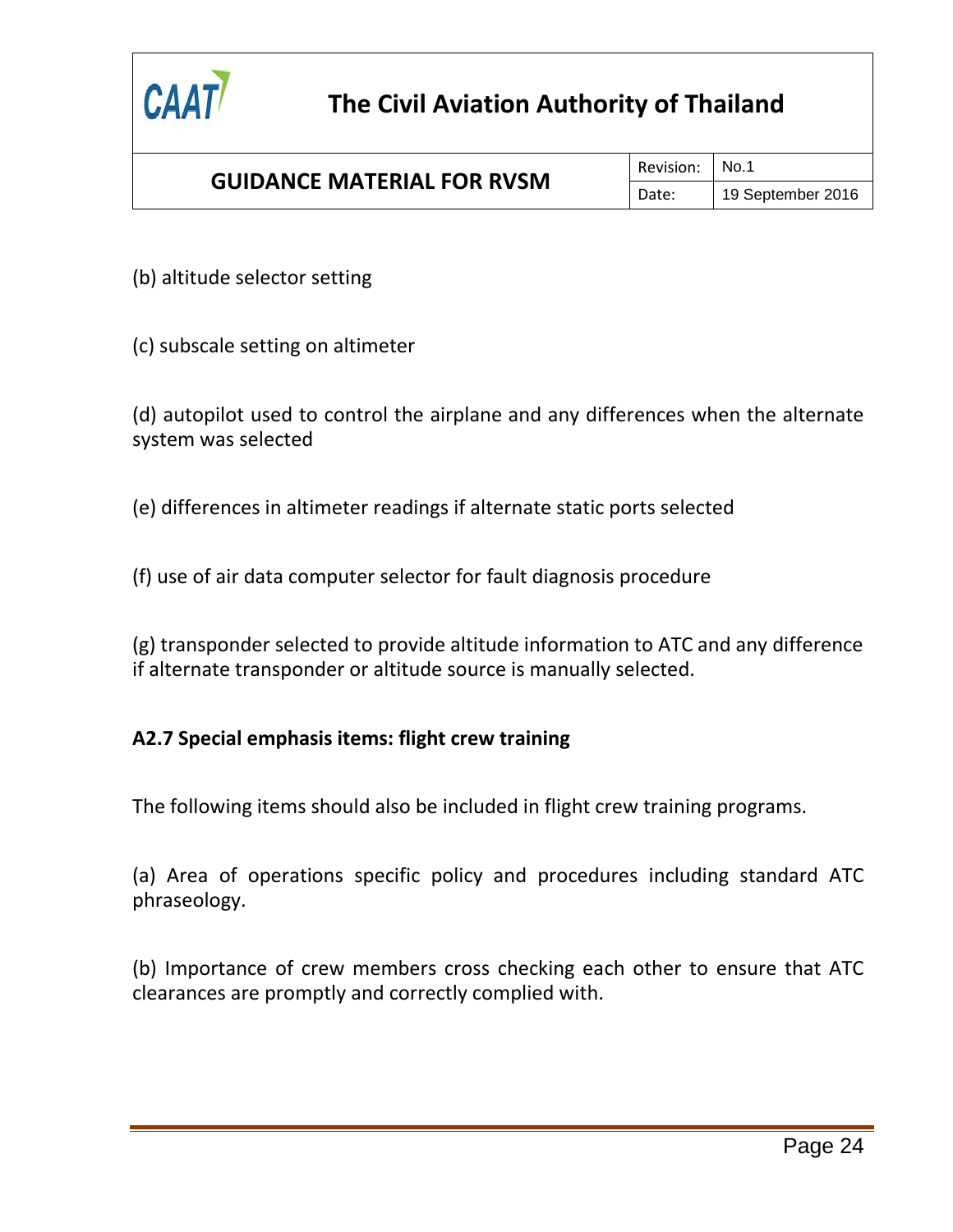

### **GUIDANCE MATERIAL FOR RVSM**

Revision: No.1

Date: | 19 September 2016

(c) Use and limitations in terms of accuracy of standby altimeters in contingencies. Where applicable, the pilot should review the application of SSEC/PEC through the use of correction cards.

(d) Problems of visual perception of other aircraft at 1,000 ft (300 m) planned separation during night conditions, when encountering local phenomena such as northern lights, for opposite and same direction traffic, and during turns.

(e) Characteristics of aircraft altitude capture systems that may lead to the occurrence of overshoots.

(f) Operational procedures and operating characteristics related to TCAS / ACAS operation in an RVSM operation.

(g) Relationship between the altimetry, automatic altitude control, and transponder systems in normal and abnormal situations.

(h) Aircraft operating restrictions (if required for the specific aircraft group) related to RVSM airworthiness approval.

(i) For those operators authorized to conduct oceanic operations – use of SLOP in oceanic airspace to mitigate the effect of wake turbulence and the effect of operational errors.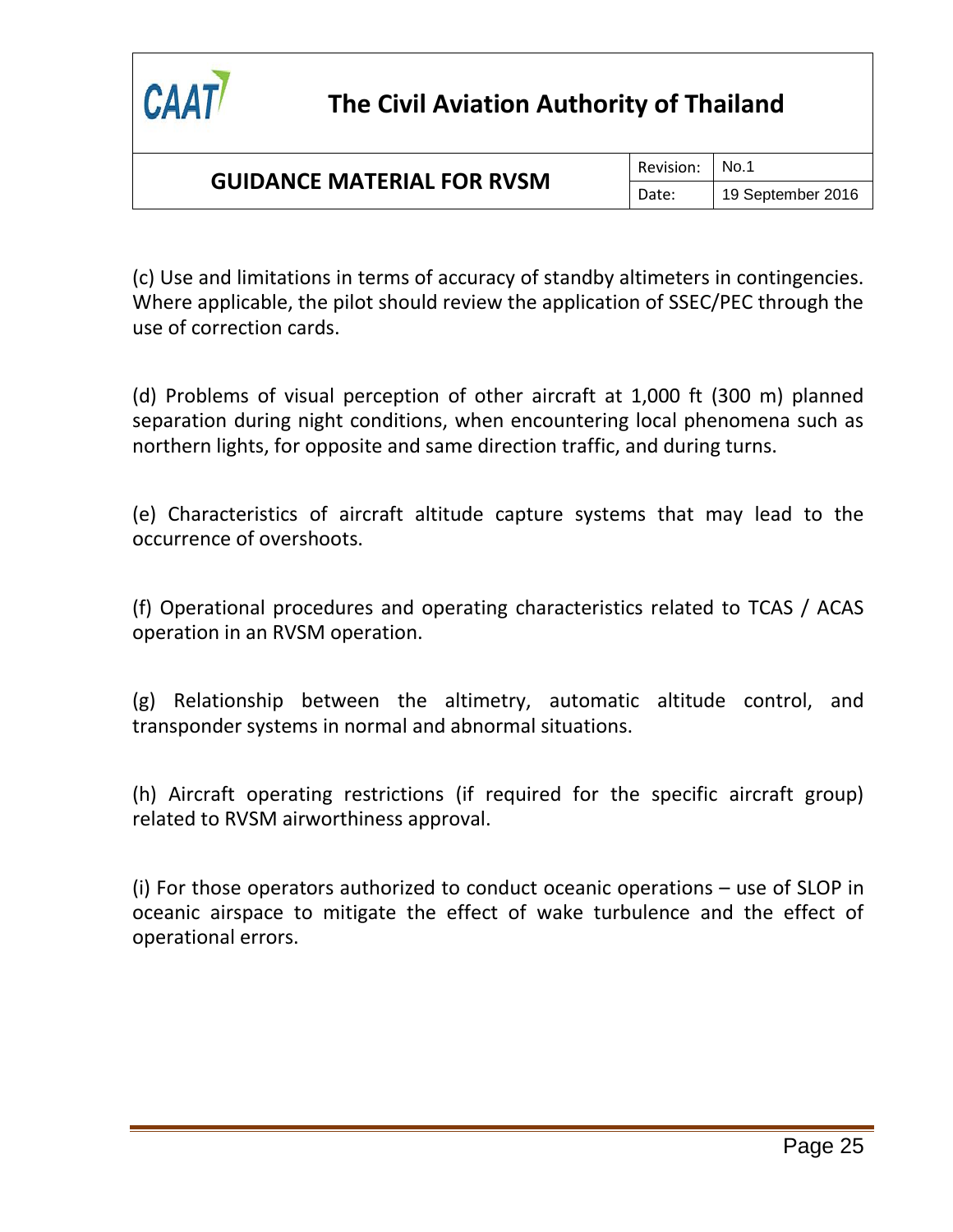

# <span id="page-38-0"></span>**APPENDIX 3: SPECIFIC PROCEDURES FOR OCEANIC AIRSPACE**

RVSM was initially implemented in North Atlantic MNPS airspace in March 1997. The guidance that follows has been applied in the North Atlantic region since that time. It is also applied to RVSM operations in the Pacific, West Atlantic and other oceanic airspace.

This appendix contains information on procedures that are unique to oceanic RVSM airspace where direct voice communications between pilots and ATC is not available.

### **A3.1 Basic concepts for contingencies**

#### **A3.1.1 Specific guidance for contingencies**

The basic concepts for contingencies described in this paragraph were developed from the specific guidance contained in ICAO Document 4444, Chapter 15, Special In-Flight Contingencies. Contingency procedures become complicated when specific situations are detailed. However, if the details are examined in the context of certain basic concepts, then they are more easily understood. Reviewing these concepts should serve to aid pilots' understanding of the specific contingency procedures detailed in ICAO Document 4444. Contingency procedures published in ICAO Document 7030, Regional Supplementary Procedures, provide differences for individual regions of the world.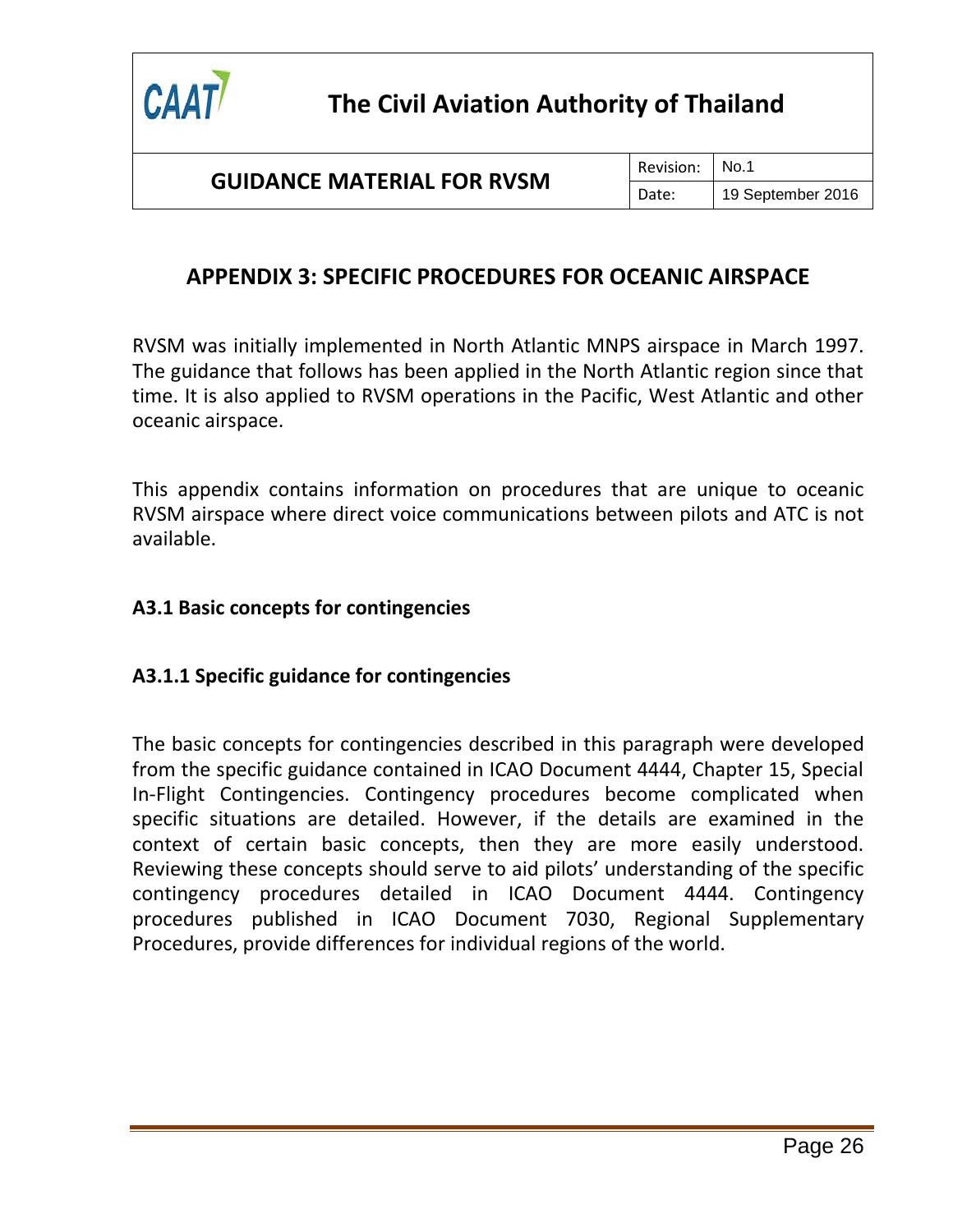

Revision: No.1

Date: | 19 September 2016

### **A3.1.2 Basic concepts for contingencies**

Do not interpret guidance for contingency procedures in any way that prejudices the final authority and responsibility of the PIC for the safe operation of the aircraft. If the pilot is unsure of the vertical or lateral position of the aircraft or the aircraft deviates from its assigned altitude or track for cause without prior ATC clearance, then the pilot must take action to mitigate the potential for collision with aircraft on adjacent routes or flight levels.

*Note: In this situation, the pilot should alert adjacent aircraft by making maximum use of aircraft lighting and broadcasting position flight level, and intentions on 121.5 megahertz (MHz) (as a back-up, the appropriate VHF inter-pilot air-to-air frequency may be used).* 

Unless the nature of the contingency dictates otherwise, the pilot should advise ATC as soon as possible of a contingency situation and if possible, request an ATC clearance before deviating from the assigned route or FL.

If a revised ATC clearance cannot be obtained in a timely manner and action is required to avoid potential conflict with other aircraft, then the aircraft should be flown at a flight level and on an offset track where other aircraft are least likely to be encountered. Specifically, the pilot shall do the following actions.

(a) Acquire and maintain in either direction a track laterally separated by 28 km (15 NM) from the assigned route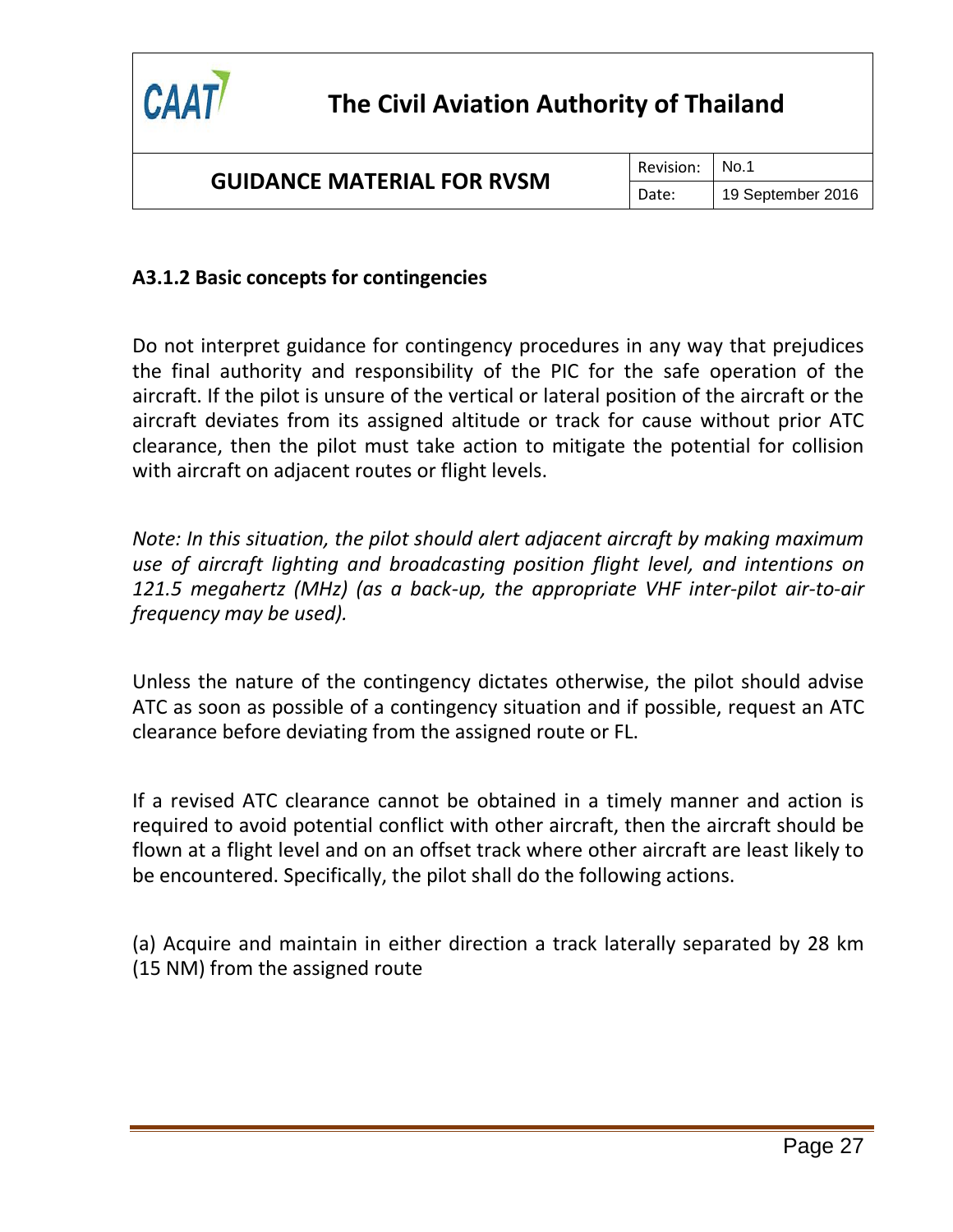

Revision: No.1

Date: | 19 September 2016

(b) Once established on the offset track, climb or descend to select a FL which differs from those normally used by 150 m (500 ft)

(c) Also consider descending below FL 285 or climbing above FL 410. (The vast majority of oceanic traffic operates between FL 290 and 410. Flight above FL 410 or below FL 285 may limit exposure to conflict with other aircraft.).

When executing a contingency maneuver the pilot should:

(a) watch for conflicting traffic both visually and by reference to ACAS or TCAS, if equipped

(b) continue to alert other aircraft using 121.5 MHz (as a back-up, the VHF interpilot air-to-air frequency (VHF 123.45) may be used) and aircraft lights

(c) continue to fly offset tracks or altitudes until an ATC clearance is obtained

(d) obtain an ATC clearance as soon as possible.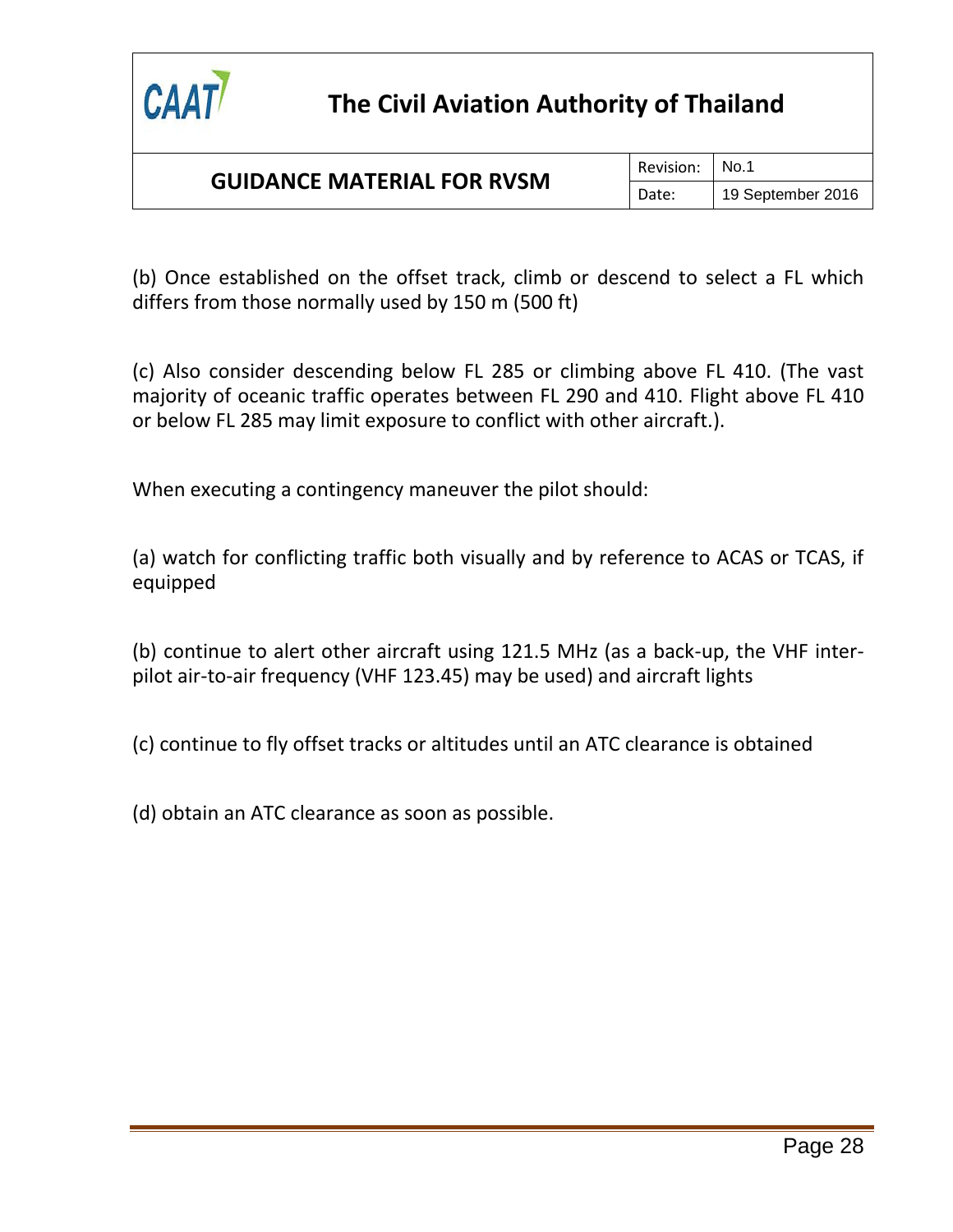

### **A3.2 Guidance to the pilot in the event of equipment failures or encounters with turbulence after entry into RVSM airspace (including expected ATC actions)**

*In addition to emergency conditions that require immediate descent, such as loss of thrust or pressurization, make ATC aware of the less explicit conditions that may make it impossible for an aircraft to maintain its CFL appropriate to RVSM. Controllers should react to such conditions but these actions cannot be specified, as they will be dynamically affected by the real-time situation.*

### **A3.2.1 Objective of the guidance material**

The following material is provided with the purpose of giving the pilot guidance on actions to take under certain conditions of equipment failure and encounters with turbulence. It also describes the expected ATC controller actions in these situations. It is recognized that the pilot and controller will use judgment to determine the action most appropriate to any given situation.

The guidance material recognizes that for certain equipment failures, the safest course of action may be for the aircraft to maintain the assigned FL and route while the pilot and controller take precautionary action to protect separation.

For extreme cases of equipment failure, however, the guidance recognizes that the safest course of action may be for the aircraft to depart from the cleared FL or route by obtaining a revised ATC clearance or if unable to obtain prior ATC clearance, executing the established ICAO Document 4444 and Document 7030 contingency man oeuvres for the area of operation.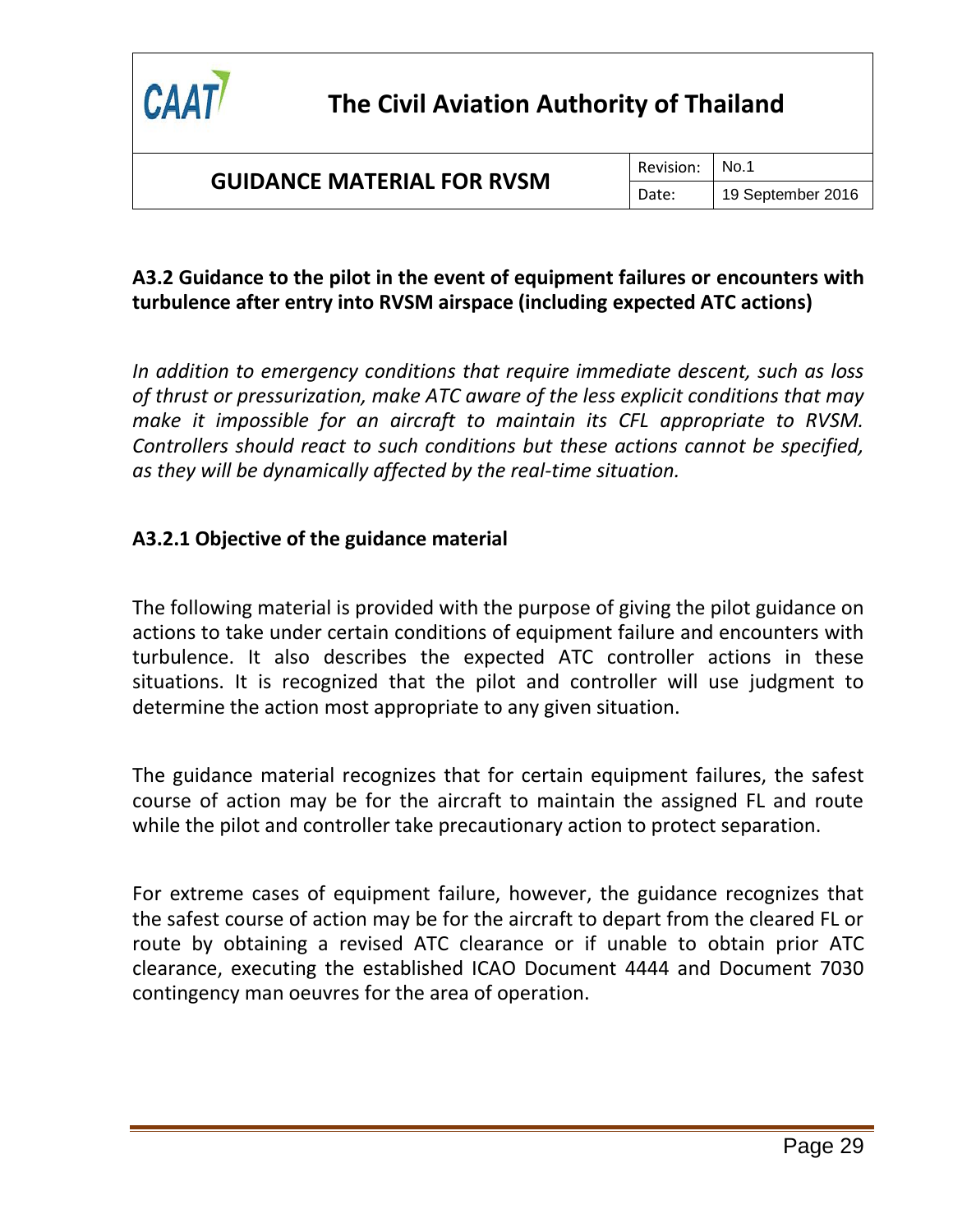

### **GUIDANCE MATERIAL FOR RVSM**

Revision: No.1

Date: | 19 September 2016

#### **A3.2.2 Contingency scenarios**

The following paragraphs summarize pilot actions to mitigate the potential for conflict with other aircraft in certain contingency situations. They should be reviewed in conjunction with the expanded contingency scenarios.

Scenario 1: The pilot is unsure of the:

(a) vertical position of the aircraft due to the loss or degradation of all primary altimetry systems, or

(b) capability to maintain CFL due to turbulence or loss of all automatic altitude control systems.

| The pilot should do the following actions:         | ATC can be expected to do the following<br>actions: |
|----------------------------------------------------|-----------------------------------------------------|
| Maintain CFL while evaluating the situation.       |                                                     |
| Watch for conflicting traffic both visually and by |                                                     |
| reference to ACAS (TCAS), if equipped.             |                                                     |
| If considered necessary, alert nearby aircraft     |                                                     |
| by:                                                |                                                     |
| making maximum use of exterior lights<br>(i)       |                                                     |
| broadcasting position, FL, and intentions<br>(ii)  |                                                     |
| on 121.5 MHz (as a back-up, the VHF                |                                                     |
| inter-pilot air-to-air frequency may be            |                                                     |
| used).                                             |                                                     |
| Notify ATC of the situation and intended           | Obtain the pilot's intentions and pass essential    |
| course of action. Possible courses of action       | traffic information.                                |
| include.                                           |                                                     |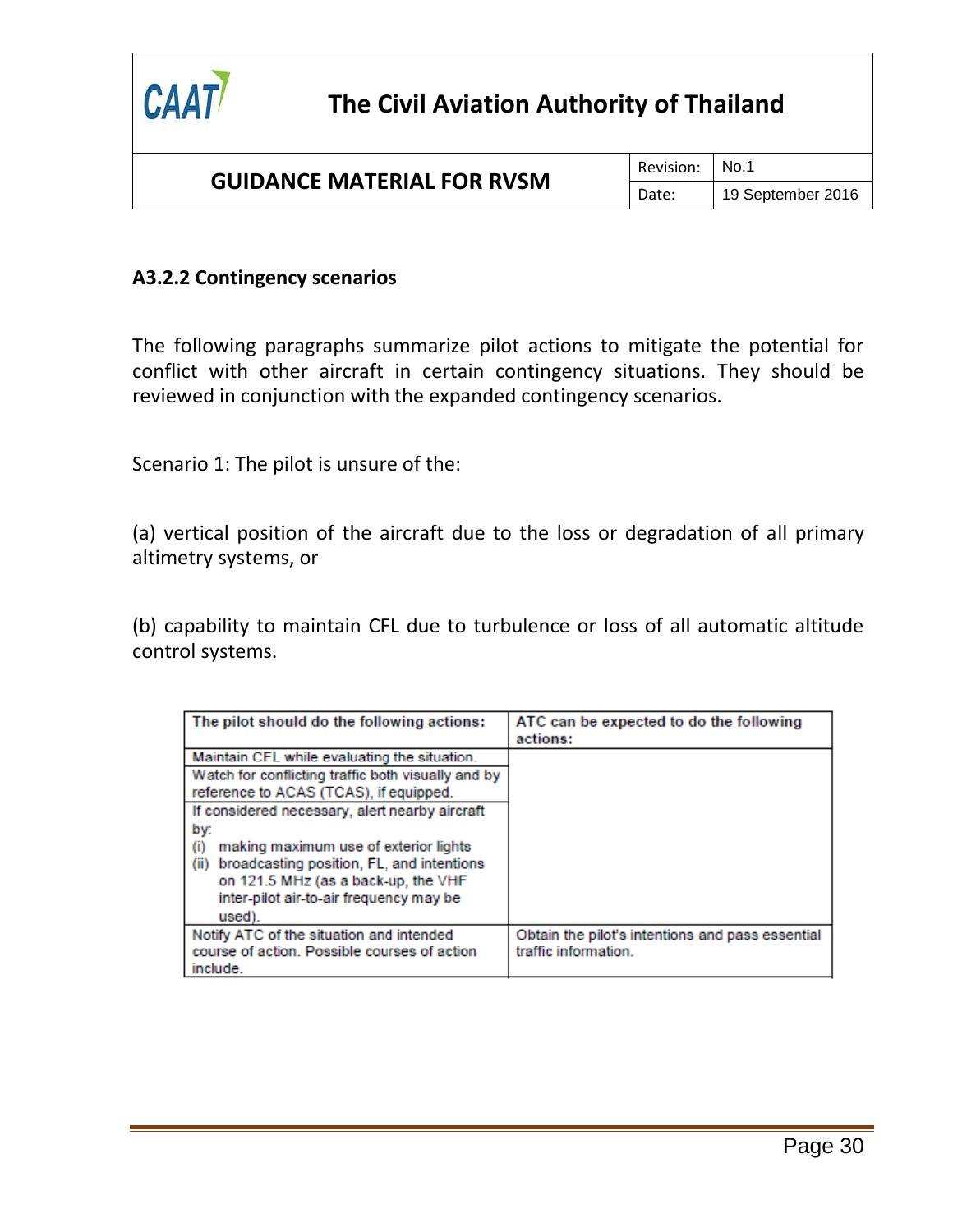

### **GUIDANCE MATERIAL FOR RVSM**

Revision: No.1

Date: | 19 September 2016

| a) | Maintaining the CFL and route provided<br>that ATC can provide lateral, longitudinal<br>or conventional vertical separation.                                                            | a) | If the pilot intends to continue in RVSM<br>airspace, assess traffic situation to<br>determine if the aircraft can be<br>accommodated through the provision of<br>lateral, longitudinal, or increased vertical<br>separation, and if so, apply the appropriate<br>minimum.                    |
|----|-----------------------------------------------------------------------------------------------------------------------------------------------------------------------------------------|----|-----------------------------------------------------------------------------------------------------------------------------------------------------------------------------------------------------------------------------------------------------------------------------------------------|
| b) | Requesting ATC clearance to climb above<br>or descend below RVSM airspace if the<br>aircraft cannot maintain CFL and ATC<br>cannot establish adequate separation from<br>other aircraft | b) | If the pilot requests clearance to exit<br>RVSM airspace, accommodate<br>expeditiously, if possible.                                                                                                                                                                                          |
| c) | Executing the ICAO Document 4444<br>contingency manoeuvres to offset from the<br>assigned track and FL, if ATC clearance<br>cannot be obtained and the aircraft cannot<br>maintain CFL. | C) | If adequate separation cannot be<br>established and it is not possible to comply<br>with the pilot's request for clearance to exit<br>RVSM airspace, advise the pilot of<br>essential traffic information, notify other<br>aircraft in the vicinity and continue to<br>monitor the situation. |
|    |                                                                                                                                                                                         | d) | Notify adjoining ATC facilities/sectors of<br>the situation.                                                                                                                                                                                                                                  |

Scenario 2: A failure or loss of accuracy of one primary altimetry system (for example: greater than 200 ft difference between primary altimeters)

### The pilot should:

Cross check standby altimeter, confirm the accuracy of a primary altimeter system and notify ATC of the loss of redundancy. If unable to confirm primary altimeter system accuracy, follow pilot actions listed in the preceding scenario.

### **A3.3 Expanded equipment failure and turbulence encounter scenarios**

(operators may consider this material for use in training programs)

Scenario 1: All automatic altitude control systems fail (for example: automatic altitude hold)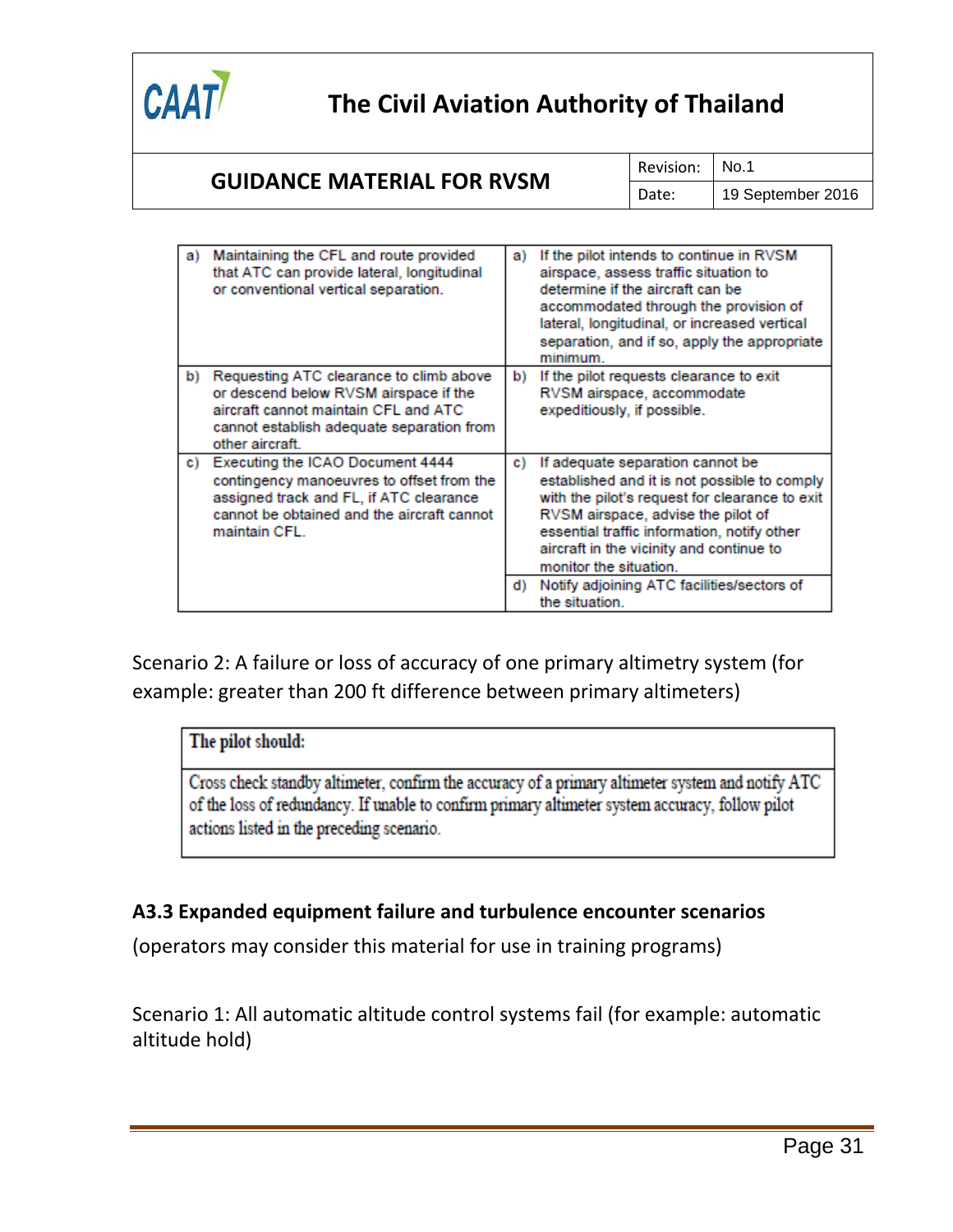

### **GUIDANCE MATERIAL FOR RVSM**

Revision: | No.1

Date: | 19 September 2016

| The pilot should do the following action:         | ATC can be expected to do the following:       |
|---------------------------------------------------|------------------------------------------------|
| Initially maintain CFL, and                       |                                                |
| Evaluate the aircraft's capability to maintain    |                                                |
| altitude through manual control.                  |                                                |
| Subsequently watch for conflicting traffic both   |                                                |
| visually and by reference to TCAS, if equipped.   |                                                |
| If considered necessary, alert nearby aircraft    |                                                |
| by:                                               |                                                |
| making maximum use of exterior lights<br>(i)      |                                                |
| broadcasting position, FL, and intentions<br>(ii) |                                                |
| on 121.5 MHz (as a back-up, the VHF               |                                                |
| inter-pilot air-to-air frequency may be           |                                                |
| used).                                            |                                                |
| Notify ATC of the failure and intended course     |                                                |
| of action. Possible courses of action include:    |                                                |
| Maintaining the CFL and route, provided<br>a)     | If the pilot intends to continue in RVSM<br>a) |
| that the aircraft can maintain level.             | airspace, assess traffic situation to          |
|                                                   | determine if the aircraft can be               |
|                                                   | accommodated through the provision of          |

Scenario 2: Loss of redundancy in primary altimetry systems

|    |                                                                                                                                                                                                            |    | lateral, longitudinal, or increased vertical<br>separation, and if so, apply the appropriate<br>minimum.                                                                                                                                                                                      |
|----|------------------------------------------------------------------------------------------------------------------------------------------------------------------------------------------------------------|----|-----------------------------------------------------------------------------------------------------------------------------------------------------------------------------------------------------------------------------------------------------------------------------------------------|
| b) | Requesting ATC clearance to climb above<br>or descend below RVSM airspace if the<br>aircraft cannot maintain CFL and ATC<br>cannot establish lateral, longitudinal or<br>conventional vertical separation. | b) | If the pilot requests clearance to exit<br>RVSM airspace, accommodate<br>expeditiously, if possible.                                                                                                                                                                                          |
| C) | Executing the ICAO Document 4444<br>contingency manoeuvre to offset from the<br>assigned track and FL, if ATC clearance<br>cannot be obtained and the aircraft cannot<br>maintain CFL.                     | c) | If adequate separation cannot be<br>established and it is not possible to comply<br>with the pilot's request for clearance to exit<br>RVSM airspace, advise the pilot of<br>essential traffic information, notify other<br>aircraft in the vicinity and continue to<br>monitor the situation. |
|    |                                                                                                                                                                                                            | d) | Notify adjoining ATC facilities/ sectors of<br>the situation.                                                                                                                                                                                                                                 |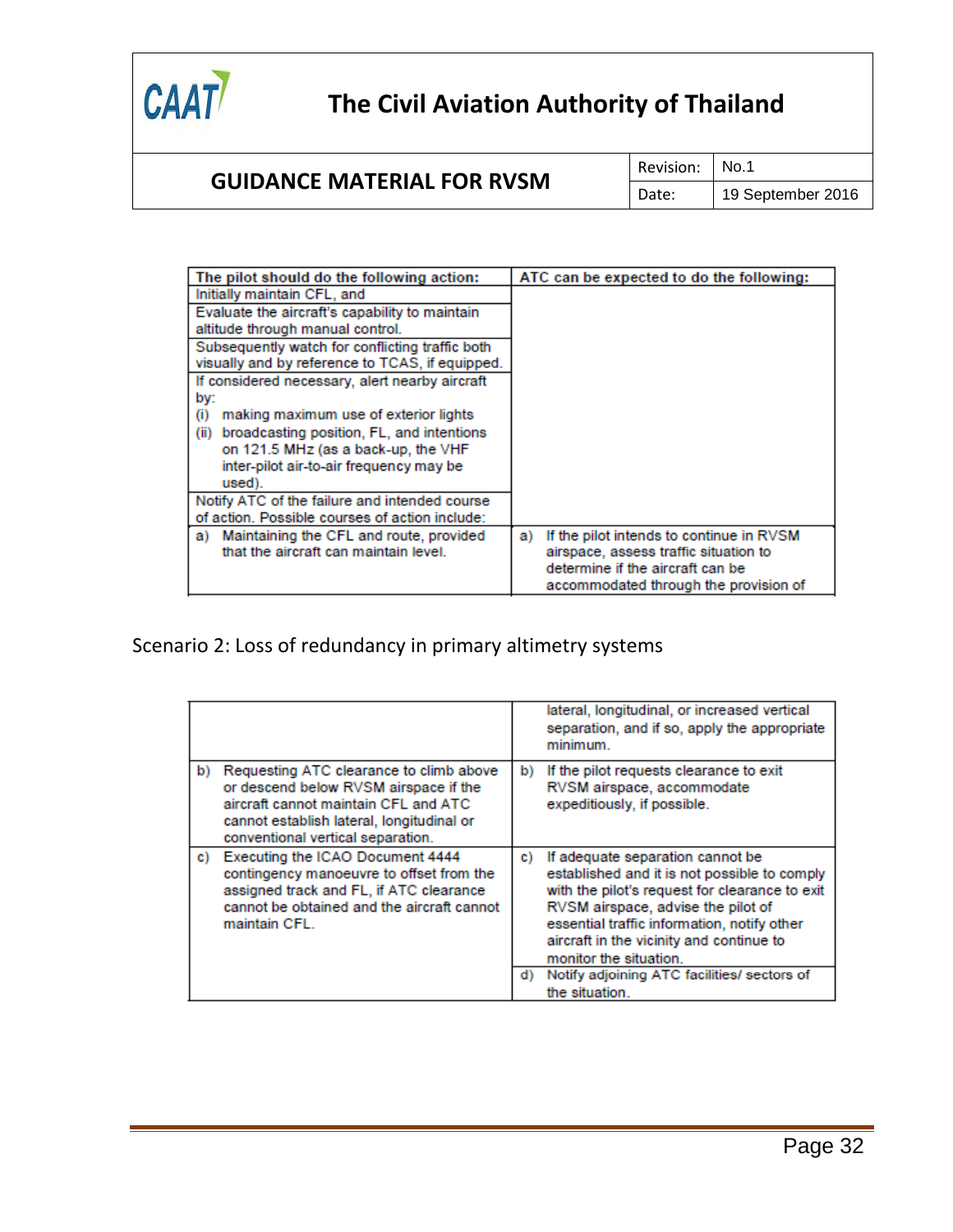

### **GUIDANCE MATERIAL FOR RVSM**

Revision: No.1

Date: | 19 September 2016

| The pilot should do the following actions:                                                                                                                                                                           | ATC can be expected to do the following<br>actions:            |
|----------------------------------------------------------------------------------------------------------------------------------------------------------------------------------------------------------------------|----------------------------------------------------------------|
| If the remaining altimetry system is functioning<br>normally, couple that system to the automatic<br>altitude control system, notify ATC of the loss of<br>redundancy and maintain vigilance of altitude<br>keeping. | Acknowledge the situation and continue to<br>monitor progress. |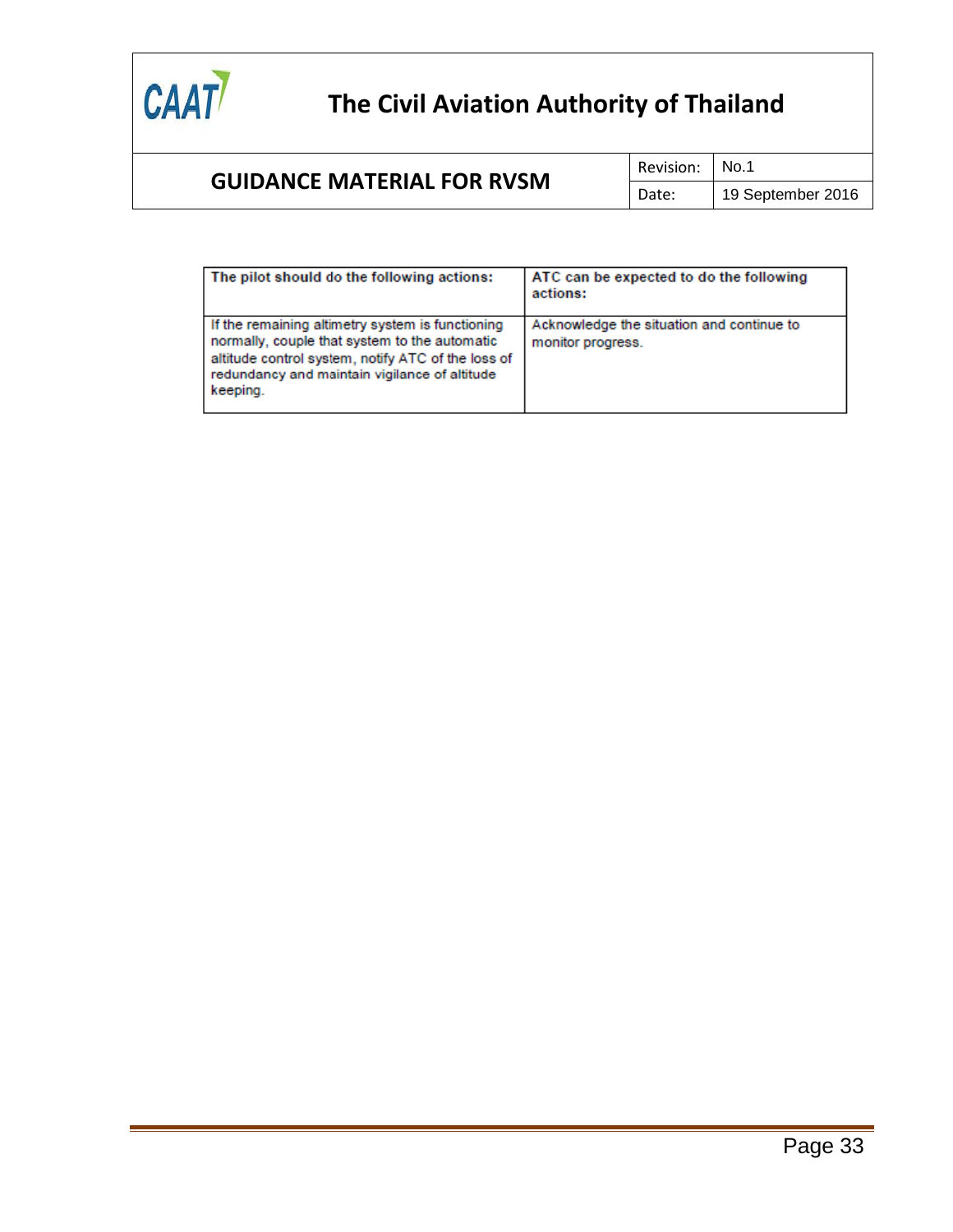

### Scenario 3: All primary altimetry systems are considered unreliable or fail

| The pilot should do the following actions:                                                                                                                                                                                                                                                                      | ATC can be expected to do the following<br>actions:                                                                                                                                                                                                                                                                                                      |  |
|-----------------------------------------------------------------------------------------------------------------------------------------------------------------------------------------------------------------------------------------------------------------------------------------------------------------|----------------------------------------------------------------------------------------------------------------------------------------------------------------------------------------------------------------------------------------------------------------------------------------------------------------------------------------------------------|--|
| Maintain CFL by reference to the standby<br>altimeter (if the aircraft is so equipped).<br>Alert nearby aircraft by:<br>(i) making maximum use of exterior lights<br>(ii) broadcasting position, FL, and intentions<br>on 121.5 MHz (as a back-up, the VHF<br>inter-pilot air-to-air frequency may be<br>used). |                                                                                                                                                                                                                                                                                                                                                          |  |
| Consider declaring an emergency. Notify ATC<br>of the failure and intended course of action.<br>Possible courses of action include the<br>following.                                                                                                                                                            | Obtain pilot's intentions, and pass essential<br>traffic information                                                                                                                                                                                                                                                                                     |  |
| Maintaining CFL and route provided that<br>a)<br>ATC can provide lateral, longitudinal, or<br>conventional vertical separation.                                                                                                                                                                                 | If the pilot intends to continue in RVSM<br>a)<br>airspace, assess traffic situation to<br>determine if the aircraft can be<br>accommodated through the provision of<br>lateral, longitudinal, or increased vertical<br>separation, and if so, apply the appropriate<br>minimum                                                                          |  |
| Requesting ATC clearance to climb above<br>b)<br>or descend below RVSM airspace if ATC<br>cannot establish adequate separation from<br>other aircraft                                                                                                                                                           | If the pilot requests clearance to exit<br>b)<br>RVSM airspace, accommodate<br>expeditiously, if possible.                                                                                                                                                                                                                                               |  |
| Executing the ICAO Document 4444<br>C)<br>contingency manoeuvre to offset from the<br>assigned track and FL, if ATC clearance<br>cannot be obtained.                                                                                                                                                            | If adequate separation cannot be<br>c)<br>established and it is not possible to comply<br>with the pilot's request for clearance to exit<br>RVSM airspace, advise the pilot of<br>essential traffic information, notify other<br>aircraft in the vicinity and continue to<br>monitor the situation.<br>Notify adjoining ATC facilities/sectors of<br>d). |  |
|                                                                                                                                                                                                                                                                                                                 | the situation.                                                                                                                                                                                                                                                                                                                                           |  |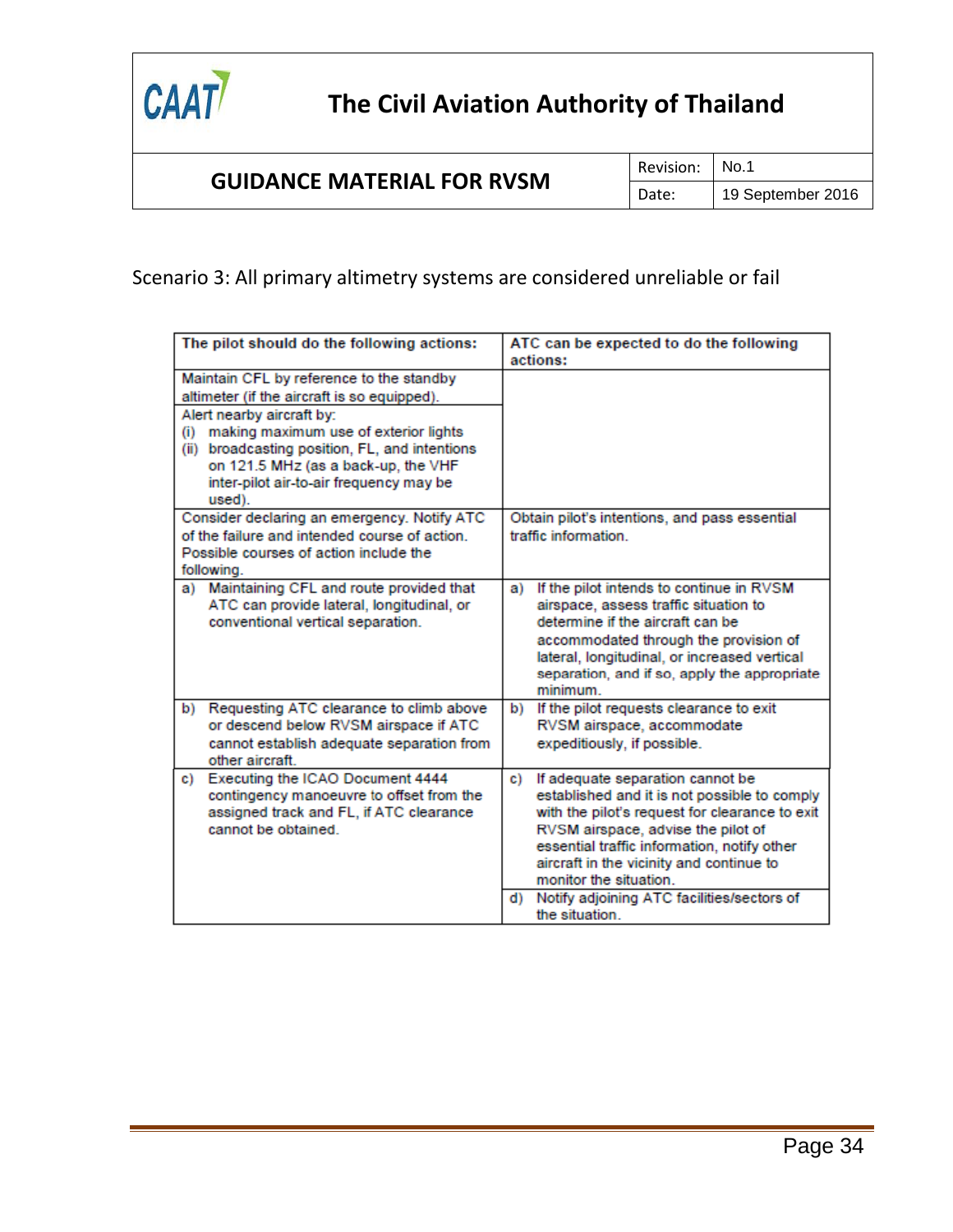

Scenario 4: The primary altimeters diverge by more than 200 ft (60 m)

| The pilot should do the following actions:                                                                                                                                                                                              |  |
|-----------------------------------------------------------------------------------------------------------------------------------------------------------------------------------------------------------------------------------------|--|
| Attempt to determine the defective system through established trouble-shooting procedures and/or<br>comparing the primary altimeter displace to the standby altimeter (as corrected by the correction<br>cards, if required). $\square$ |  |
| If the defective system can be determined, couple the functioning altimeter system to the altitude<br>keeping device. $\square$                                                                                                         |  |
| If the defective system cannot be determined, follow the guidance in Scenario 3 for failure or<br>unreliable altimeter indications of all primary altimeters.                                                                           |  |

Scenario 5: Turbulence (greater than moderate) which the pilot believes will impact the aircraft's capability to maintain FL

### **A3.4 Special procedures for in-flight contingencies published for individual ICAO regions in Document 7030**

Basic contingency procedures are in ICAO Document 4444, Chapter 15, Procedures Relating to Emergencies, Communications Failures and Contingencies.

ICAO Document 4444 and Document 7030 are the source documents for specific contingency procedures applicable to individual ICAO regions. Always consult Document 7030 before training material or manuals are developed.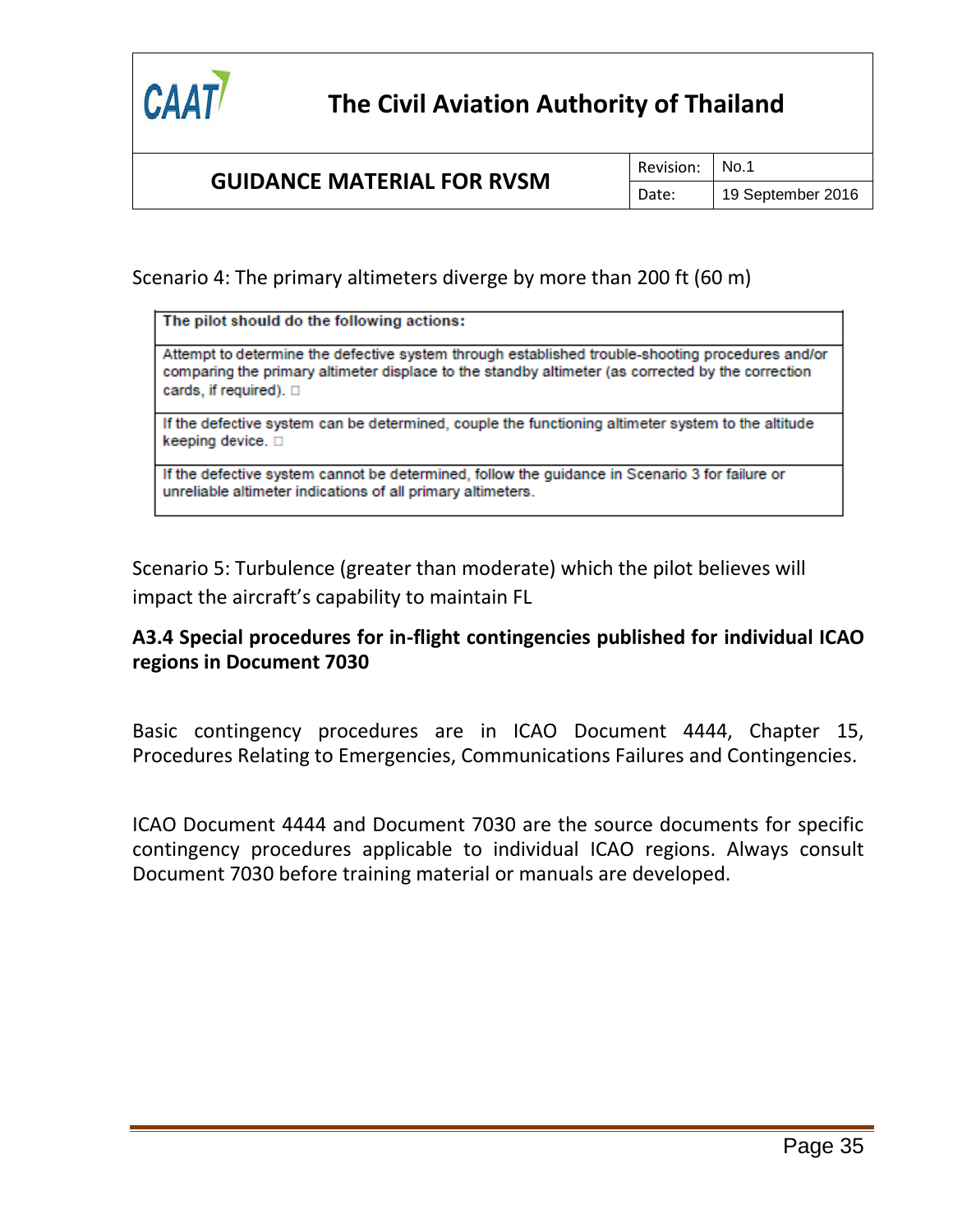

### **GUIDANCE MATERIAL FOR RVSM**

Revision: | No.1

Date: | 19 September 2016

| The pilot should do the following action:                                                                                                                                                                                                                                                                                                                                                                                                             | ATC can be expected to do the following:                                                                                                                                                                                |
|-------------------------------------------------------------------------------------------------------------------------------------------------------------------------------------------------------------------------------------------------------------------------------------------------------------------------------------------------------------------------------------------------------------------------------------------------------|-------------------------------------------------------------------------------------------------------------------------------------------------------------------------------------------------------------------------|
| Watch for conflicting traffic both visually and by<br>reference to TCAS, if equipped.<br>If considered necessary, alert nearby aircraft by:<br>making maximum use of exterior lights<br>$\bf(i)$<br>broadcasting position, FL, and intentions on<br>(ii)<br>121.5 MHz (as a back-up, the VHF inter-pilot<br>air-to-air frequency may be used).<br>Notify ATC of intended course of action as soon<br>as possible. Possible courses of action include: |                                                                                                                                                                                                                         |
| Maintaining CFL and route provided ATC<br>a)<br>can provide lateral, longitudinal or<br>conventional vertical separation.                                                                                                                                                                                                                                                                                                                             | Assess traffic situation to determine if the<br>a)<br>aircraft can be accommodated through<br>the provision of lateral, longitudinal, or<br>increased vertical separation, and if so,<br>apply the appropriate minimum. |
| Requesting flight level change, if necessary.<br>b)                                                                                                                                                                                                                                                                                                                                                                                                   | If unable to provide adequate separation,<br>b)<br>advise the pilot of essential traffic<br>information and request pilot's intentions.                                                                                 |
| Executing the ICAO Doc.4444 contingency<br>c)<br>maneuverer to offset from the assigned                                                                                                                                                                                                                                                                                                                                                               | Notify other aircraft in the vicinity and<br>c)<br>monitor the situation.                                                                                                                                               |
| track and FL, if ATC clearance cannot be<br>obtained and the aircraft cannot maintain<br>CFL.                                                                                                                                                                                                                                                                                                                                                         | d)<br>Notify adjoining ATC facilities/ sectors of<br>the situation                                                                                                                                                      |

#### **A3.5 Wake turbulence procedures**

SLOP allows aircraft to offset from the centre line of its track by one NM or two NMs to the right for wake turbulence avoidance and for increased safety.

#### **A3.6 Transponder failure**

The provider states will determine the specific actions that ATC will take in the event of transponder failure in RVSM.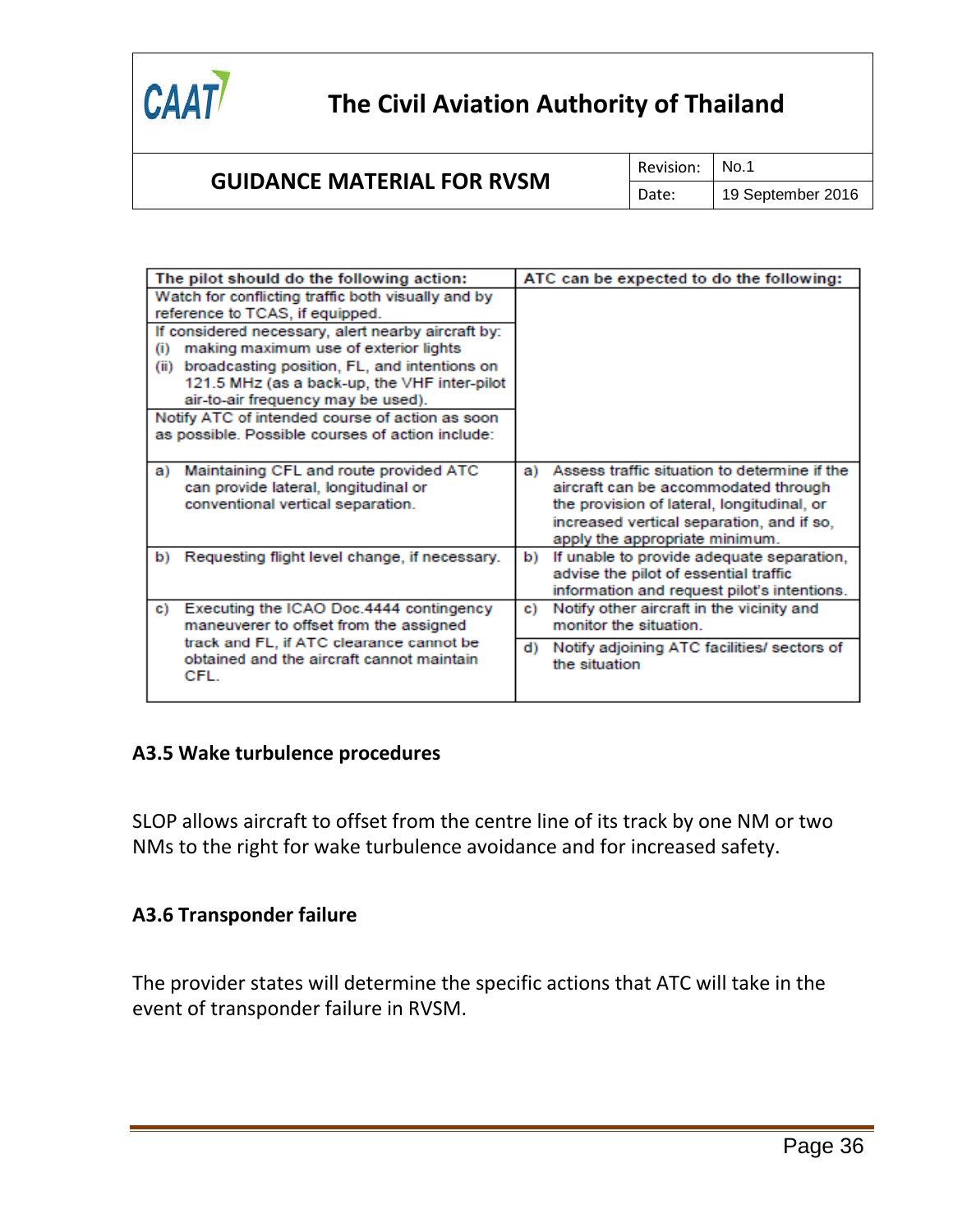

Revision: No.1 Date: | 19 September 2016

### **APPENDIX 4: RVSM MONITORING**

### <span id="page-49-0"></span>**A4.1 RVSM height monitoring programs**

A program to monitor or verify aircraft height-keeping performance is considered a necessary element of RVSM. RVSM monitoring programs have the primary objective of observing and evaluating aircraft height-keeping performance to gain confidence that airspace users are applying the airplane/operator RVSM approval in an effective manner and that an equivalent level of safety will be maintained.

### **A4.1.1 Initial height validation monitoring**

The RVSM airworthiness approval of an RVSM approval requires that the aircraft and operator be involved in an RVSM initial height validation monitoring program. The initial height validation monitoring program validates the aircraft's height performance for RVSM operations. For most aircraft types, monitoring is not required to be completed prior to operational approval being granted. The categories of monitoring are detailed below.

(a) Aircraft type group approved aircraft (data indicates compliance with RVSM MASPS). Two airframes from each fleet of an operator are to be monitored as soon as possible but not later than 6 months after the issue of an RVSM approval.

(b) Aircraft type group approved aircraft (insufficient data on approved aircraft). Sixty percent of airframes (round up if fractional) from each fleet of an operator are to monitor or individual monitoring, as soon as possible but not later than six months after the issue of an RVSM approval.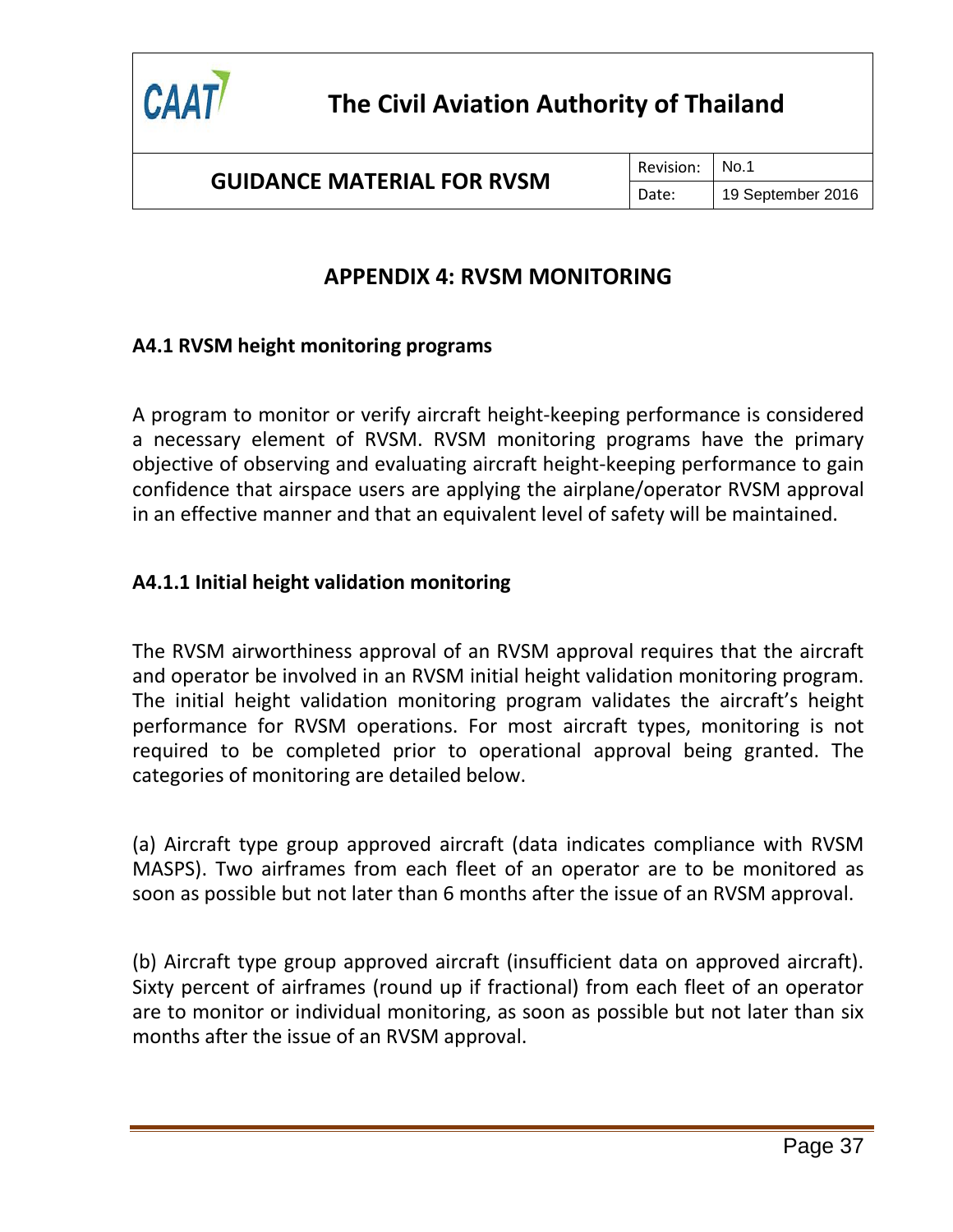

### **GUIDANCE MATERIAL FOR RVSM**

(c) Bespoke / non-group aircraft. One hundred percent of aircraft shall be monitored prior to the granting of an RVSM approval.

*Note: Contact with DCA is required to clarify / confirm that the operator's aircraft are in the appropriate category.*

(d) Aircraft status for monitoring. Aircraft engineering work required for the aircraft to receive RVSM airworthiness approval must be completed prior to the aircraft being monitored.

(e) Monitoring of airframes that are RVSM compliant on delivery. If an operator adds new RVSM compliant airframes of a type for which it already has RVSM approval, providing the operator has completed monitoring requirements for the type, the new airframes are not required to be monitored – except as targeted at a later date in the continued monitoring program. If an operator adds new RVSM compliant airframes of an aircraft type for which it has not previously received RVSM approval, then the operator is to complete monitoring in accordance with this advisory circular.

(f) Applicability of monitoring from other regions. Monitoring data obtained in conjunction with monitoring programs from other regions can be used to meet pacific monitoring requirements. MAAR administers the monitoring program in the FIRs for which it is responsible, and has access to monitoring data from other regions and will coordinate with states and operators to inform them on the status of individual operator monitoring requirements.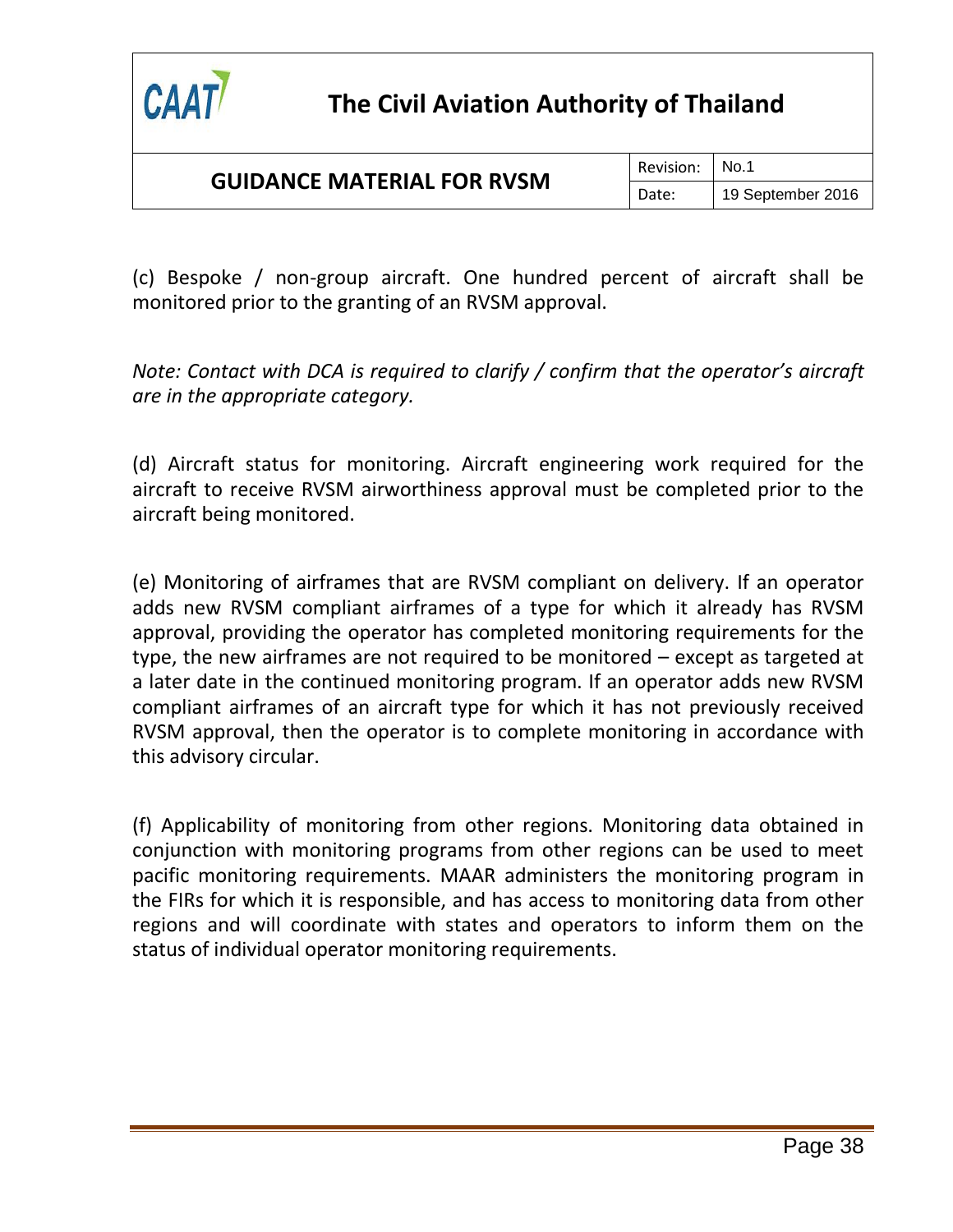

Revision: No.1

Date: | 19 September 2016

### **A4.1.2 Continued height monitoring program**

A requirement of the RVSM operational approval is that the operator establishes a continued height monitoring program. This program is to ensure that a minimum of two aircraft of each aircraft type grouping of the operator have their heightkeeping performance monitored, at least once every two years or within intervals of 1,000 flight hours per aircraft, whichever period is longer. If an operator aircraft type grouping consists of a single aeroplane, monitoring of that aeroplane shall be accomplished within the specified period.

*Note: A height-monitoring system based on global positioning satellites or an earth-based system may fulfill this function.*

*Monitoring data from any regional monitoring program established in accordance with ICAO Annex 11, 3.3.5.2, may be used to satisfy the requirement.*

### **A4.2 RVSM monitoring methods**

There are multiple methods and agencies for performing RVSM height monitoring. There are four categories.

(a) Height monitoring units (HMUs). In operation in Europe, US and Japan. HMU is a ground-based system consisting of two main components – height monitoring element (HME) and total vertical error monitoring unit (TMU).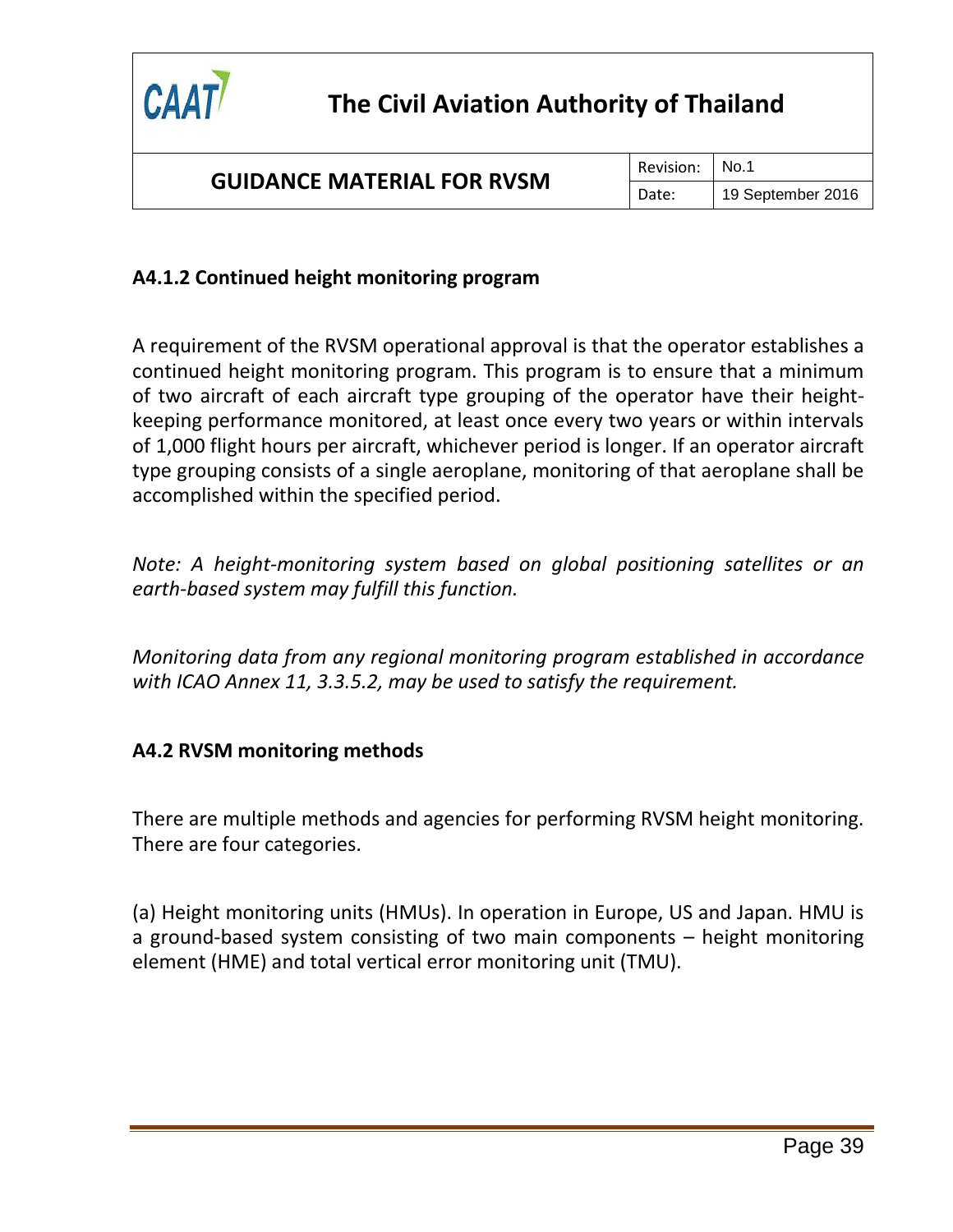

### **GUIDANCE MATERIAL FOR RVSM**

Revision: No.1

Date: | 19 September 2016

(i) The HME captures SSR transponder signals from aircraft replying to Interrogations from radar stations. The signals contain the information from mode S and mode A / C transmissions. The HME determines the geometric height and position of an aircraft by comparing the time of reception of the SSR transponder signals at different receiver locations. This information is transmitted to the TMU as one plot per second. The data is collated by the TMU to create a track history of the aircraft passing through the area of coverage. The track information is then combined with meteorological data to evaluate the overall value for TVE.

(ii) When completed, the monitoring process produces TVE, AAD and ASE readings for each aircraft measured. This data is fed to the region's monitoring agency. Currently there are no HMUs in the pacific region but there are multiple HMUs available in other regions. Contact CAAT for further information.

(b) Aircraft geometric height measurement elements (AGHMEs). A ground-based height monitoring system in operation in the US and Canada. The AGHME system does not require that any special monitoring devices be installed on an aircraft in order that it is monitored. It is necessary, however, transponder. Straight and level flight through the centre of the AGHME coverage area between FL 290 and FL 410 is required. Contact DCA for further information.

(c) ADS-B height monitoring system (AHMS). A ground-based height keeping performance monitoring system that utilizes geometric height data available from automatic dependant surveillance - broadcast (ADS-B) equipped aircraft in order to calculate the ASE. Monitoring in airspace where a wide-area ADS-B network is available will not require an aircraft to specifically overfly any specific AHMS site, as normal flight operations can be monitored on a continuous basis with no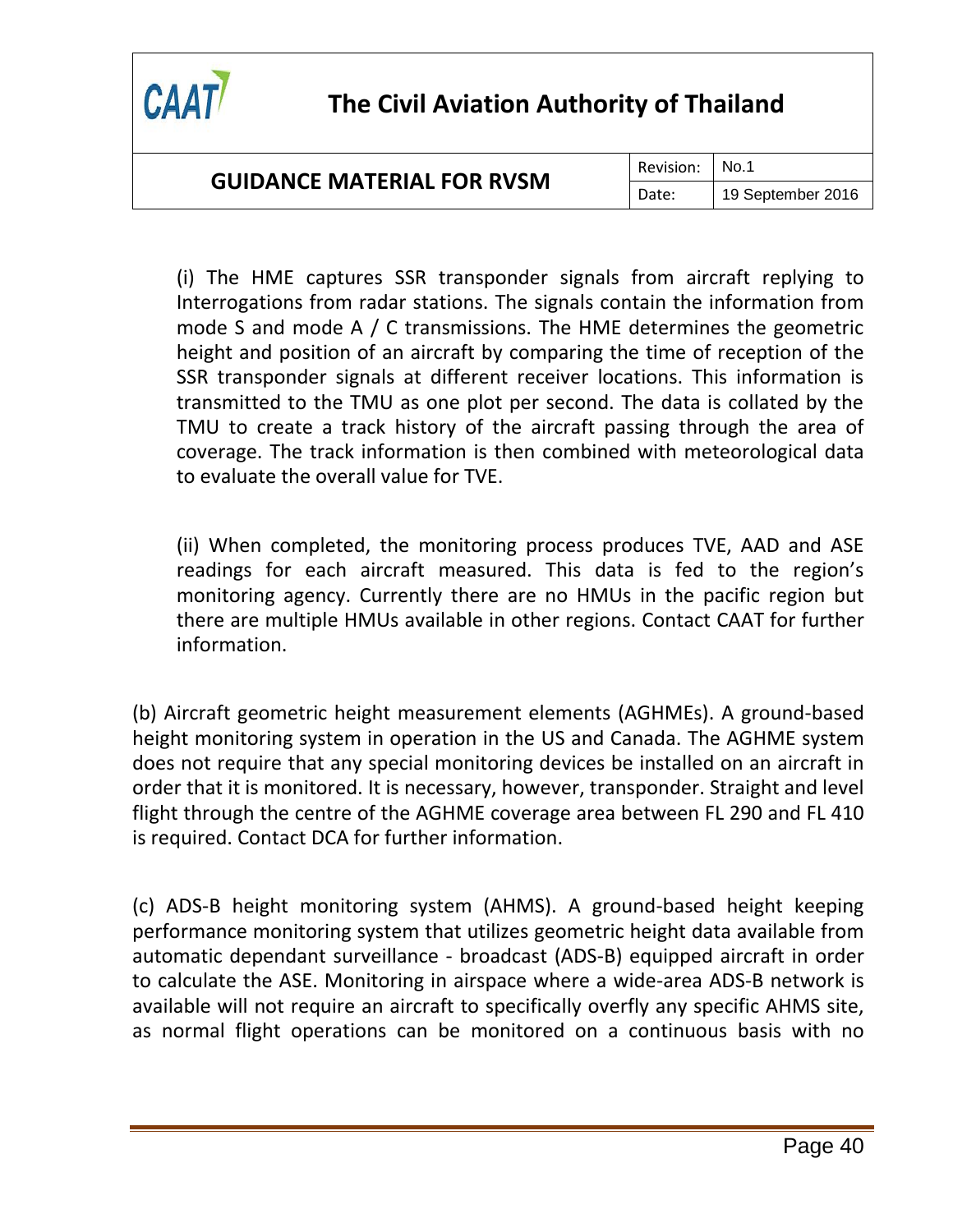

### **GUIDANCE MATERIAL FOR RVSM**

Revision: No.1

Date: | 19 September 2016

operational impact. The use of ADS-B as a means to estimate ASE and comply with the ICAO Annex 6. 'Continued height-keeping monitoring requirements' has been endorsed by ICAO. Currently, the use of ADS-B for continued height keeping monitoring purposes is operational in the US, Australia, China and Asian RVSM regions. Contact DCA for further information.

*Note: ICAO has endorsed AHMS (ADS-B) as a means for continued height-keeping monitoring. AHMS (ADSB) is also a means to meet the initial validation heightkeeping monitoring requirements.*

(d) GPS monitoring units (GMU). GMUs are a portable aircraft-based height monitoring unit. The GMU process requires straight and level flight between FL 290 and FL 410 where the GMU provider or operator will monitor the aircraft's height performance. The GMU provider will then process the data by applying differential corrections to the raw GPS data. They then submit it to PARMO where they determine the TVE. GMU monitoring is conducted globally. Contact CAAT for further information.

### **A4.3 RVSM regional monitoring agencies (RMAs)**

RMAs are agencies that ICAO has approved following the global implementation of RVSM. These agencies ensure the safe use of specific airspace designated by regional agreement by assessing how successfully the airspace meets the agreed TLS. The target is determined by ICAO and depends on satisfactory aircraft heightkeeping performance and measurement of risk associated with operational errors.